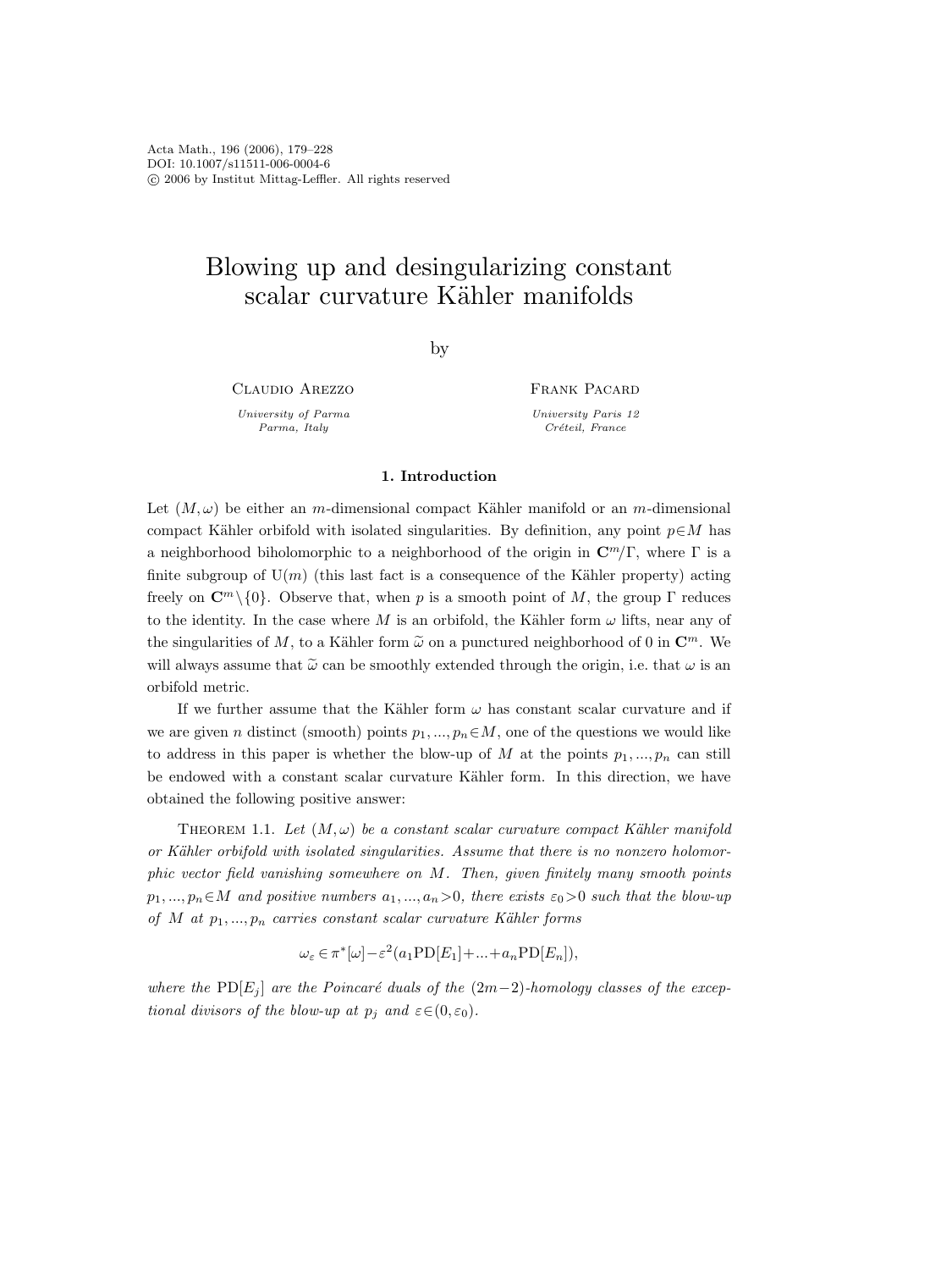If the scalar curvature of  $\omega$  is not zero then the scalar curvatures of  $\omega_{\epsilon}$  and of  $\omega$ have the same sign.

Following a suggestion of LeBrun, we also show that the proof of Theorem 1.1 can be used to produce zero scalar curvature Kähler metrics provided the Kähler form  $\omega$  we start with has zero scalar curvature, and the first Chern class of M is not zero.

COROLLARY 1.1. Let  $(M, \omega)$  be a zero scalar curvature compact Kähler manifold or orbifold with isolated singularities. Assume that there is no nonzero holomorphic vector field vanishing somewhere on M and that the first Chern class of M is not zero. Then the blow-up of  $M$  at finitely many (smooth) points carries zero scalar curvature Kähler forms.

Observe that, on manifolds (or orbifolds with isolated singularities) with discrete automorphism group, there are no nontrivial holomorphic vector fields. Hence, if these carry a constant scalar curvature Kähler form, they are examples to which our results do apply.

On the other hand, the assumption is verified also by some manifolds with a continuous family of automorphisms. For example Kähler flat tori can be used as base manifolds in Theorem 1.1 (but not in Corollary 1.1, since their first Chern class vanish).

Theorem 1.1 and Corollary 1.1 are consequences of a more general construction which also allows one to desingularize isolated singularities of orbifolds. This desingularization procedure combined with Theorem 1.1 is enough to prove the following result:

Theorem 1.2. Any compact complex surface of general type admits constant scalar curvature Kähler forms.

It is worth pointing out that some assumption on the initial manifold  $(M, \omega)$  is indeed necessary for either the desingularization or the blow-up procedure to be successful. In the first place we know from the work of Matsushima [42] and Lichnerowicz [39] that the automorphism group of a manifold with a Kähler constant scalar curvature metric must be reductive, hence, for example, the projective plane blown up at one or two points does not admit any constant scalar curvature Kähler metric (see  $[8, p. 331]$ ). In the same spirit let us recall that, given a compact complex orbifold  $M$  and a fixed Kähler class  $[\omega]$ , there is another obstruction for the existence of a constant scalar curvature Kähler metric in the class  $[\omega]$ . This obstruction was discovered by Futaki in the 1980s [20], [21], [22] for smooth metrics and was extended to singular varieties by Ding and Tian [16], and to Kähler constant scalar curvature metrics by Bando, Calabi [12] and Futaki. This obstruction will be briefly described in §4, since it will play some role in our construction. The nature of this obstruction (being a character of the Lie algebra of the automorphism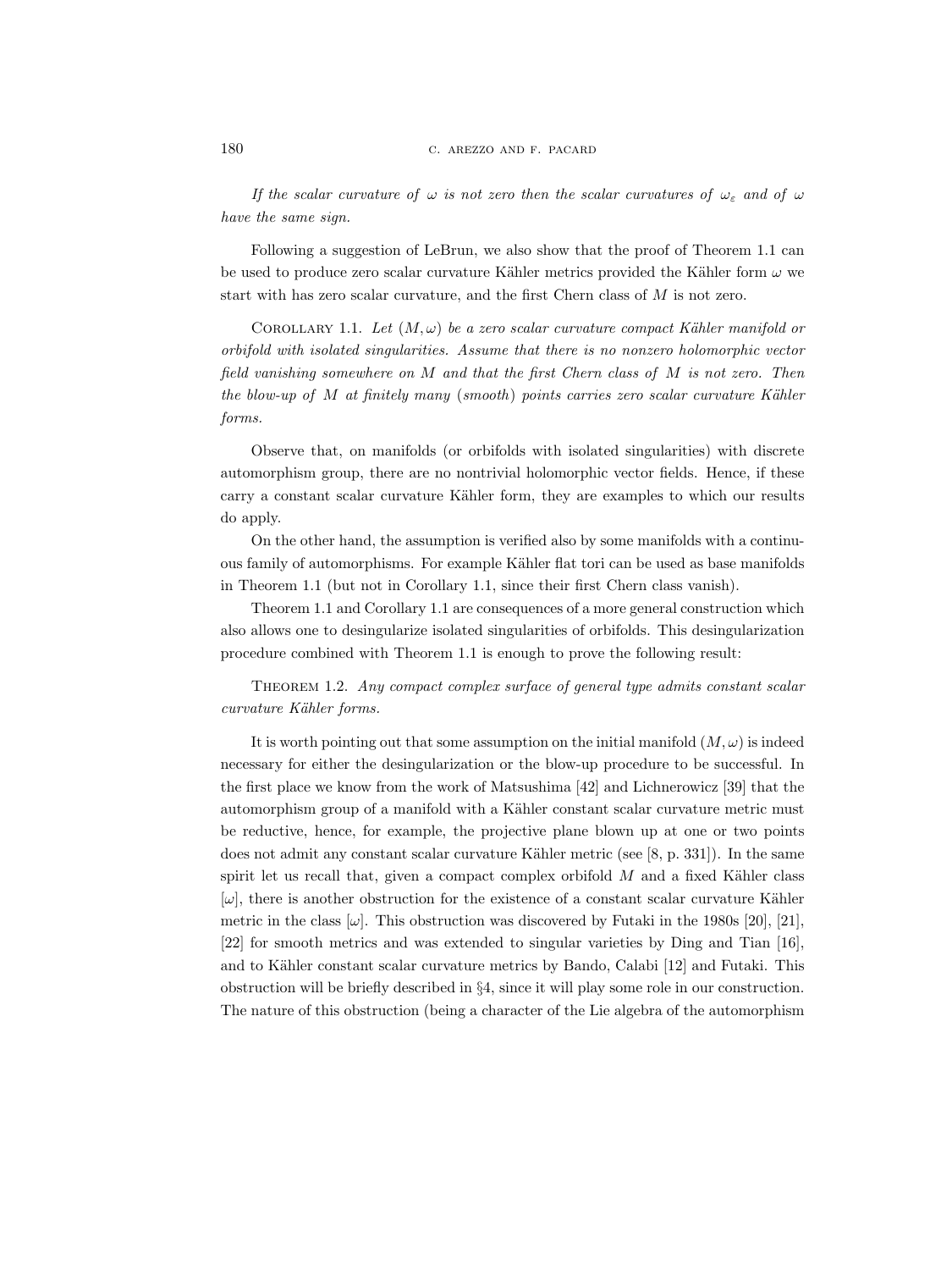group) singles out two different types of Kähler manifolds or Kähler orbifolds with isolated singularities where to look for constant scalar curvature metrics: those with no nonzero holomorphic vector fields vanishing somewhere, where the obstruction is vacuous since they do not have any nontrivial holomorphic vector field, and the others where the Futaki invariant has to vanish for all holomorphic vector fields. We will say that  $(M, \omega)$ , a constant scalar curvature Kähler manifold or Kähler orbifold with isolated singularities, is nondegenerate if it does not carry any nontrivial holomorphic vector field vanishing somewhere (note that this definition does not depend on the particular Kähler class on M), and we will say that  $(M, \omega)$  is Futaki-nondegenerate if the differential of the Futaki invariant satisfies some nondegeneracy condition (this definition, which will be made precise in §4, does depend on the Kähler class  $[\omega]$ ).

Note that, thanks to Matsushima–Lichnerowicz's decomposition of the Lie algebra of holomorphic vector fields on a manifold which admits a constant scalar curvature Kähler metric (see  $[8]$  and  $[22]$ ), a constant scalar curvature Kähler manifold is nondegenerate if and only if every holomorphic vector field is parallel.

Our construction gives a quite precise description of the Kähler forms we obtain on the blown-up manifold or on the desingularized orbifold. We shall now describe more carefully the general construction and some of its consequences, but also we shall give more details about the Kähler forms we construct.

The construction is obtained by choosing finitely many points  $p_1, ..., p_n \in M$  and replacing a small neighborhood of each point  $p_i$ , biholomorphic to a neighborhood of the origin in  $\mathbb{C}^m/\Gamma_j$ , by a (suitably scaled down by a small factor  $\varepsilon$ ) piece of a Kähler manifold or a Kähler orbifold with isolated singularities  $(N_j, \eta_j)$ , biholomorphic to  $\mathbb{C}^m/\Gamma_j$ away from a compact subset. This generalized connected sum yields a Kähler manifold or a Kähler orbifold with isolated singularities that we call

# $M \sqcup_{p_1,\varepsilon} N_1 \sqcup_{p_2,\varepsilon} \ldots \sqcup_{p_n,\varepsilon} N_n$

and whose complex structure does not depend on  $\varepsilon > 0$ . We proceed to perturb the Kähler forms  $\omega$  and  $\varepsilon^2 \eta_j$  on the various summands, analyzing in §5 the linear part and in §6 the nonlinear part of the constant scalar curvature equation in a given Kähler class. This leads to a study of nonlinear fourth-order elliptic partial differential equations on the Kähler potentials. Then, at the end of  $\S6$ , we "glue" the Kähler potentials of the perturbed K¨ahler forms on the different summands to get a K¨ahler form whose scalar curvature is constant. The most important condition that ensures this program to be successful is the following: Each  $(N_j, \eta_j)$  is an "Asymptotically Locally Euclidean" (ALE) space and  $\eta_i$  is a zero scalar curvature Kähler form.

Since the term ALE has often been used with slightly different meanings, we make this definition precise. In this paper, an ALE space  $(N, \eta)$  is an m-dimensional Kähler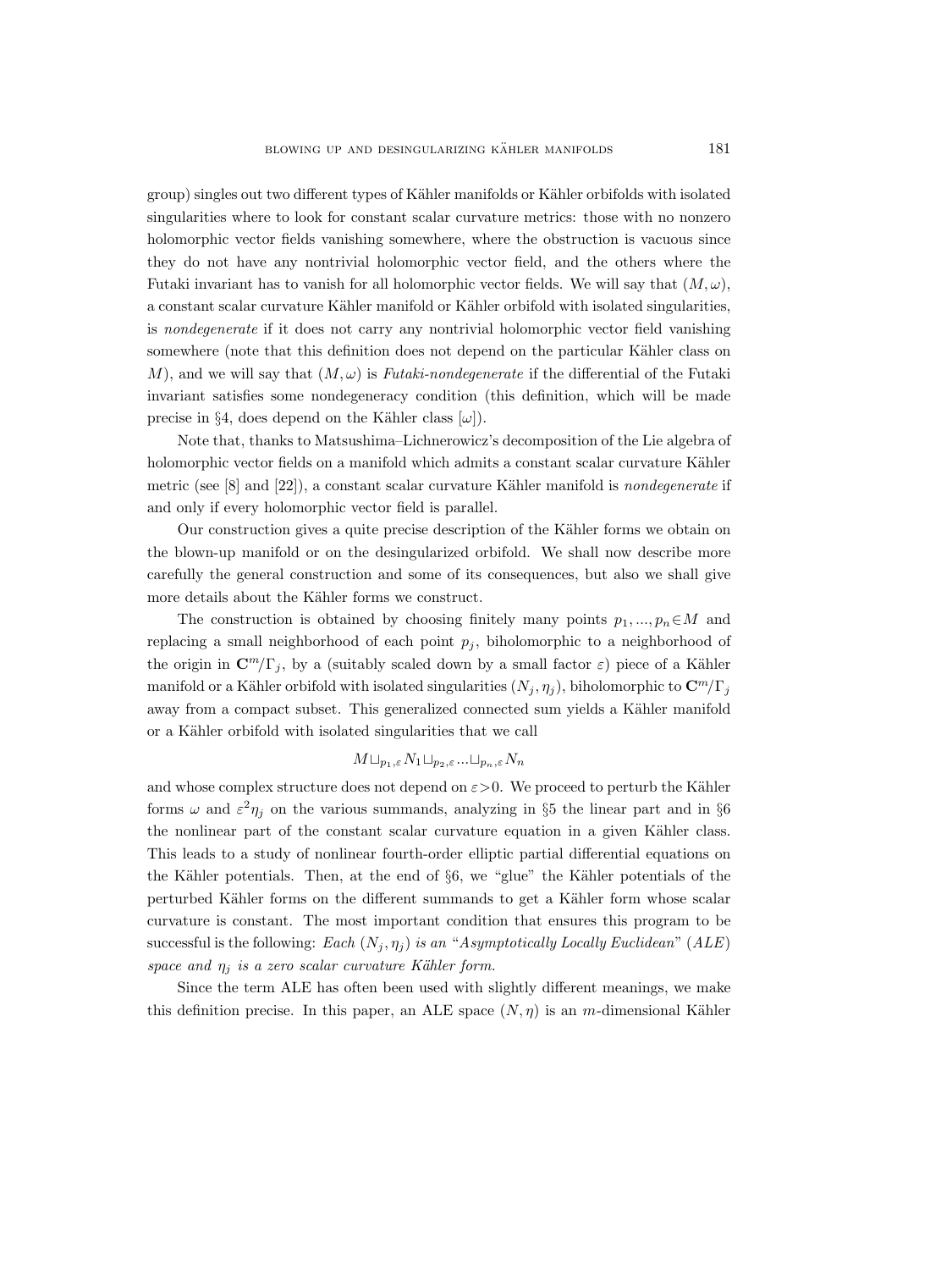manifold or Kähler orbifold with isolated singularities, where  $N \backslash K$  is, for some compact set K, biholomorphic to  $(\mathbb{C}^m \setminus B)/\Gamma$ , where B is a closed ball and where  $\Gamma$  is a finite subgroup of  $U(m)$  acting freely on  $\mathbb{C}^m \setminus \{0\}$ . The manifold N is assumed to be equipped with a Kähler metric  $\eta$  which converges to the Euclidean metric at infinity. In the case where  $N$  is an orbifold with isolated singularities, we assume that, near any singularity modeled after a neighborhood of 0 in  $\mathbb{C}^m/\widetilde{\Gamma}$ , the Kähler form  $\eta$  lifts smoothly to a neighborhood of 0 in  $\mathbb{C}^m$ . In addition, we will always assume that there exist complex coordinates  $(u^1, ..., u^m)$  parameterizing N away from a compact set, in which the Kähler form  $\eta$  can be expanded as

$$
\eta = i\partial\bar{\partial} \left(\frac{1}{2}|u|^2 + \widetilde{\varphi}(u)\right) \tag{1}
$$

at infinity, where the potential  $\tilde{\varphi}$  satisfies

$$
\widetilde{\varphi}(u) = \begin{cases}\n a|u|^{4-2m} + \mathcal{O}(|u|^{3-2m}), & \text{when } m \ge 3, \\
a\log|u| + \mathcal{O}(|u|^{-1}), & \text{when } m = 2.\n\end{cases}
$$
\n(2)

Here  $a \in \mathbf{R}$  and we agree that  $\mathcal{O}(|u|^q)$  is a smooth function whose kth partial derivatives are bounded by a constant times  $|u|^{q-k}$ , for all  $k \geq 2$ . The growth (or decay) of the Kähler potentials for these models is a subtle problem of independent interest [4]. In given examples, we will see in §7 that these potentials can arise with various orders and decays, and we will show (Lemma 7.2) that, for zero scalar curvature metrics and under reasonable growth assumptions on the potential, one can change suitably the potential in order to get a potential for which (2) holds.

Let us now summarize the assumptions under which our general construction works. We will assume that:

(i)  $(M, \omega)$  is an m-dimensional compact Kähler manifold or orbifold with isolated singularities.

- (ii) The scalar curvature of  $\omega$  is constant.
- (iii)  $(M, \omega)$  is either nondegenerate or is Futaki-nondegenerate.

(iv) Given points  $p_1, ..., p_n \in M$  which might be either singular or regular points of M, let  $\Gamma_j$  be the finite subgroup of  $\mathrm{U}(m)$  acting freely on  $\mathbb{C}^m \setminus \{0\}$  such that a neighborhood of  $p_j$  is biholomorphic to a neighborhood of the origin in  $\mathbb{C}^m/\Gamma_j$ . Each  $\mathbb{C}^m/\Gamma_j$  has an ALE resolution  $(N_i, \eta_i)$  (which might either be a manifold or an orbifold with isolated singularities) endowed with a zero scalar curvature Kähler form  $\eta_i$ . Furthermore, we assume that, away from a compact set, the Kähler form  $\eta_i$  can be expanded as in (1) with a potential satisfying (2).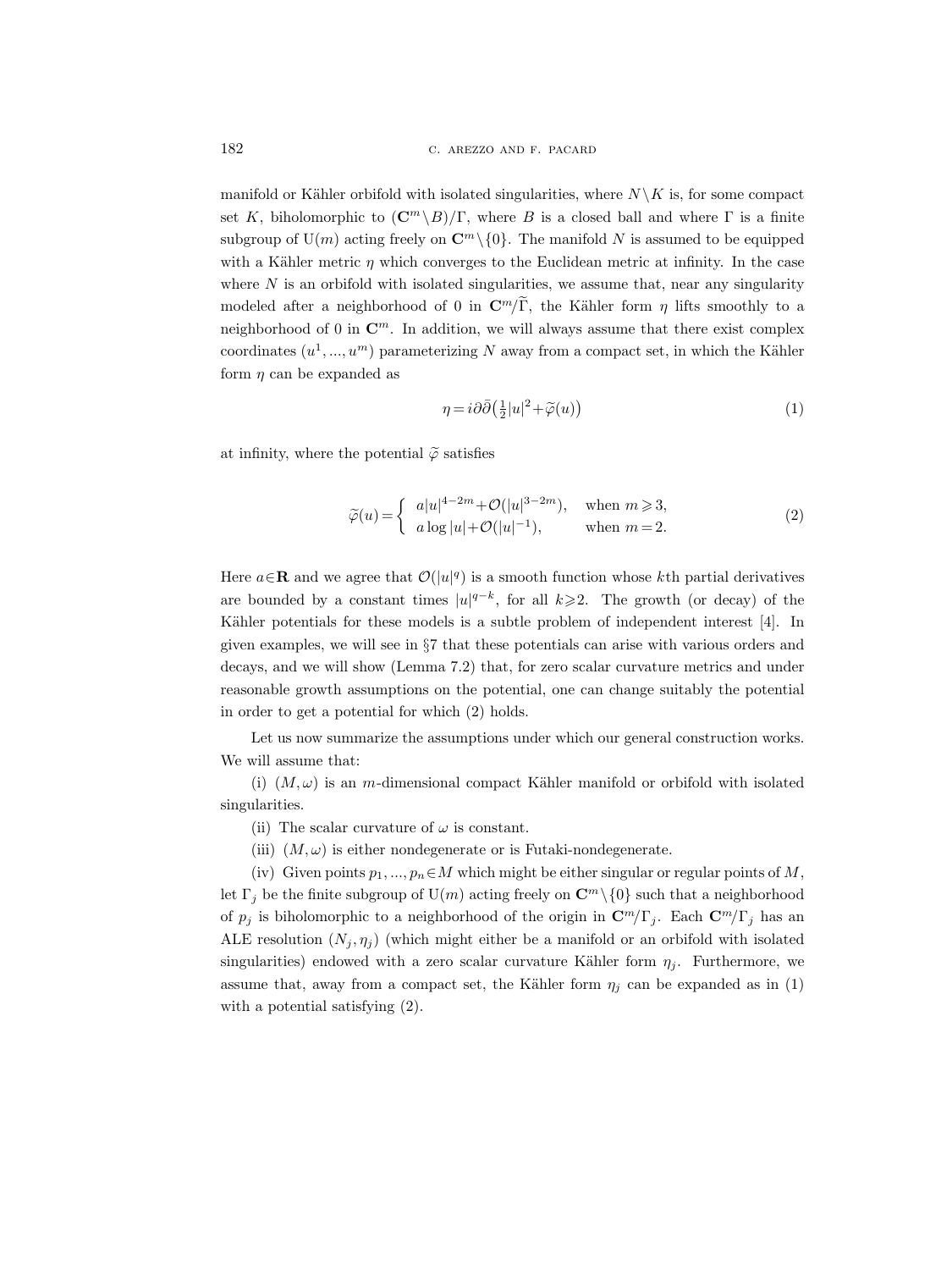Our main result reads:

THEOREM 1.3. Assume that (i)–(iv) are satisfied. Then, there exists  $\varepsilon_0 > 0$  and, for all  $\varepsilon \in (0, \varepsilon_0)$ , there exists a constant scalar curvature Kähler form  $\widetilde{\omega}_{\varepsilon}$  defined on  $M \sqcup_{p_1,\varepsilon} N_1 \sqcup_{p_2,\varepsilon} \ldots \sqcup_{p_n,\varepsilon} N_n.$ 

As  $\varepsilon \rightarrow 0$ , the sequence of Kähler forms  $\tilde{\omega}_{\varepsilon}$  converges (in  $\mathcal{C}^{\infty}$  topology) to the Kähler metric  $\omega$ , away from the points  $p_j$  and the sequence of Kähler forms  $\varepsilon^{-2}\tilde{\omega}_{\varepsilon}$  converges (in  $\mathcal{C}^{\infty}$  topology) to the Kähler form  $\eta_j$ , on compact subsets of  $N_j$ .

If  $\omega$  has positive (resp. negative) scalar curvature then the Kähler forms  $\tilde{\omega}_{\varepsilon}$  have positive (resp. negative) scalar curvature.

Moreover, if  $(M, \omega)$  is nondegenerate then

$$
[\omega_{\varepsilon}]=[\omega]+\varepsilon^2([\eta_1]+\ldots+[\eta_n]).
$$

Note that, when  $(M, \omega)$  is Futaki-nondegenerate, we cannot control the Kähler class where we find the constant scalar curvature Kähler metric.

All the previous results are consequences of this theorem.

For example the blow-up at smooth points is obtained by our generalized connected sum construction, taking  $N_j$  to be the total space of the line bundle  $\mathcal{O}(-1)$  over  $\mathbf{P}^{m-1}$ (in this case  $\Gamma_i = \{id\}$ ). The key property (iv) asks for an ALE zero scalar curvature metric  $\eta_j$  on  $\mathcal{O}(-1)$  such that  $[\eta_j] = -PD[E_j]$  and with appropriate decay at infinity. These Kähler forms have been obtained by Calabi [11]. When  $m=2$ ,  $\eta$  is usually referred to in the literature as Burns metric, and it has been described (and generalized) in a very detailed way by LeBrun [34]. In higher dimensions,  $m \geqslant 3$ , these metrics have been generalized by Simanca [53]. The ALE property and the issue of the rate of decay of these metrics towards the Euclidean metric can be easily derived from these papers. In the 2 dimensional case, the Kähler form  $\eta$  is explicit and these properties follow at once, while, in higher dimensions, it can be shown that these metrics have a potential for which (1) and (2) are satisfied. The analysis of these asymptotic properties will be done in Lemma 7.1 (Raza [49] has given an alternative proof using toric geometry). In any case, assumption (iv) is fulfilled and, given smooth points  $p_1, ..., p_n \in M$  and positive constants  $a_1, ..., a_n$ , the existence of such models can be plugged into Theorem 1.3 with all ALE spaces equal to  $N = \mathcal{O}(-1)$  over  $\mathbf{P}^{m-1}$  with the Burns–Calabi–Simanca form  $\eta_j = a_j \eta$ . This leads to the results of Theorem 1.1, which then also holds for Futaki-nondegenerate manifolds  $(M, \omega)$ , only losing control on which Kähler class is represented.

In §8 we will observe that our gluing procedure decreases the starting scalar curvature. Therefore, if  $(M, \omega)$  has zero scalar curvature, Theorem 1.3 gives (small) negative scalar curvature metrics. Nonetheless, if the first Chern class is not zero, LeBrun– Simanca [37] have shown that there exist nearby Kähler metrics  $\omega_+$  and  $\omega_-$  of (small)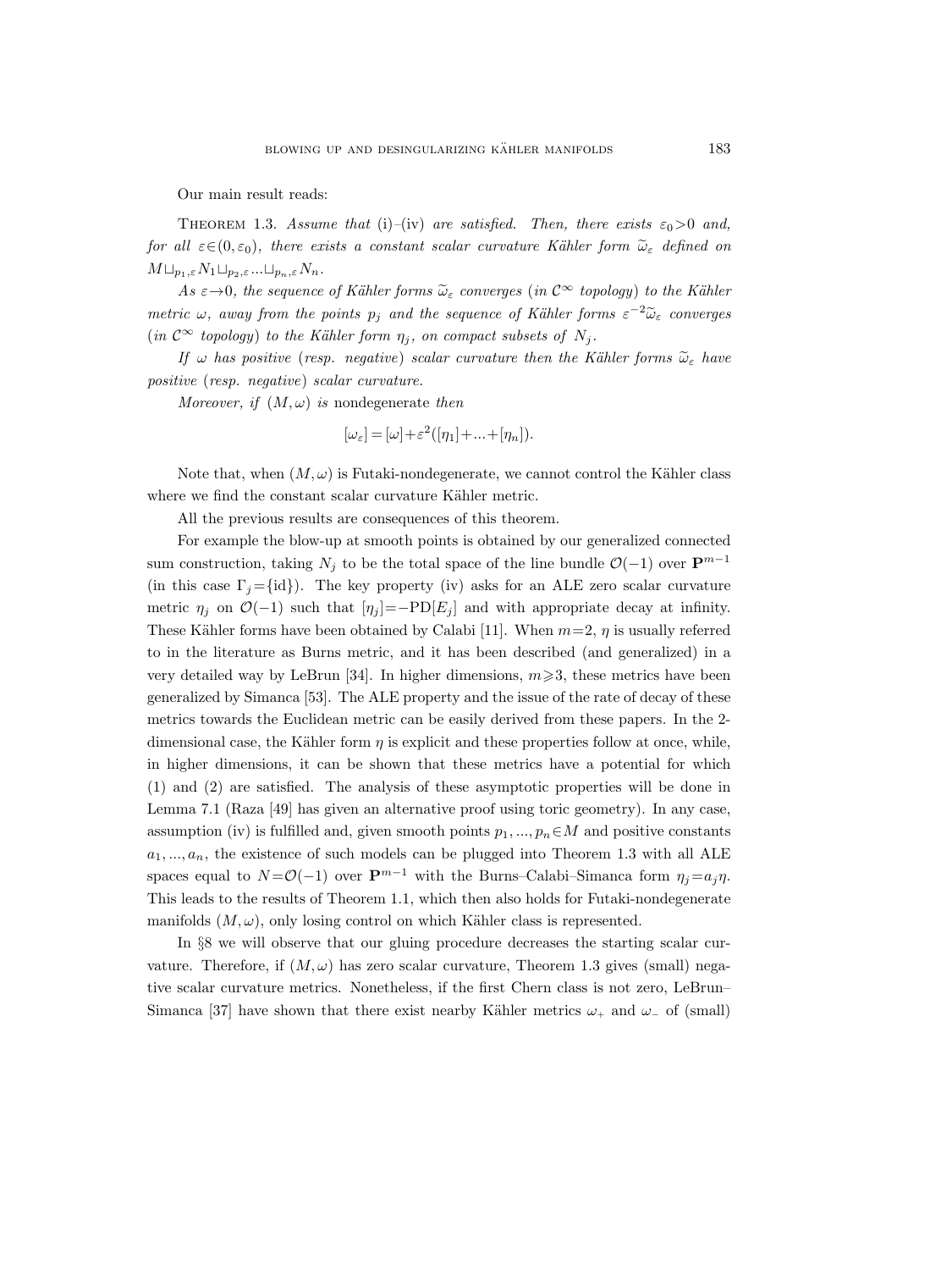positive and negative constant scalar curvature, respectively. We can then apply Theorem 1.1 to  $(M, \omega_+)$  and  $(M, \omega_-)$  to get positive and negative Kähler metrics of constant scalar curvature on the blow-up. We will show in §8 how this implies Corollary 1.1, a result which also extends to Futaki-nondegenerate manifolds with nonzero first Chern class. A similar result had been previously proved in complex dimension 2 by Rollin– Singer [51], who have shown that one can desingularize compact orbifolds of zero scalar curvature with cyclic orbifold groups, keeping the scalar curvature zero, by solving on the desingularization the Hermitian anti-selfdual equation.

To prove Theorem 1.2 we need to apply Theorem 1.3 more than once. The idea, which comes directly from algebraic geometry, is to associate with  $M$  a (possibly) singular complex surface  $\overline{M}$ , such that M is obtained form  $\overline{M}$  by desingularizing and blowing up smooth points a finite number of times. Algebraic geometry  $[7]$  tells us that if M is a surface of general type then  $\overline{M}$  (which is called the pluricanonical model of the minimal model of  $M$ ) satisfies the following properties:

(i)  $\overline{M}$  is again a complex variety [30];

(ii)  $\overline{M}$  has only isolated singular points whose local structure groups  $\Gamma_j$  are in  $SU(2)$  [9];

(iii) the first Chern class of  $\overline{M}$  is negative, hence it has only a discrete group of automorphisms [29, Theorem 2.1, p. 82];

(iv)  $\overline{M}$  admits a Kähler–Einstein orbifold metric [29].

We will explain below how Theorem 1.3 can be used to resolve  $SU(2)$  singularities. Granted this,  $M$  is then reobtained from this desingularized manifold after a finite number of blow-ups at smooth points, and the constant scalar curvature K¨ahler metric is then given by Theorem 1.1.

If  $p_j$  is a singular point (and hence  $\Gamma_j$  is not the identity group), there is no unique way to resolve the singularity, and in fact this is an extremely rich area of algebraic geometry. Once again, whether constant scalar curvature metrics exist or not on such resolutions depends, according to Theorem 1.3, on the existence of ALE scalar-flat Kähler resolutions of  $\mathbb{C}^m/\Gamma$ . For a general finite subgroup  $\Gamma \subset \mathrm{U}(m)$ , the existence of such a resolution is unknown and this prevents us to state general existence results for constant scalar curvature Kähler metrics. Nonetheless there are large classes of discrete nontrivial groups for which a good local model is known to exist, looking at Ricci-flat metrics, very much in the spirit of noncompact versions of the Calabi conjecture.

This is the line started by Tian–Yau [57] and Bando–Kobayashi [5], culminating in Joyce's proof of the ALE Calabi conjecture [26]. Joyce himself used this approach to have good local models for his well-known special holonomy desingularization result. Joyce's theorem, recalled in Theorem 7.1, implies that given a  $\mathbb{C}^m/\Gamma$  such that a Kähler crepant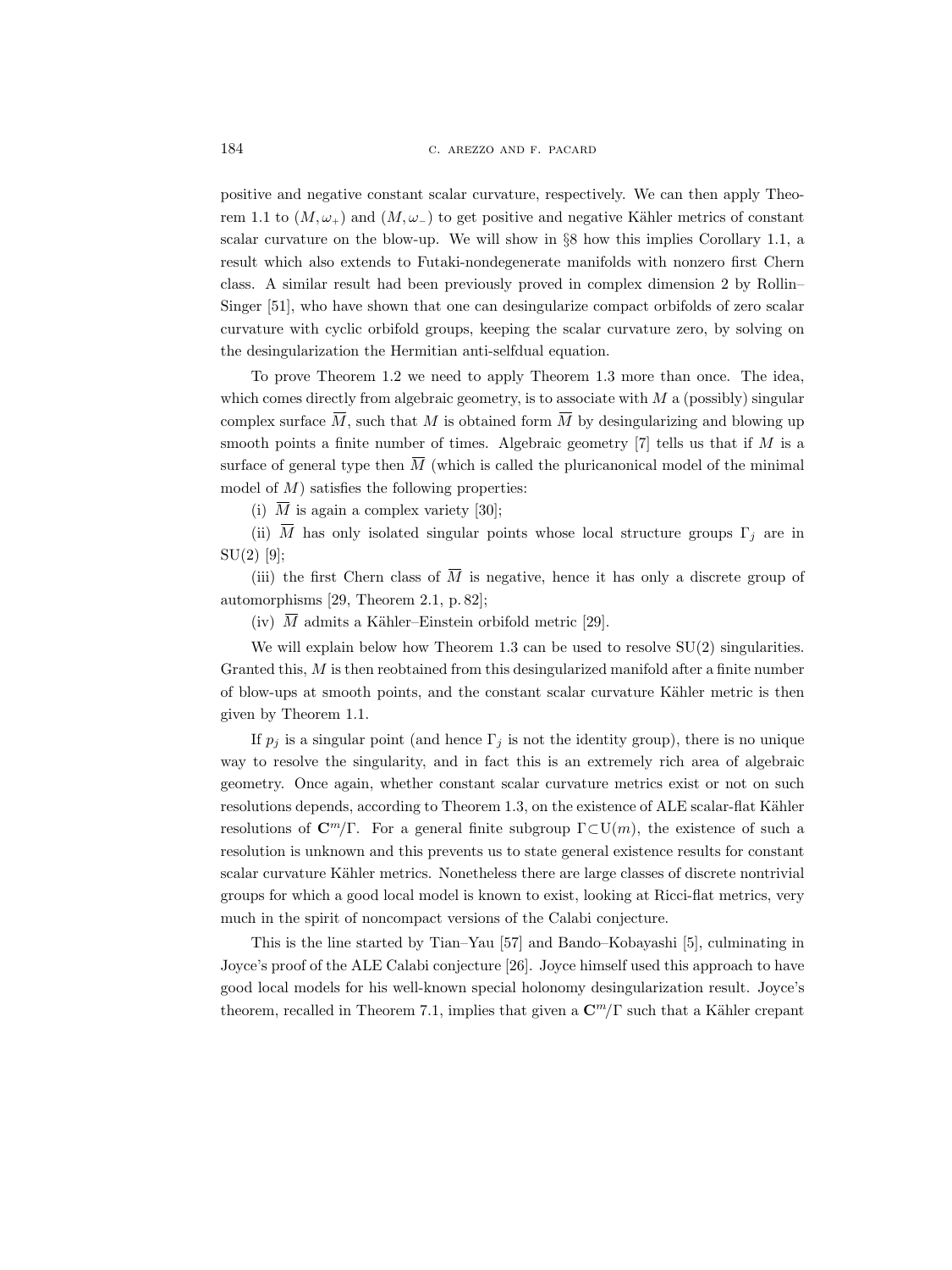resolution N exists (i.e. a Kähler resolution with  $c_1(N)=0$ ), then N has a Ricci-flat Kähler metric  $\eta$  which, at infinity, can be expanded as

$$
\eta = i\partial\bar{\partial} \left(\frac{1}{2}|u|^2 + \widetilde{\varphi}(u)\right)
$$

for some potential  $\tilde{\varphi}$  satisfying

$$
\widetilde{\varphi} = \mathcal{O}(|u|^{2-2m}),
$$

so well inside the range of application of Theorem 1.3. This approach works for example when  $\Gamma = \mathbb{Z}_m$ , acting diagonally on  $\mathbb{C}^m$  [11], and for any finite subgroup of SU(2) and SU(3), since in this case we know that  $\mathbb{C}^m/\Gamma$  has a smooth Kähler crepant resolution. We shall refer to [50] and [26, §6.4 and Chapter 8], for these results. The 2-dimensional case can be handled directly also relying on Kronheimer's result [33].

In light of these results, and when  $m=2$ , we can apply Theorem 1.3 when  $(M, \omega)$ is a 2-dimensional nondegenerate or Futaki-nondegenerate Kähler orbifold with isolated singularities, and  $p_1, ..., p_n \in M$  is any set of points with a neighborhood biholomorphic to a neighborhood of the origin in  $\mathbb{C}^2/\Gamma_j$ , where  $\Gamma_j$  is a finite subgroup of SU(2) acting freely on  $\mathbb{C}^2 \setminus \{0\}$ . As explained above, this is enough to prove Theorem 1.2.

Let us mention that other local models are known, for example when  $\Gamma = \mathbf{Z}_k$  is act ing on  $\mathbb{C}^m$  by multiplication by a kth root of unity. In this case N is the total space of the line bundle  $\mathcal{O}(-k)$  over  $\mathbf{P}^m$  and the metric has zero scalar curvature but, in general, is not Ricci-flat. Rollin–Singer [52] have proved the required decay properties on the corresponding Kähler potential.

Other examples should come from the work of Calderbank–Singer [13]. They have in fact shown the existence of ALE zero scalar curvature resolutions of all  $U(2)$  cyclic isolated singularities. The only piece of information missing at the moment to use them in our construction is the behavior at infinity of a Kähler potential associated with these ALE metrics.

One of the main sources of interest in Kähler metrics with constant scalar curvature lies in its relation with algebraic geometric properties of the underlying manifold, such as Chow–Mumford, Tian, or asymptotic Hilbert–Mumford stability [17], [41], [47], [48], [55]. We know for example, by Mabuchi's extension of Donaldson's work [17], [41] that if an integral class is represented by an extremal Kähler metric, then the underlying algebraic manifold is asymptotically stable in a sense which depends on the structure of the automorphism group which preserves the class. In particular if we have a Kähler manifold with discrete automorphism group, this stability reduces to the classical Chow stability. Rescaling the Kähler class  $[\omega_{\varepsilon}]$  by a factor k to make it integral, our results have the following corollary.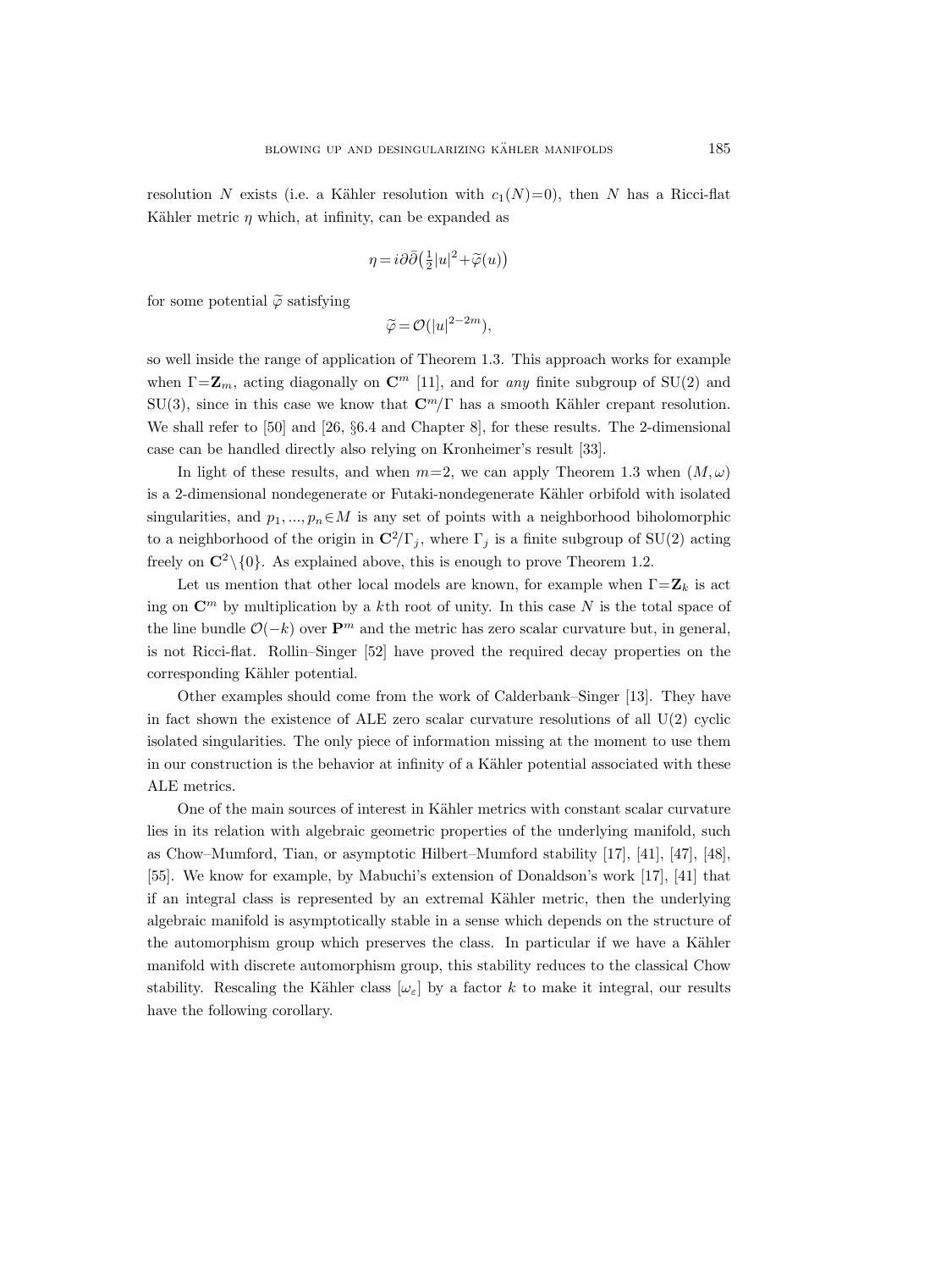COROLLARY 1.2. Let  $(M, L)$  be a polarized compact algebraic manifold of complex dimension  $m\geqslant 2$ , with discrete automorphism group, and  $\omega$  a Kähler form with constant scalar curvature in an integral class. Then all the manifolds obtained by blowing up any finite set of points are asymptotically Chow-stable relative to the polarizing class  $k\pi^*[\omega] - (PD[E_1] + ... + PD[E_n]),$  where the  $E_j$  are the exceptional divisors of the blow-up and  $k$  is sufficiently big.

Note that playing with the weights  $a_i$  in Theorem 1.1, one gets an abundance of different polarizing classes for which the above corollary holds (in the above statement we have used  $a_1 = ... = a_n$ ). Moreover similar results for the different versions of stability, which are known to be implied by the existence of constant scalar curvature Kähler metrics, follow from our theorems. In this setting it is interesting to observe that Mabuchi's and Donaldson's results do not apply to Kähler orbifolds, due to the failure of the Tian– Catling–Zelditch expansion [54]. Nonetheless if a full desingularizing process were to go through, then we would get the stability of the smooth polarized manifold obtained.

Another important phenomenon concerning constant scalar curvature Kähler metrics is that they are unique in their class, up to automorphisms. This result was proved for Kähler–Einstein metrics thanks to the work of Calabi [10] when  $c_1 \leq 0$ , and Bando– Mabuchi  $[6]$  when  $c_1>0$ . Uniqueness of constant scalar curvature Kähler metrics was then proved by Donaldson and Mabuchi [40] (for extremal metrics) in integral classes (with either discrete or continuous automorphism group), and by Chen [14] for any Kähler class on manifolds with  $c_1 \leq 0$ . Recently Chen and Tian [15] have proved it for any Kähler class, even for extremal metrics. This implies that all the constant scalar curvature Kähler metrics produced in this paper are the unique such representative of their Kähler class, up to automorphisms.

Despite these important works, our knowledge of concrete examples is still limited and mainly confined in complex dimension 2. For example, Hong [24], [25] has proved the existence of such metrics in some Kähler classes of ruled manifolds, and Fine [19] has studied this problem for complex surfaces projecting over Riemann surfaces with fibres of genus at least 2. The only case completely understood, and giving a rich source of examples, is the one of zero scalar curvature Kähler surfaces thanks to the work of Kim, LeBrun, Pontecorvo and Singer [27], [28], [35], [38], and the recent results of Rollin– Singer [51]. Our construction allows one to produce many new constant scalar curvature Kähler manifolds.

In our construction, it is possible to keep track of the geometric meaning of the parameter  $\varepsilon$ . Indeed, for the blow-up construction  $a_j^{m-1} \varepsilon^{2m-2}$  gives the volume of the exceptional divisor  $E_j$  (up to a universal constant depending only on the dimension). The role of  $\varepsilon$  in our results has a direct analogue in Fine–Hong's papers [19], [24], [25],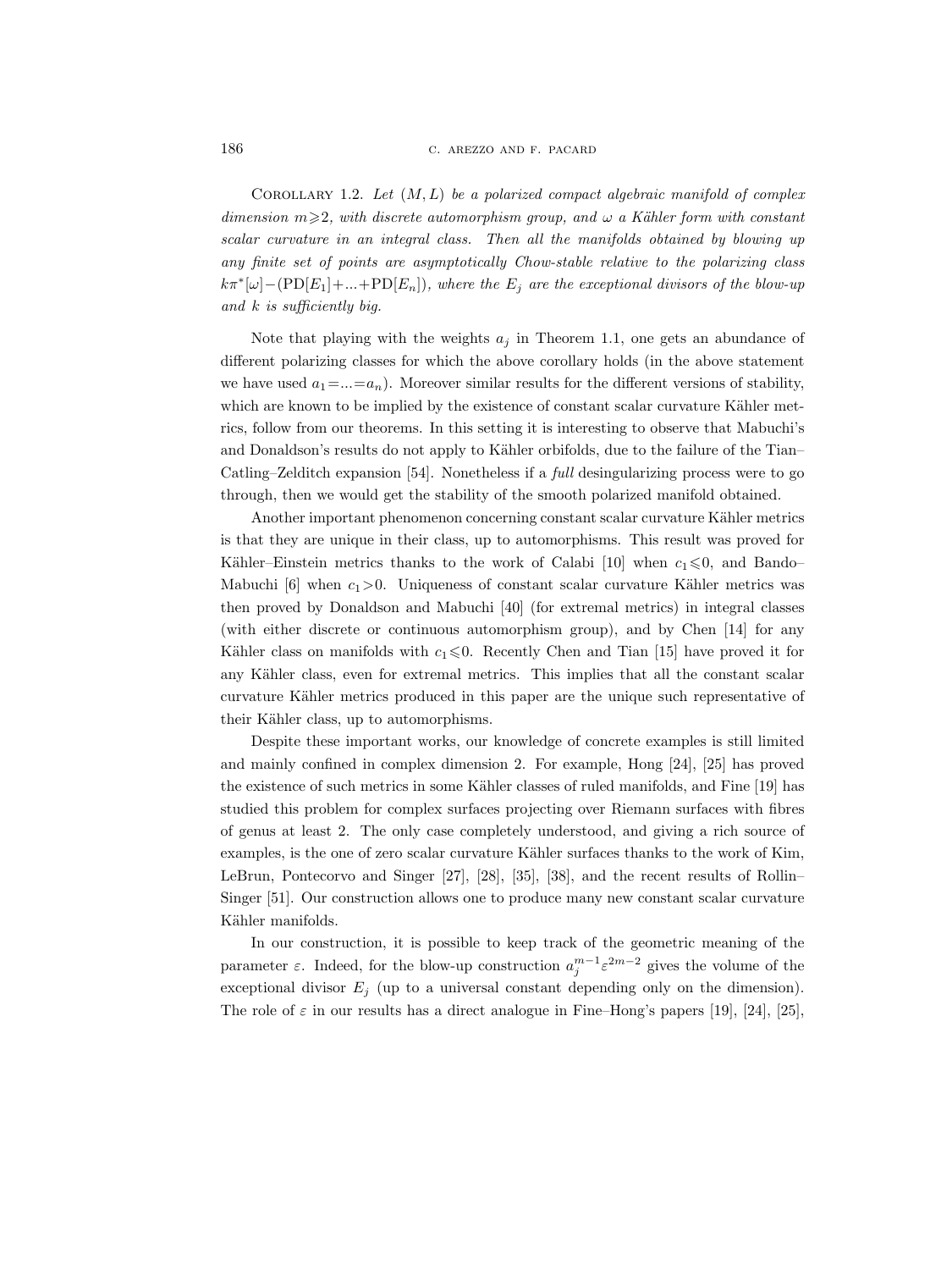replacing the exceptional divisor with the fiber of the projection onto the Riemann surface or the projectivized fiber of the vector bundle.

The last sources of interest in our results we would like to mention is that they give a reverse picture to Tian–Viaclovsky's [56] and Anderson's [1] study of degenerations of critical metrics, in the special case of constant scalar curvature Kähler metrics in (real) dimension 4. If we look at the sequence of Kähler forms  $\omega_{\varepsilon}$  on  $M \sqcup_{p_1,\varepsilon} N_1 \sqcup_{p_2,\varepsilon} \dots \sqcup_{p_n,\varepsilon} N_n$ seen as a fixed smooth manifold, we get from our analysis that they degenerate in the Gromov–Hausdorff sense to the orbifold  $(M, \omega)$ , so they provide many examples of the phenomenon studied in these works.

A natural generalization of these results is to look for gluing theorems for Kähler metrics with nontrivial automorphisms. The technical difficulties of this extension give rise to some new interesting phenomena and will be the subject of a forthcoming paper [3].

After the first version of these results were posted in electronic form, Claude Le-Brun has indicated some implications of our main theorem that we first missed (notably Corollary 1.1 and Theorem 1.2). We wish to thank him for his suggestions.

## 2. Gluing the orbifold and the ALE spaces together

We start by describing the Kähler orbifold near each of its singularities and we proceed with a description of the ALE spaces near infinity.

Let  $(M, \omega)$  be an m-dimensional Kähler manifold or Kähler orbifold with isolated singularities. We choose points  $p_1, ..., p_n \in M$ . By assumption, near  $p_j$ , the orbifold M is biholomorphic to a neighborhood of 0 in  $\mathbb{C}^m/\Gamma_j$ , where  $\Gamma_j$  is a finite subgroup of  $\mathrm{U}(m)$ acting freely on  $\mathbb{C}^m\setminus\{0\}$ . The group  $\Gamma_j$  depends on the point  $p_j$  as the subscript is meant to remind the reader. In the particular case where  $p_j$  is a regular point of  $M$ , the group  $\Gamma_i$  reduces to the identity.

We can choose complex coordinates  $z := (z^1, ..., z^m)$  in a neighborhood of 0 in  $\mathbb{C}^m$ to parameterize a neighborhood of  $p_i$  in M and, in these coordinates, the Kähler form  $\omega$  can be expanded as

$$
\omega = \frac{i}{2} \sum_{a} dz^{a} \wedge d\bar{z}^{a} + \sum_{a,b} \mathcal{O}_{j,a,b}(|z|^{2}) dz^{a} \wedge d\bar{z}^{b}
$$
(3)

near  $0 \in \mathbb{C}^m$  [23]. The complex-valued functions  $\mathcal{O}_{j,a,b}(|z|^2)$  are smooth functions which depend on  $j$ ,  $a$  and  $b$ , vanish at the origin and whose first order partial derivatives also vanish at the origin. Even though the coordinates z do depend on  $p_j$ , we shall not make this dependence apparent in the notation and we hope that the meaning will be clear from the context.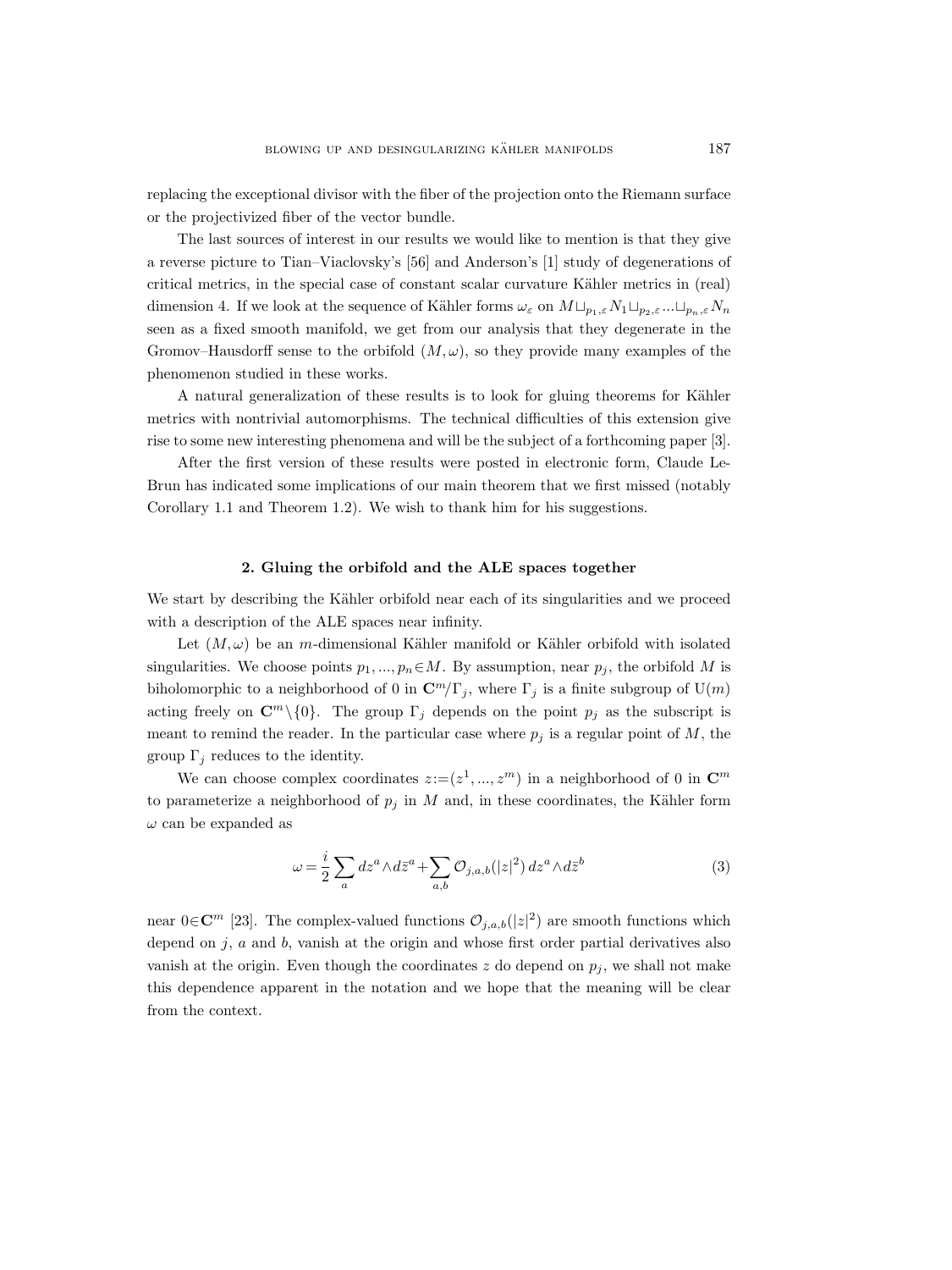It will be convenient to denote by

$$
B_{j,r} := \{ z \in \mathbf{C}^m / \Gamma_j : |z| < r \},
$$
\n
$$
B_{j,r}^* := \{ z \in \mathbf{C}^m / \Gamma_j : 0 < |z| < r \},
$$
\n
$$
\overline{B}_{j,r}^* := \{ z \in \mathbf{C}^m / \Gamma_j : 0 < |z| \le r \},
$$
\n
$$
(4)
$$

the open ball, the punctured open ball and the punctured closed ball of radius r centered at  $p_j$  (in the above defined coordinates which parameterize a neighborhood of  $p_j$  in M). We define, for all  $r>0$  small enough (say  $r\in(0,r_0)$ ),

$$
M_r := M \setminus \bigcup_{j=1}^n B_{j,r}.\tag{5}
$$

In other words,  $M_r$  is obtained from M by excising small balls centered at the points  $p_i$ . The boundaries of  $M_r$  will be denoted by  $\partial B_{1,r},...,\partial B_{n,r}$ .

As promised, we now turn to the description of the ALE spaces near infinity. We assume that, for each  $j=1, ..., n$ , we are given an m-dimensional Kähler manifold or Kähler orbifold with isolated singularities  $(N_i, \eta_i)$ , with one end biholomorphic to a neighborhood of infinity in  $\mathbb{C}^m/\Gamma_j$ . We further assume that the Kähler metric  $g_j$ , which is associated with the Kähler form  $\eta_i$ , converges at order 2−2m towards the Euclidean metric. These assumptions imply that one can choose complex coordinates  $u = (u^1, ..., u^m)$  defined outside a neighborhood of 0 in  $\mathbb{C}^m$  to parameterize a neighborhood of infinity in  $N_j$  and, in these coordinates, the Kähler form  $\eta_j$  can be expanded as

$$
\eta_j = \frac{i}{2} \sum_a du^a \wedge d\bar{u}^a + \sum_{a,b} \mathcal{O}_{j,a,b}(|u|^{2-2m}) du^a \wedge d\bar{u}^b,\tag{6}
$$

outside a fixed neighborhood of the origin in  $\mathbb{C}^m$ . Here, the complex-valued function  $\mathcal{O}_{j,a,b}(|u|^{2-2m})$  is a smooth function which depends on j, a and b, is bounded by a constant times  $|u|^{2-2m}$  and whose kth partial derivatives are bounded by a constant (depending on k) times  $|u|^{2-2m-k}$ . As will be explained in §7, this decay assumption is a natural one and, under some mild assumption, one can prove that this rate of decay is indeed achieved.

It will be convenient to denote by

$$
C_{j,R} := \{ u \in \mathbf{C}^m / \Gamma_j : |u| > R \},
$$
  
\n
$$
\overline{C}_{j,R} := \{ u \in \mathbf{C}^m / \Gamma_j : |u| \ge R \},
$$
\n
$$
(7)
$$

the complement of a closed large ball and the complement of an open large ball in  $N_j$ (in the coordinates which parameterize a neighborhood of infinity in  $N_i$ ). We define, for all  $R>0$  large enough (say  $R>R_0$ ),

$$
N_{j,R} := N_j \backslash C_{j,R},\tag{8}
$$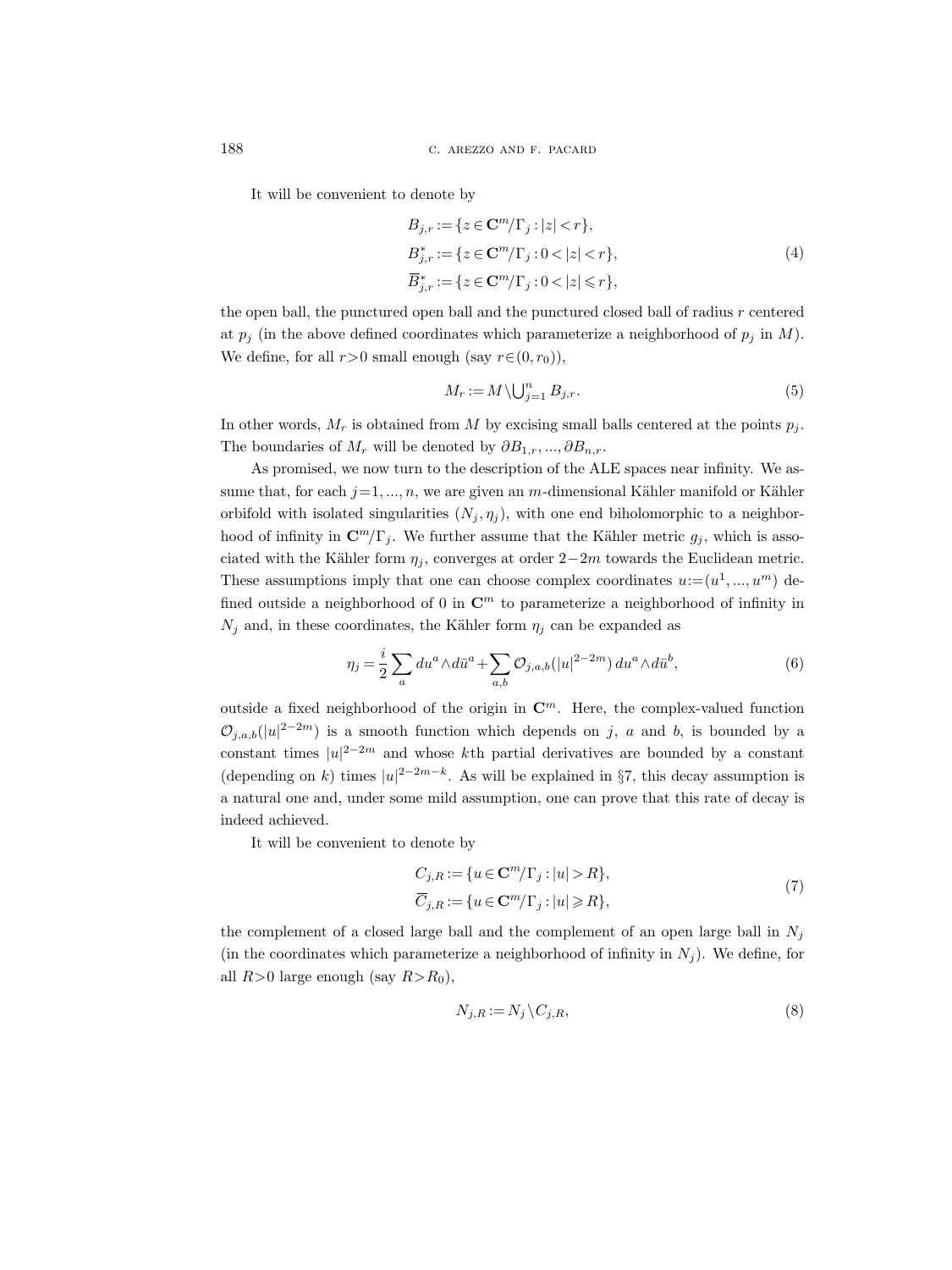which corresponds to the manifold  $N_i$  whose end has been truncated. The boundary of  $N_{i,R}$  is denoted by  $\partial C_{i,R}$ .

We are now in a position to describe the generalized connected sum construction. For all  $\epsilon > 0$  small enough, we define a complex manifold by removing from M small balls centered at the points  $p_j$ , for  $j=1, ..., n$ , and by replacing them by properly rescaled versions of the ALE spaces  $N_i$ . More precisely, for all  $\varepsilon \in (0, r_0/R_0)$ , we choose  $r_{\varepsilon} \in$  $(\varepsilon R_0, r_0)$  and define

$$
R_{\varepsilon} := \frac{r_{\varepsilon}}{\varepsilon}.\tag{9}
$$

By construction

$$
M_{\varepsilon} := M \sqcup_{p_1, \varepsilon} N_1 \sqcup_{p_2, \varepsilon} \dots \sqcup_{p_n, \varepsilon} N_n
$$

is obtained by connecting  $M_{r_{\varepsilon}}$  with the truncated ALE spaces  $N_{1,R_{\varepsilon}},...,N_{n,R_{\varepsilon}}$ . The identification of the boundary  $\partial B_{j,r_{\varepsilon}}$  in  $M_{r_{\varepsilon}}$  with the boundary  $\partial C_{j,R_{\varepsilon}}$  of  $N_{j,R_{\varepsilon}}$  is performed using the change of variables

$$
(z^1, ..., z^m) = \varepsilon(u^1, ..., u^m),
$$

where  $(z^1, ..., z^m)$  are the coordinates in  $B_{j,r_0}$  and  $(u^1, ..., u^m)$  are the coordinates in  $C_{j,R_0}$ . Observe that, when all singularities of M are in the set  $\{p_1, ..., p_n\}$  and the  $N_j$ are all smooth manifolds, then  $M_{\varepsilon}$  is a manifold, otherwise  $M_{\varepsilon}$  is still an orbifold.

# 3. Weighted spaces

In this section, we describe weighted spaces on  $(M^*, \omega)$ , where

$$
M^* := M \setminus \{p_j : j = 1, ..., n\},\tag{10}
$$

as well as weighted spaces on each  $(N_j, \eta_j)$ .

To begin with, we define the weighted space on  $(M^*, \omega)$ . These weighted spaces are by now well known and have been extensively used in many connected sum constructions. Roughly speaking, we are interested in functions whose rate of decay or blow-up near any of the points  $p_j$  is controlled by a power of the distance to  $p_j$ . To make this definition precise, we first need the following one.

Definition 3.1. Given  $\bar{r} > 0$ ,  $k \in \mathbb{N}$ ,  $\alpha \in (0, 1)$  and  $\delta \in \mathbb{R}$ , the space  $\mathcal{C}_{\delta}^{k, \alpha}(\overline{B}_{j, \bar{r}}^{*})$  is defined to be the space of functions  $\varphi \in \mathcal{C}^{k,\alpha}_{\text{loc}}(\overline{B}^*_{j,\overline{r}})$  for which the norm

$$
\|\varphi\|_{\mathcal{C}^{k,\alpha}_\delta(\overline{B}_{j,\bar{r}}^*)} := \sup_{0 < r \leqslant \bar{r}} r^{-\delta} \|\varphi(r \, \cdot \,)\|_{\mathcal{C}^{k,\alpha}(\overline{B}_{j,1} \setminus B_{j,1/2})}
$$

is finite.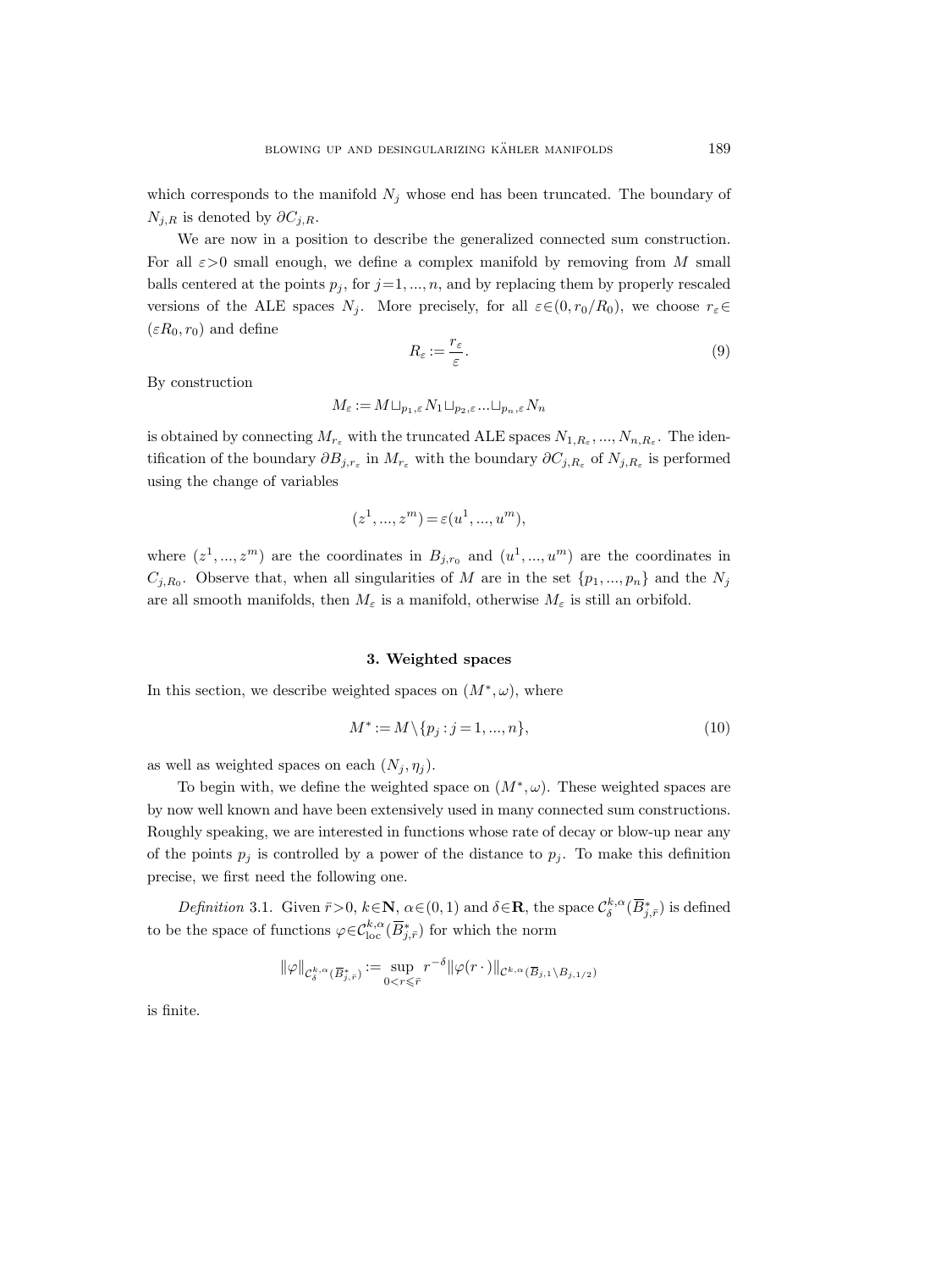Observe that the function

$$
z \longmapsto |z|^{\delta'},
$$

belongs to  $\mathcal{C}_{\delta}^{k,\alpha}(\overline{B}_{j,\overline{r}})$  if and only if  $\delta \leq \delta'$ . This being understood, we have the following definition.

Definition 3.2. Given  $k \in \mathbb{N}$ ,  $\alpha \in (0,1)$  and  $\delta \in \mathbb{R}$ , the weighted space  $\mathcal{C}_{\delta}^{k,\alpha}(M^*)$  is defined to be the space of functions  $\varphi \in C^{k,\alpha}_{\text{loc}}(M^*)$  for which the norm

$$
\|\varphi\|_{\mathcal{C}^{k, \alpha}_\delta(M^*)}:=\|w\|_{\mathcal{C}^{k, \alpha}(M_{r_0/2})}+\sum_{j=1}^n\|\varphi|_{\overline{B}^*_{j,r_0}}\|_{\mathcal{C}^{k, \alpha}_\delta(\overline{B}^*_{j,r_0})}
$$

is finite.

With this definition in mind, we can now give a quantitative statement about the rate of convergence of a potential associated with  $\omega$  toward the potential associated with the standard Kähler form on  $\mathbb{C}^m$ , at any of the points  $p_j$ . More precisely, near  $p_j$ , we can write

$$
\omega = i\partial\bar{\partial} \left(\frac{1}{2}|z|^2 + \varphi_j\right),\tag{11}
$$

where  $\varphi_j$  is a function which lifts smoothly to a neighborhood of 0 in  $\mathbb{C}^m$ .

We claim that, without loss of generality, it is possible to choose the potential  $\varphi_i$ in such a way that  $\varphi_j \in C_4^{4,\alpha}(\overline{B}_{j,r_0}^*)$  (more precisely,  $\varphi_j \in C^{4,\alpha}(\overline{B}_{j,r_0})$  and has all its partial derivatives up to order 3 vanishing at 0). Indeed, the potential  $\varphi_j$  lifts to a smooth potential defined on a neighborhood of 0 in  $\mathbb{C}^m$ . We can then perform the Taylor expansion of this potential at 0, namely

$$
\varphi_j = \sum_{k=0}^3 \varphi_j^{(k)} + \varphi_j',
$$

where the polynomial  $\varphi_j^{(k)}$  is homogeneous of degree k and  $\varphi_j'$ , together with its partial derivatives up to order 3, vanish at 0. Obviously  $\varphi_j^{(0)}$  and  $\varphi_j^{(1)}$  are not relevant for the computation of the Kähler form  $\omega$ , since  $\partial \bar{\partial} (\varphi_j^{(0)} + \varphi_j^{(1)}) = 0$ , hence we might as well assume that  $\varphi_j^{(0)} \equiv 0$  and  $\varphi_j^{(1)} \equiv 0$ . Next, making use of the fact that the coordinates  $(z^1, ..., z^m)$  are chosen so that (3) holds, we see that

$$
\partial\bar{\partial}(\varphi_j^{(2)} + \varphi_j^{(3)}) = \mathcal{O}(|z|^2)
$$

but, as  $\partial \bar{\partial} \varphi_j^{(2)}$  and  $\partial \bar{\partial} \varphi_j^{(3)}$  are homogeneous polynomials of degree 0 and 1 respectively, we conclude that  $\partial \bar{\partial} (\varphi_j^{(2)} + \varphi_j^{(3)}) \equiv 0$ . Considering  $\varphi_j'$  instead of  $\varphi_j$ , we have found a potential which satisfies the desired property.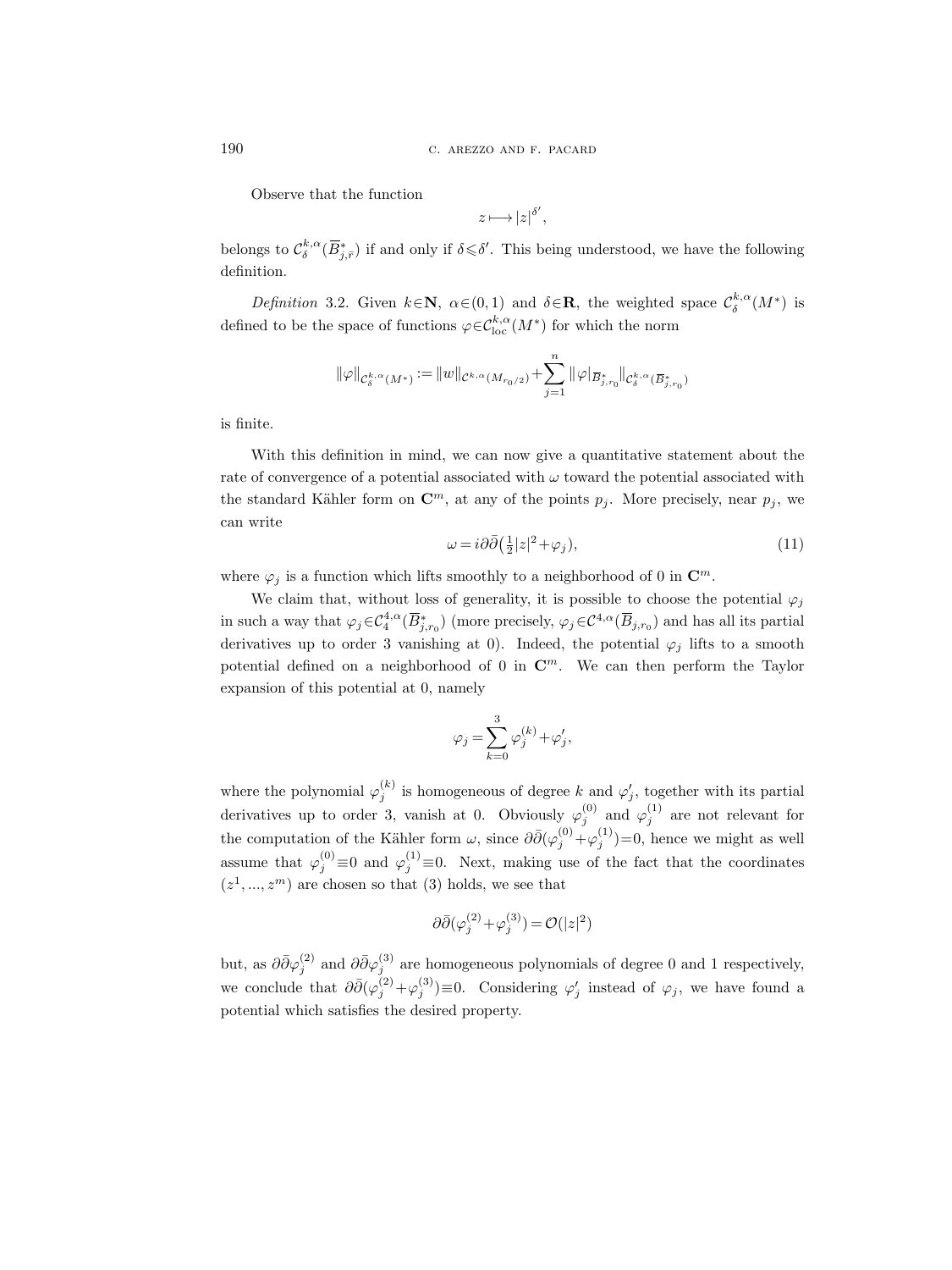Similarly, we define weighted spaces on the ALE spaces  $(N_i, \eta_i)$ . This time we are interested in functions which decay or blow up near the end of  $N_i$  at a rate which is controlled by a power of the distance from a fixed point in  $N_j$ . To be more specific, we first make the following definition.

Definition 3.3. Given  $\bar{R} > 0$ ,  $k \in \mathbb{N}$ ,  $\alpha \in (0, 1)$  and  $\delta \in \mathbb{R}$ , the space  $\mathcal{C}^{k, \alpha}_{\delta}(\overline{C}_{j, \overline{R}})$  is defined to be the space of functions  $\varphi \in \mathcal{C}^{k, \alpha}_{\text{loc}}(\overline{C}_{j, \overline{R}})$  such that the norm  $\begin{aligned} \mathcal{C}>&0,~\mathcal{V}\ \varphi{\in}\mathcal{C}^{\prime}_{\mathrm{I}}\ (\bar{C}_{j,\bar{R}}) \end{aligned}$ 

$$
\|\varphi\|_{\mathcal{C}^{k,\alpha}_{\delta}(\overline{C}_{j,\overline{R}})} := \sup_{R \geqslant \overline{R}} R^{-\delta} \|\varphi(R \cdot)\|_{\mathcal{C}^{k,\alpha}(\overline{B}_{j,2} \setminus B_{j,1})}
$$

is finite.

Again, observe that the function

$$
u\longmapsto |u|^{\delta'}
$$

belongs to  $\mathcal{C}_{\delta}^{k,\alpha}(\overline{C}_{j,\overline{R}})$  if and only if  $\delta' \leq \delta$ . We can now make the following definition.

Definition 3.4. Given  $k \in \mathbb{N}$ ,  $\alpha \in (0,1)$  and  $\delta \in \mathbb{R}$ , the weighted space  $\mathcal{C}^{k,\alpha}_{\delta}(N_j)$  is defined to be the space of functions  $\varphi \in C^{k,\alpha}_{loc}(N_j)$  for which the norm

$$
\|\varphi\|_{\mathcal{C}^{k,\alpha}_\delta(N_j)}:=\|\varphi\|_{\mathcal{C}^{k,\alpha}(N_{j,2R_0})}+\|\varphi|_{\bar{C}_{j,R_0}}\|_{\mathcal{C}^{k,\alpha}_\delta(\bar{C}_{j,R_0})}
$$

is finite.

We can now explain the assumption on the rate of convergence at infinity of the Kähler form  $\eta_j$  toward the standard Kähler form on  $\mathbb{C}^m$ . We will assume that, away from a compact set in  $N_i$ ,

$$
\eta_j = i\partial\bar{\partial} \left(\frac{1}{2}|u|^2 + \widetilde{\varphi}_j\right),\tag{12}
$$

for some potential  $\widetilde{\varphi}_j$  which satisfies

$$
\widetilde{\varphi}_j + a_j |\cdot|^{4-2m} \in \mathcal{C}_{3-2m}^{4,\alpha}(\overline{C}_{j,R_0}),\tag{13}
$$

when  $m \geqslant 3$ , and

$$
\widetilde{\varphi}_j - a_j \log |\cdot| \in \mathcal{C}^{4,\alpha}_{-1}(\overline{C}_{j,R_0}), \tag{14}
$$

when  $m=2$ , for some  $a_j \in \mathbb{R}$ . As already mentioned in the introduction, this is a rather natural assumption which is fulfilled in many important examples.

Remark 3.1. We will show in Section 7 that, if one simply assumes that the potential  $\tilde{\varphi}_i$  associated with  $\eta_i$  satisfies

$$
\widetilde{\varphi}_j \in \mathcal{C}^{4,\alpha}_{2-\gamma}(\overline{C}_{j,R_0})
$$

for some  $\gamma > 0$ , then one can always replace  $\tilde{\varphi}_j$  by some potential  $\tilde{\varphi}'_j$  satisfying (13)–(14).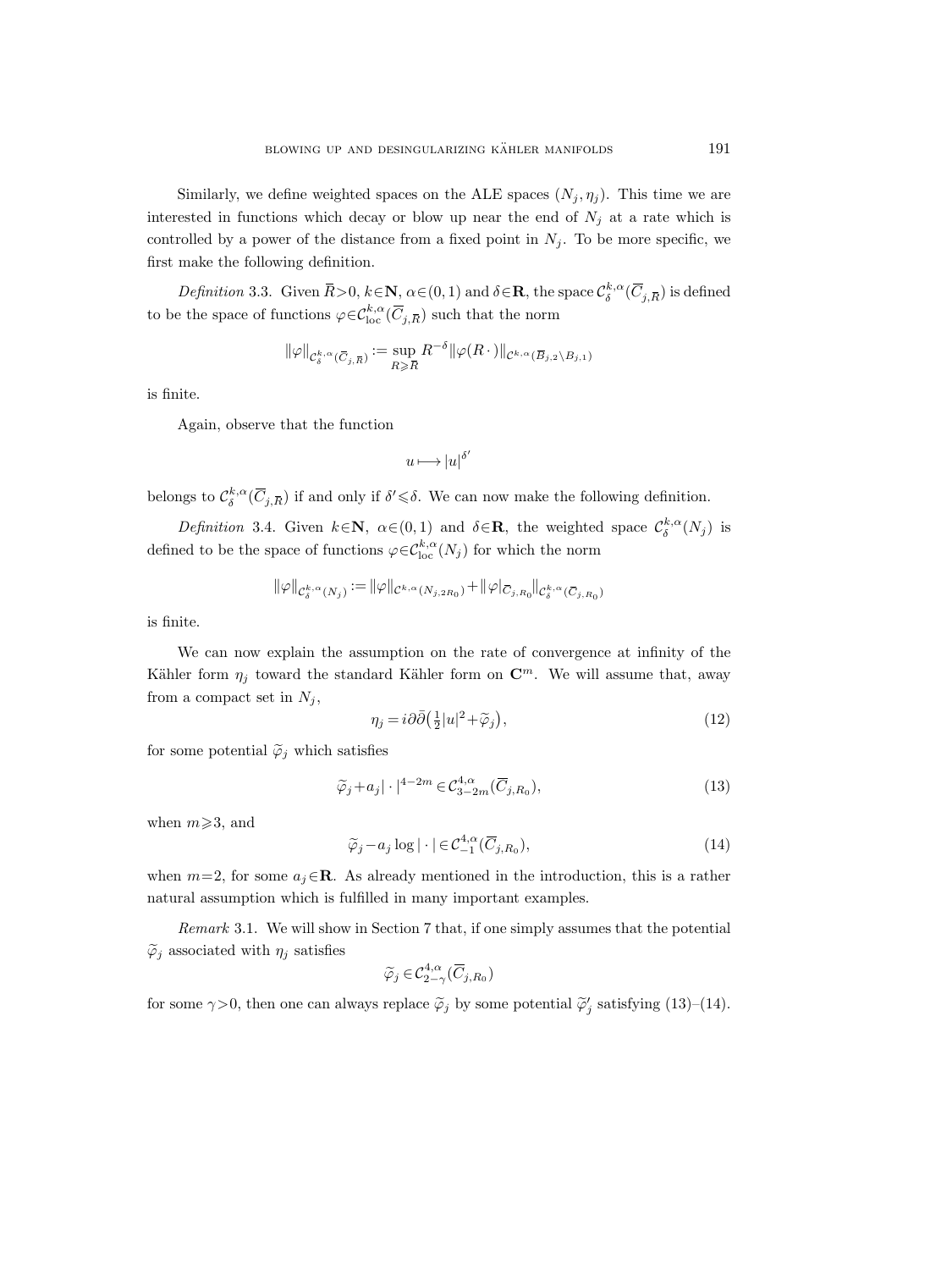192 c. arezzo and f. pacard

## 4. The geometry of the equation

The material contained in this section is well known (see for example [22]); we include it for completeness and to introduce the reader to the objects entering into the proofs of our results. Recall that  $(M, \omega)$  is an m-dimensional compact Kähler manifold or a Kähler orbifold with isolated singularities. We will indicate by  $g$  the Riemannian metric associated with  $\omega$ , Ric<sub>g</sub> its Ricci tensor,  $\rho_g$  the Ricci form, and  $s(\omega)$  its scalar curvature.

Following [36] and [8], we want to understand the behavior of the scalar curvature under deformations of the Kähler form  $\omega$ , of the form

$$
\widetilde{\omega} := \omega + i\partial\bar{\partial}\varphi + \beta,
$$

where  $\beta$  is a closed (1, 1)-form and  $\varphi$  a function defined on M. In local coordinates  $(v^1, ..., v^m)$ , if we write

$$
\widetilde{\omega}=\frac{i}{2}\sum_{a,b}\widetilde{g}_{a\bar{b}}\,dv^a\!\wedge\! d\bar{v}^b,
$$

then the scalar curvature of  $\tilde{\omega}$  is given by

$$
\mathbf{s}(\widetilde{\omega}) = -\sum_{a,b} \widetilde{g}^{a\bar{b}} \partial_{v^a} \partial_{\bar{v}^b} \log(\det(\widetilde{g})),\tag{15}
$$

where  $\tilde{g}^{a\bar{b}}$  are the coefficients of the inverse of the matrix  $(\tilde{g}_{a\bar{b}})$ . The following result is proven in [36] and [8, Lemma 2.158].

PROPOSITION 4.1. The scalar curvature of  $\tilde{\omega}$  can be expanded in terms of  $\beta$  and  $\varphi$ as

$$
\mathbf{s}(\widetilde{\omega}) = \mathbf{s}(\omega) - \left(\frac{1}{2}\Delta_g^2 \varphi + \text{Ric}_g \cdot \nabla_g^2 \varphi + \Delta_g(\omega, \beta) + 2(\varrho_g, \beta)\right) + Q_g(\nabla^2 \varphi, \beta),
$$

where  $Q<sub>g</sub>$  collects all the nonlinear terms and where all the operators on the right-hand side of this identity are computed with respect to the Kähler metric  $g$ .

Being a local calculation, this formula holds for orbifolds with isolated singularities too. Of crucial importance will be the two linear operators which appear in this formula. First, we set

$$
\mathcal{L}_g := \Delta_g(\omega, \cdot) + 2(\varrho_g, \cdot),\tag{16}
$$

which is a linear operator acting on closed  $(1, 1)$ -forms, and we also define the operator

$$
\mathbf{L}_g := \frac{1}{2} \Delta_g^2 + \text{Ric}_g \cdot \nabla_g^2,\tag{17}
$$

which acts on functions.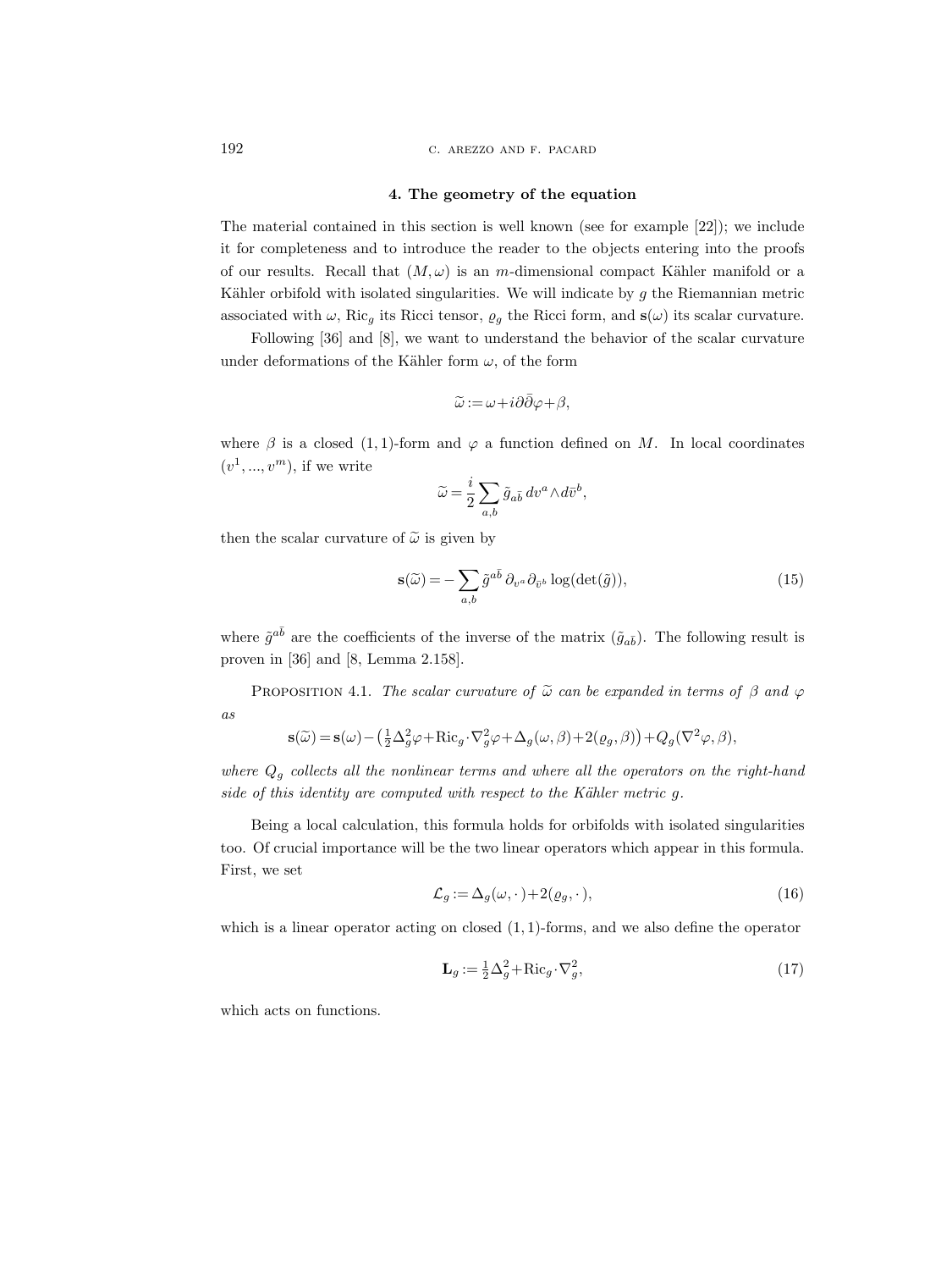For a general Kähler metric it can be very difficult to analyze these operators. Nevertheless geometry comes to the rescue for a constant scalar curvature metric. Indeed, in this case we have

$$
\mathbf{L}_g = 2(\bar{\partial}\partial_g^{\#})^*(\bar{\partial}\partial_g^{\#}),\tag{18}
$$

where  $\partial_g^{\#}\varphi$  denotes the (1,0)-part of the g-gradient of  $\varphi$ . In other words,

$$
\partial^\#_g:=(\bar\partial\cdot)^\#_g,
$$

where  $\#$  is the inverse of

$$
\flat: TM \otimes \mathbf{C} \longrightarrow T^*M \otimes \mathbf{C},
$$

$$
\Xi \longmapsto g(\Xi, \cdot).
$$

Using (18) one observes that with any element  $\varphi \in \text{Ker } L_q$  one can associate a holomorphic vector field, namely  $\partial_g^{\#}\varphi$ , which vanishes somewhere on M. Indeed, just multiply  $\mathbf{L}_g\varphi=0$ by  $\varphi$  and integrate the result over M using (18) to conclude that

$$
\int_M |\bar{\partial}\partial_g^{\#}\varphi|^2\,dv_g=0,
$$

where  $dv_g$  denotes the volume form associated with g. Therefore,  $\bar{\partial}(\partial_g^{\#}\varphi)=0$ . Moreover, if g is of constant scalar curvature and  $\varphi \in \text{Ker } L_g$ , [36, Proposition 1] proves that Im $(\partial_g^{\#} \varphi)$ is a Killing vector field, and that any Killing vector field vanishing somewhere on M arises in this way. This means that the image of Ker  $\mathbf{L}_g$  by  $\partial_g^{\#}$  is equal to the real span of the holomorphic vector fields vanishing somewhere whose imaginary part are Killing. By the Matsushima–Lichnerowicz theorem [39], the complexification of this space gives the space  $\mathfrak{h}_0(M)$  of holomorphic vector fields vanishing somewhere on M, so that dim<sub>R</sub>(Ker  $L_g$ )−1=dim<sub>C</sub>(h<sub>0</sub>(M)).

We define the nonlinear mapping

$$
S_{\omega}: C^{4,\alpha}(M) \longrightarrow C^{0,\alpha}(M)/\mathbf{R},
$$
  

$$
\varphi \longmapsto \mathbf{s}(\omega + i\partial\bar{\partial}\varphi) \text{ modulo constant}.
$$

LeBrun–Simanca applied the implicit function theorem to the map  $S_{\omega}$  and proved, in the case of manifolds, the following result which extends immediately to orbifolds with isolated singularities.

PROPOSITION 4.2. ([36]) Assume that  $(M, \omega)$  is nondegenerate and further assume that its scalar curvature  $s(\omega)$  is constant. Then, the operator

$$
\varphi \longmapsto DS_{\omega}|_0 \varphi = -\mathbf{L}_g \varphi
$$

is surjective and has a kernel which is spanned by a constant function.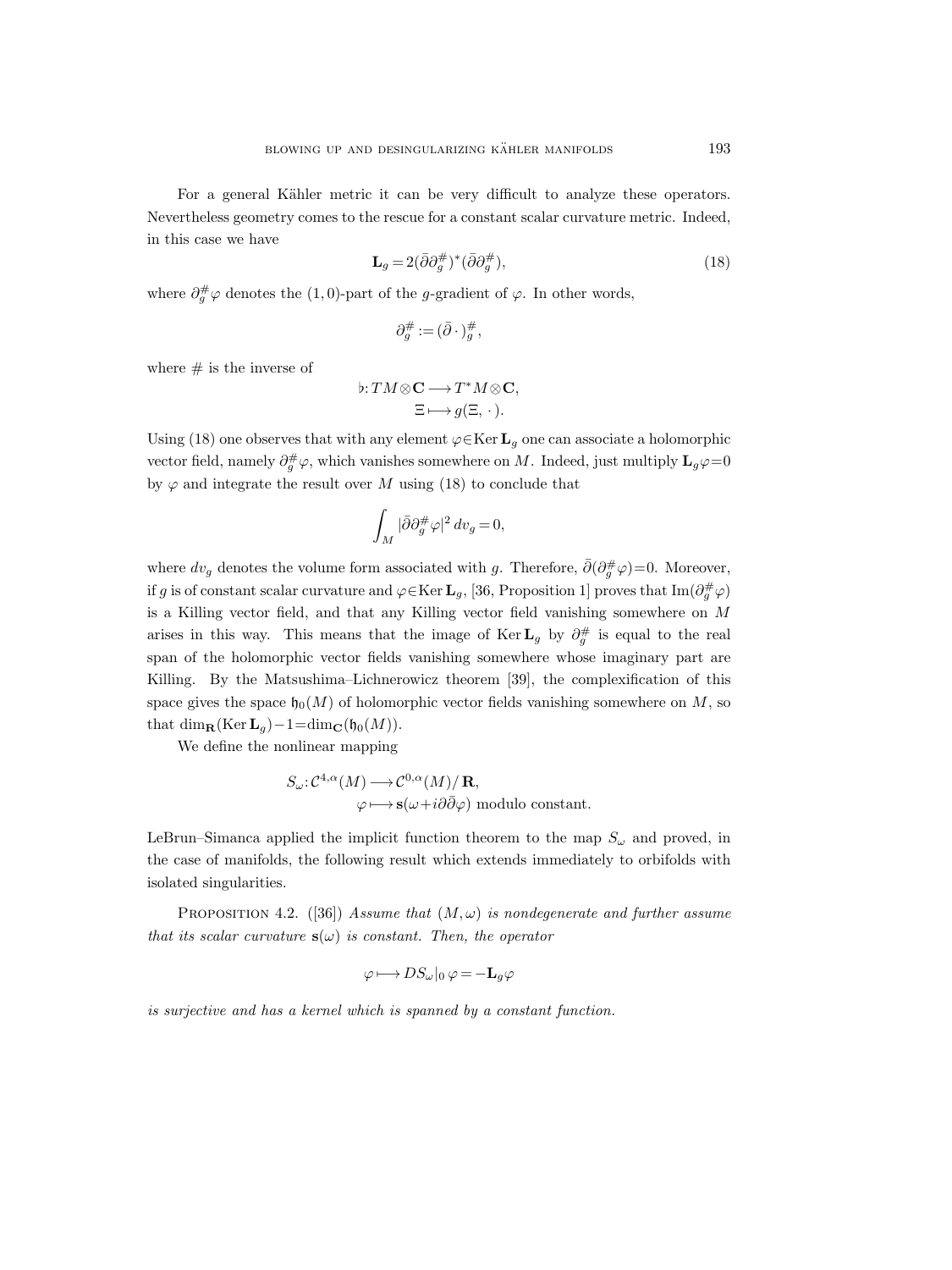Let  $\psi_g$  be the function (up to constants) which gives

$$
\varrho_g = \varrho_g^h + i\partial\bar\partial\psi_g
$$

(where  $\varrho_g^h$  is the harmonic representative for  $[\varrho_g]$ ) and let  $\Xi \in \mathfrak{h}(M)$ , where  $\mathfrak{h}(M)$  is the space of holomorphic vector fields on  $M$ . Then, we can define the Futaki invariant

$$
\mathcal{F}(\Xi, [\omega]) := \int_M \Xi \psi_g \, dv_g,
$$

where  $dv_g$  denotes the volume form associated with g. Recall that  $\mathfrak{h}_0(M)$  denotes the space of holomorphic vector fields which vanish somewhere on M. By definition,  $(M, \omega)$ is Futaki-nondegenerate if the "linearization" of the Futaki invariant

$$
D\mathcal{F}_{[\omega]}\colon\mathfrak{h}_0(M)\longrightarrow (H^{(1,1)}(M,\mathbf{C}))^*
$$

is injective. It is a standard fact, though not obvious, that  $\mathcal{F}(\Xi, [\omega])$  only depends on the Kähler class and does not depend on its representative. On the other hand, if  $[\omega]$  has a representative with constant scalar curvature, then  $\mathcal{F}(\Xi, [\omega])$  vanishes for any  $\Xi \in \mathfrak{h}(M)$ .

Now define the nonlinear mapping

$$
\hat{S}_{\omega}: C^{4,\alpha}(M) \times \mathcal{H}^{1,1}(M, \mathbf{C}) \longrightarrow C^{0,\alpha}(M)/\mathbf{R},
$$
  

$$
(\varphi, \beta) \longmapsto \mathbf{s}(\omega + i\partial \bar{\partial}\varphi + \beta) \text{ modulo constant},
$$

where  $\mathcal{H}^{1,1}(M,\mathbf{C})$  is the space of  $\omega$ -harmonic  $(1,1)$ -forms. The result of [36] again extends to orbifolds with isolated singularities, and we have the following result.

PROPOSITION 4.3. ([36]) Assume that  $(M, \omega)$  is Futaki-nondegenerate and further assume that its scalar curvature  $s(\omega)$  is constant. Then, the operator

$$
(\varphi, \beta) \longmapsto D\widehat{S}_{\omega}|_{(0, [0])} (\varphi, \beta) = -(\mathbf{L}_g \varphi + \mathcal{L}_g \beta)
$$

is surjective.

# 5. Mapping properties

We construct right inverses for the operator  $L<sub>g</sub>$  defined in the previous section.

# 5.1. Analysis of the operators defined on  $(M^*, \omega)$

Assume that  $(M, \omega)$  is a compact Kähler manifold or Kähler orbifold with isolated singularities and further assume that  $\omega$  has constant scalar curvature. We first construct a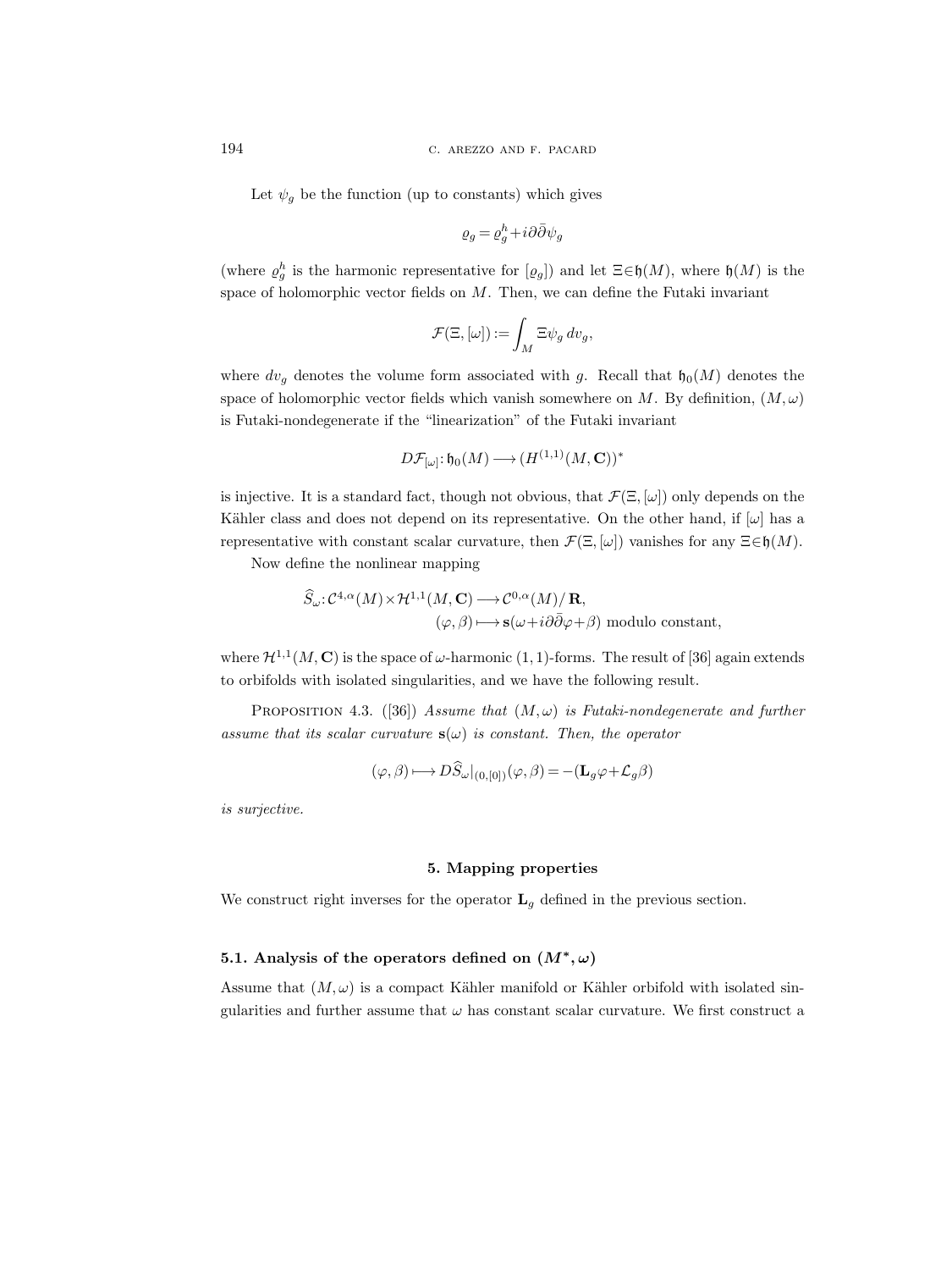right inverse for the operator  $\mathbf{L}_q$  when  $m \geq 3$  and when  $(M, \omega)$  is nondegenerate, i.e. when there are no nontrivial holomorphic vector field vanishing somewhere on M. Next, we proceed with the proof of the corresponding result when  $m=2$  and with the modifications which are needed to handle the case where the kernel of  $\mathbf{L}_q$  is nontrivial but  $(M, \omega)$  is Futaki-nondegenerate, i.e. when the linearized Futaki invariant is nondegenerate.

The mapping properties of  $L_q$ , when defined between weighted spaces, heavily depend on the choice of the weight parameter. Recall that, by definition,  $\zeta \in \mathbb{R}$  is an indicial root of  $\mathbf{L}_g$  at  $p_j$  if there exists some nontrivial function  $v \in \mathcal{C}^{\infty}(\partial B_{j,1})$  such that

$$
\mathbf{L}_g(|z|^{\zeta}v) = \mathcal{O}(|z|^{\zeta - 3})\tag{19}
$$

near 0 (here we have implicitly used the coordinates defined in  $\S2$  to parameterize M close to the point  $p_i$ ).

Let  $\Delta_0$  denote the Laplacian in  $\mathbb{C}^m$  with its standard Kähler form. Using (3), it is easy to check that, near each  $p_i$ , (19) holds for some function v if and only if

$$
\Delta_0^2(|z|^\zeta v) = \mathcal{O}(|z|^{\zeta - 3}).
$$

Therefore, the set of indicial roots of  $L_q$  at  $p_j$  is equal to the set of indicial roots at the origin for the operator  $\Delta_0^2$  defined on  $\mathbb{C}^m/\Gamma_j$ . This later turns out to be included in  $\mathbb{Z}\setminus\{5-2m, ..., -1\}$  when  $m\geqslant3$  and included in  $\mathbb{Z}$  when  $m=2$  (observe that the set of indicial roots depends on the group  $\Gamma_i$ ). Indeed, let e be an eigenfunction of  $\Delta_{S^{2m-1}}$  which is invariant under the action of  $\Gamma_j$  and is associated with the eigenvalue  $\gamma(2m-2+\gamma)$ , where  $\gamma \in \mathbf{N}$ , hence

$$
\Delta_{S^{2m-1}}e = -\gamma (2m - 2 + \gamma)e.
$$

If we identify  $S^{2m-1}$  with the unit sphere in  $\mathbb{C}^m$ , then

$$
\Delta_0^2(|z|^\zeta e)=(\zeta-\gamma)(\zeta-\gamma-2)(\zeta-2+2m+\gamma)(\zeta-4+2m+\gamma)|z|^{\zeta-4}e.
$$

Therefore, we find that  $\gamma$ ,  $\gamma+2$ ,  $2-2m-\gamma$  and  $4-2m-\gamma$  are indicial roots of  $\Delta_0^2$  at 0. Since the eigenfunctions of the Laplacian on the sphere constitute a Hilbert basis of  $L^2(S^{2m-1})$ , we have obtained all the indicial roots of  $\Delta_0^2$  at the origin.

It is clear that the operator

$$
L'_{\delta}: \mathcal{C}^{4,\alpha}_{\delta}(M^*) \longrightarrow \mathcal{C}^{0,\alpha}_{\delta-4}(M^*),
$$
  

$$
\varphi \longmapsto \mathbf{L}_g \varphi,
$$

is well defined. It follows from the general theory in [44], where weighted Sobolev spaces are considered instead of weighted Hölder spaces, and in  $[43]$ , where the corresponding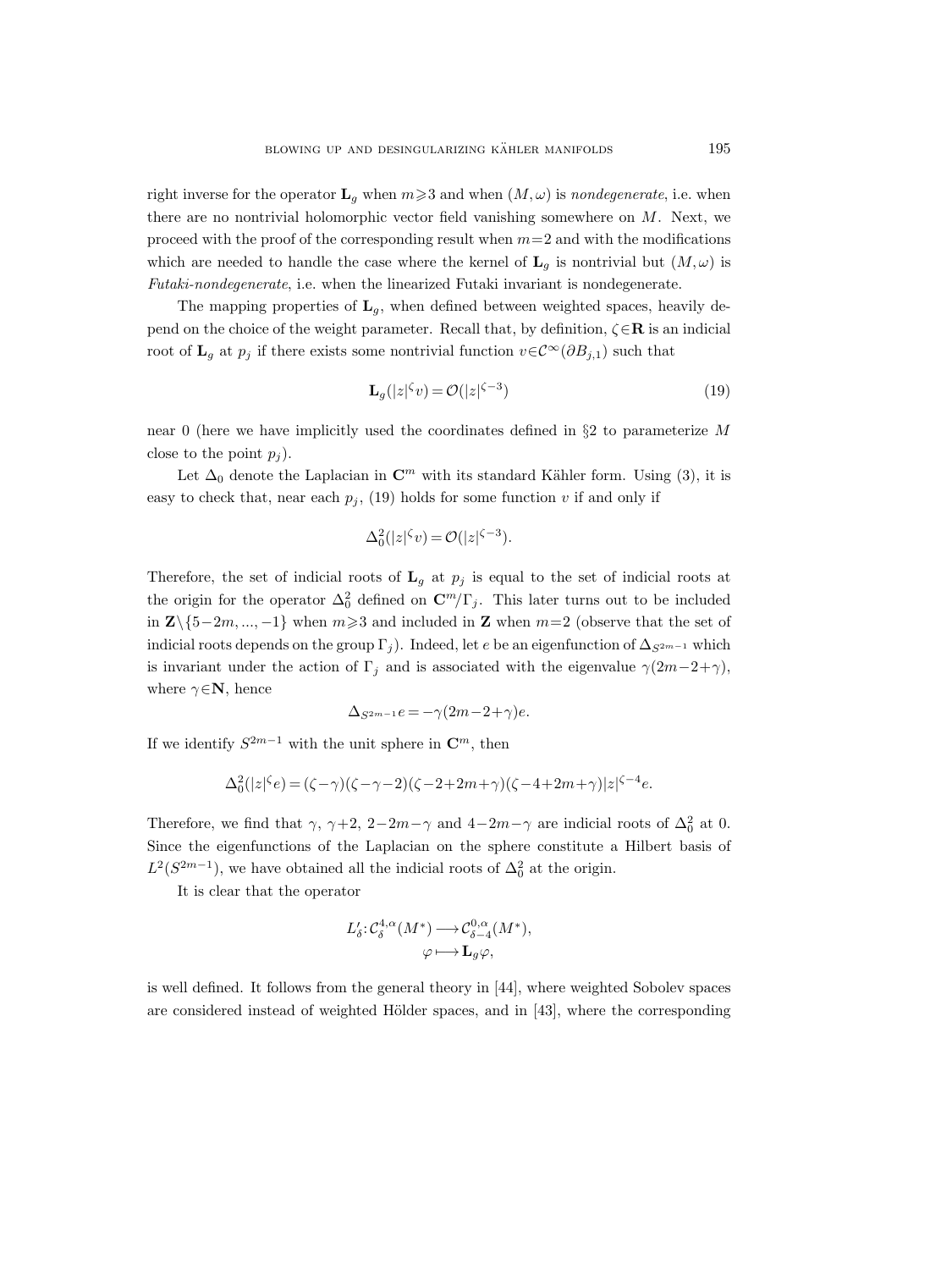analysis in weighted Hölder spaces is performed (see also [46]) that the operator  $L'_{\delta}$  has closed range and is Fredholm, provided  $\delta$  is not an indicial root of  $\mathbf{L}_q$  at the points  $p_1, \ldots, p_n$ . Under this condition, a duality argument (in weighted Sobolev spaces) shows that the operator  $L'_{\delta}$  is surjective if and only if the operator  $L'_{4-2m-\delta}$  is injective. And, still under this assumption,

$$
\dim \text{Ker} L'_{\delta} = \dim \text{Coker} L'_{4-2m-\delta}.
$$
\n(20)

Using these, we obtain the following result.

PROPOSITION 5.1. Assume that  $m \geq 3$ ,  $\delta \in (4-2m, 0)$  and assume that  $(M, \omega)$  is nondegenerate so that the kernel of  $L_q$  is spanned by a constant function. Then, the operator

$$
L_{\delta}: \mathcal{C}_{\delta}^{4,\alpha}(M^*) \times \mathbf{R} \longrightarrow \mathcal{C}_{\delta-4}^{0,\alpha}(M^*),
$$
  

$$
(\varphi, \nu) \longmapsto \mathbf{L}_g \varphi + \nu,
$$

is surjective and has a 1-dimensional kernel spanned by a constant function.

*Proof.* We claim that, when  $\delta \in (4-2m, 0)$ , the operator  $L'_{\delta}$  has a 1-dimensional kernel spanned by a constant function. Indeed, when  $\delta \in (4-2m, 0)$ , standard regularity theory implies that the isolated singularities of any element of the kernel of  $L'_{\delta}$  are removable, and hence the elements of the kernel of  $L'_\delta$  are in fact smooth functions in  $M$ . Therefore, it follows from our assumption that the kernel of  $L'_\delta$  reduces to the constant functions. It follows from (20) that the operator  $L'_{\delta}$  also has a 1-dimensional cokernel, which is easily seen to be spanned by a constant function since (by  $(18)$ )

$$
\int_M \mathbf{L}_g \varphi \, dv_g = 0,
$$

for any  $\varphi \in C^{4,\alpha}_\delta(M^*)$ . This completes the proof of the result.

When  $m=2$ , the above result has to be modified (since  $4-2m=0$  in this case). We set

$$
\mathcal{D} := \mathrm{Span}\{\chi_1, ..., \chi_n\},\
$$

where  $\chi_j$  is a cutoff function which is identically equal to 1 in  $B_{j,r_0/2}$  and identically equal to 0 in  $M \backslash B_{j,r_0}$ . This time, we have the following result.

PROPOSITION 5.2. Assume that  $m=2$ ,  $\delta \in (0,1)$  and assume that  $(M,\omega)$  is nondegenerate so that the kernel of  $L_q$  is spanned by a constant function. Then

$$
L_{\delta}: (\mathcal{C}_{\delta}^{4,\alpha}(M^*)\oplus \mathcal{D}) \times \mathbf{R} \longrightarrow \mathcal{C}_{\delta-4}^{0,\alpha}(M^*),
$$
  

$$
(\varphi, \nu) \longmapsto \mathbf{L}_g \varphi + \nu,
$$

is surjective and has a 1-dimensional kernel spanned by a constant function.

 $\Box$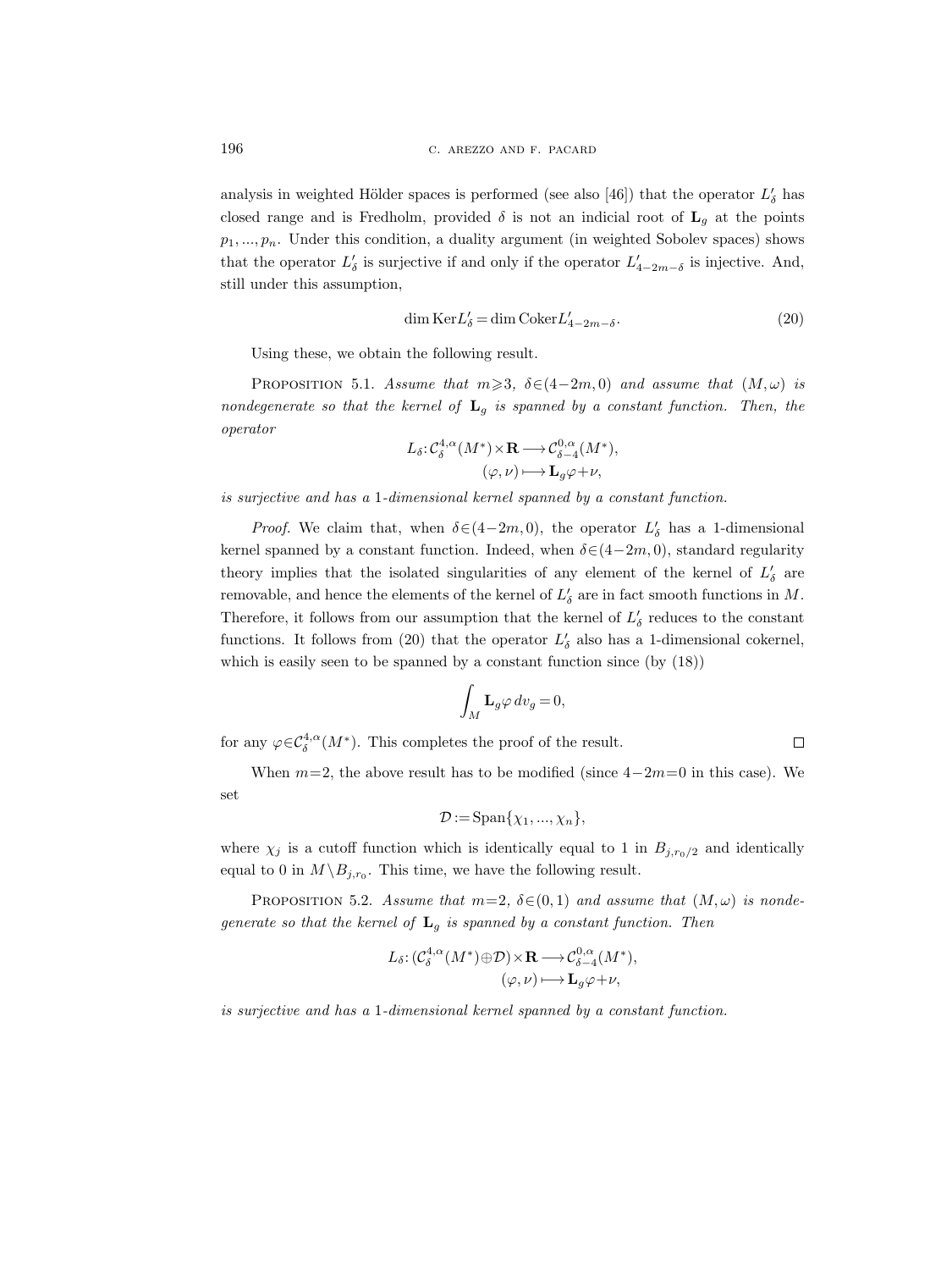*Proof.* We keep the notation of the previous proof. Assume that  $\delta > 0$ . Then the operator  $L'_{\delta}$  is injective (since we have assumed that the kernel of  $\mathbf{L}_{g}$  is spanned by a constant function and a nonzero function does not belong to  $\mathcal{C}_{\delta}^{4,\alpha}(M^*)$  when  $\delta > 0$ ). Therefore, when  $\delta > 0$ ,  $\delta \notin \mathbb{N}$ , the operator  $L'_{-\delta}$  is surjective and admits a right inverse, which, unfortunately, is not unique.

Moreover, when  $\delta \in (0, 1)$ , a relative index argument [44] shows that the dimension of the kernel of  $L'_{-\delta}$  and the dimension of the cokernel of  $L'_{\delta}$  are both equal to n. The kernel of  $L'_{-\delta}$  is rather explicit since it is spanned by a constant function and, for  $j=1, ..., n-1$ , the unique function  $\gamma_j$  which is a solution (in the sense of distributions) of

$$
\mathbf{L}_{g}\gamma_{j}=\delta_{p_{j+1}}-\delta_{p_{j}}
$$

and whose mean value over M is 0.

Let us now assume that  $\delta \in (0,1)$ . Given  $\psi \in C^{0,\alpha}_\delta(M^*)$ , we choose  $\nu \in \mathbb{R}$  to be equal to the mean value of the function  $\psi$ . Since  $L'_{-\delta}$  is surjective, we have the existence of a solution of

$$
\mathbf{L}_{g}\varphi = \psi - \nu,
$$

which belongs to  $\mathcal{C}_{-\delta}^{4,\alpha}(M^*)$  (this solution is for example obtained by applying to  $\psi-\nu$  a given right inverse for  $L'_{-\delta}$ ). It follows from elliptic regularity theory that, near any  $p_j$ , the function  $\varphi$  can be expanded as

$$
\varphi(z) = d_j + b_j \log|z| + \widetilde{\varphi}_j(z),
$$

where  $d_j, b_j \in \mathbf{R}$  and  $\widetilde{\varphi}_j \in C^{4,\alpha}_{\delta}(B^*_{j,r_0})$ . This implies that the function  $\varphi$  is a solution (in the sense of distributions) of

$$
\mathbf{L}_{g}\varphi + \nu = \psi - c_2 \sum_{j=1}^{n} b_j \,\delta_{p_j},\tag{21}
$$

where  $c_2=2|S^3|\neq 0$ . Using the fact that the functions  $\gamma_j$  are in the kernel of  $L'_{-\delta}$ , we may assume without loss of generality that the  $b_j$  at the different points  $p_j$  are all equal, by adding to  $\varphi$  a suitable linear combination of the functions  $\gamma_i$  (this amounts to choosing a particular right inverse of  $L'_{-\delta}$ ). Integration of (21) over M implies that  $0=-c_2\sum_{j=1}^n b_j$ . Hence, all  $b_j$  are equal to 0 and, near  $p_j$ , the function  $\varphi$  can be expanded as

$$
\varphi(z) = d_j + \widetilde{\varphi}_j(z).
$$

This shows that there exists a choice of the right inverse  $G'_{-\delta}$  of  $L'_{-\delta}$  such that, if  $\psi \in C^{0,\alpha}_{\delta-4}(M^*)$  and if  $\nu$  is the mean value of  $\psi$ , then

$$
G'_{-\delta}(\psi-\nu) \in \mathcal{C}^{4,\alpha}_\delta(M^*)\oplus \mathcal{D}.
$$

This completes the proof of the result.

 $\Box$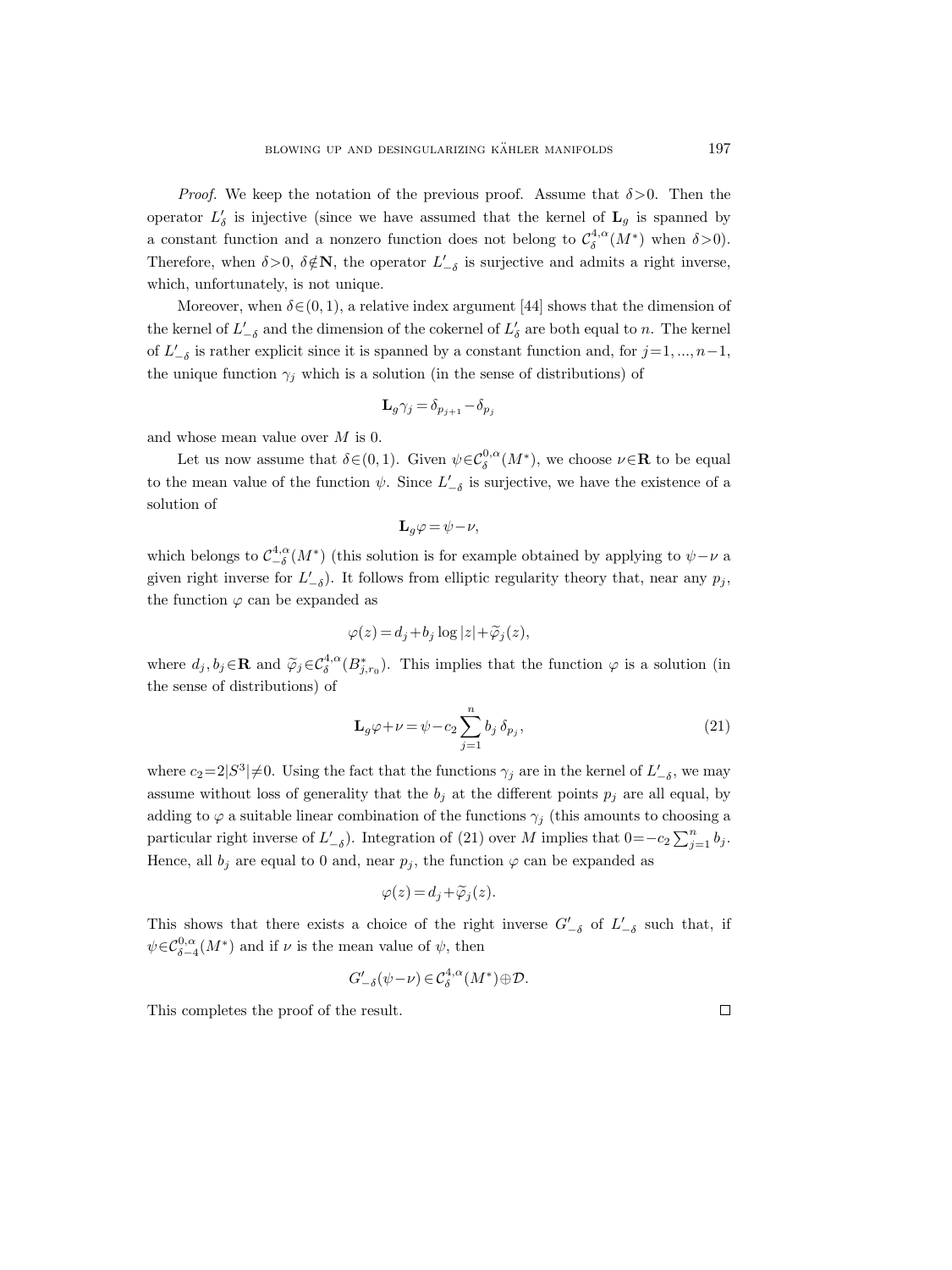Remark 5.1. Observe that, given  $\psi \in C^{0,\alpha}_{\delta-4}(M^*)$ , the constant  $\nu \in \mathbb{R}$  in the equation  $\mathbf{L}_g \varphi + \nu = \psi$  is equal to the mean value of  $\psi$  so that  $\psi - \nu$  is  $L^2$ -orthogonal to the kernel of  $L_g$  which is spanned by a constant function.

We turn to the case where the kernel of  $L<sub>g</sub>$  is not only spanned by a constant function and we now assume that  $(M, \omega)$  is Futaki-nondegenerate. The proof relies on the following result which replaces Proposition 5.1 and whose proof is identical.

PROPOSITION 5.3. Assume that  $m \geq 3$  and that  $(M, \omega)$  is Futaki-nondegenerate. Then, for all  $\delta \in (4-2m, 0)$  the operator

$$
\begin{split} L_{\delta}\!:\!\mathcal{C}^{4,\alpha}_{\delta}(M^*)\!\times\! \mathcal{H}^{1,1}(M,\mathbf{C})\!\times\! \mathbf{R} &\!\longrightarrow\! \mathcal{C}^{0,\alpha}_{\delta-4}(M^*),\\ (\varphi,\beta,\nu) &\!\longmapsto\! \mathbf{L}_g\varphi \!+\! \mathcal{L}_g\beta \!+\! \nu, \end{split}
$$

is surjective and has a kernel which is equal to the kernel of  $\mathbf{L}_{a}$ .

Given  $\psi \in C^{0,\alpha}_{\delta-4}(M^*)$ , the (1, 1)-form  $\beta \in H^{1,1}(M,\mathbf{C})$  and the constant  $\nu \in \mathbf{R}$  in the equation  $\mathbf{L}_g\varphi+\mathcal{L}_g\beta+\nu=\psi$  are chosen in such a way that  $\psi-\mathcal{L}_M\beta-\nu$  is  $L^2$ -orthogonal to the elements of the kernel of  $\mathbf{L}_q$ .

Clearly, in the above statement, one can replace  $\mathcal{H}^{1,1}(M,\mathbf{C})$  by a finite-dimensional subspace  $D \subset \mathcal{H}^{1,1}(M,\mathbf{C})$  whose dimension is equal to  $\dim_{\mathbf{R}}(\text{Ker}\mathbf{L}_g) - 1 = \dim_{\mathbf{C}}(\mathfrak{h}_0)$ . We claim that one can further replace the space D by a subspace  $D_{\bar{r}_0}$  of the space of closed  $(1, 1)$ -forms which are supported in  $M_{\bar{r}_0}$ , provided  $\bar{r}_0$  is fixed small enough. Indeed, near each  $p_j$ , any element  $\beta \in H^{1,1}(M, \mathbb{C})$  can be decomposed as

$$
\beta = d\pi_j.
$$

We truncate the potential  $\pi_i$  between  $2\bar{r}_0$  and  $\bar{r}_0$  and define

$$
\beta_{\bar{r}_0} := d((1 - \chi_{\bar{r}_0})\pi_j),
$$

where  $\chi_{\bar{r}_0}$  is a cutoff function identically equal to 0 in  $M_{2\bar{r}_0}$  and identically equal to 1 in each  $B_{j,\bar{r}_0}$ . If  $\beta^{(1)},...,\beta^{(b)}$  is a basis of D, we set

$$
D_{\bar{r}_0}:=\text{Span }\{\beta^{(1)}_{\bar{r}_0},...,\beta^{(b)}_{\bar{r}_0}\}.
$$

When  $m\geqslant3$ , it is easy to check that, given  $\delta\in(4-2m,0)$ , the operator

$$
L'_{\delta}: \mathcal{C}_{\delta}^{4,\alpha}(M^*) \times D_{\bar{r}_0} \times \mathbf{R} \longrightarrow \mathcal{C}_{\delta-4}^{0,\alpha}(M^*),
$$
  

$$
(\varphi, \beta, \nu) \longmapsto \mathbf{L}_M \varphi + \mathcal{L}_M \beta + \nu,
$$

is surjective provided  $\bar{r}_0$  is chosen small enough.

In dimension  $m=2$ , this result has to be modified. As above we find that, given  $\delta \in (0, 1)$ , the operator

$$
L'_{\delta}: (\mathcal{C}_{\delta}^{4,\alpha}(M^*)\oplus \mathcal{D}) \times D_{\bar{r}_0} \times \mathbf{R} \longrightarrow \mathcal{C}_{\delta-4}^{0,\alpha}(M^*),
$$
  

$$
(\varphi, \beta, \nu) \longmapsto \mathbf{L}_g \varphi + \mathcal{L}_g \beta + \nu,
$$

is surjective and has a kernel which is equal to the kernel of  $L_a$ .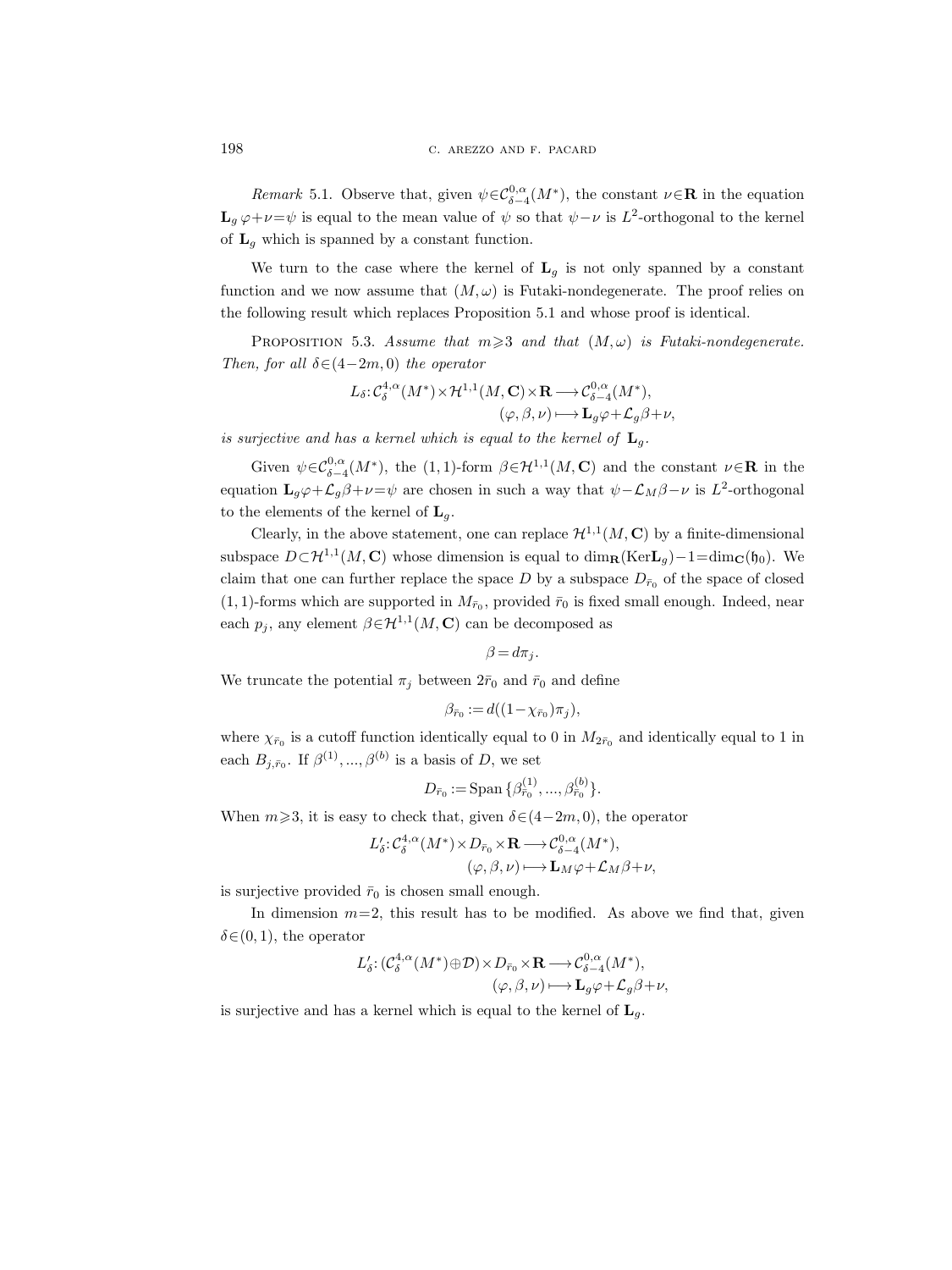# 5.2. Operators defined on  $(N_i, \eta_i)$

Assume that  $(N_j, \eta_j)$  is an ALE space with zero scalar curvature Kähler metric  $\eta_j$ . Further assume that, at infinity, the Kähler form  $\eta_i$  can be expanded as

$$
\eta_j = i \partial \bar{\partial} \left( \frac{1}{2} |u|^2 + \widetilde{\varphi}_j(u) \right),
$$

where  $\widetilde{\varphi}_i$  satisfies

$$
\nabla^2 \widetilde{\varphi}_j \in \mathcal{C}^{2,\alpha}_{2-2m}(C_{j,R_0}).
$$

We denote by  $g_i$  the metric associated with the Kähler form  $\eta_i$ . Again the analysis of  $\mathbf{L}_{g_j}$ , when defined between weighted spaces, follows from the general theory developed in [44] and [43] (see also [46]) and the mapping properties of  $\mathbf{L}_{g_j}$ , when defined between weighted spaces, heavily depend on the choice of the weight parameter.

Recall that  $\zeta \in \mathbf{R}$  is an indicial root of  $\mathbf{L}_{g_j}$  at infinity if there exists some nontrivial function  $v \in \mathcal{C}^{\infty}(\partial B_{j,1})$  such that

$$
\mathbf{L}_{g_j}(|u|^{\zeta}v) = \mathcal{O}(|u|^{\zeta - 5})\tag{22}
$$

near  $\infty$  (we have implicitly used the coordinates defined in §2 to parameterize  $N_j$  near its end).

Again, it is easy to check that  $(22)$  holds for some function v if and only if

$$
\Delta_0^2(|u|^\zeta v) = \mathcal{O}(|u|^{\zeta-5})
$$

(here one uses the fact that  $g_j = g_{Eucl} + \mathcal{O}(|z|^{2-2m})$  at infinity and hence the coefficients of the Ricci tensor at infinity are bounded by a constant times  $|u|^{-2m}$ ). Therefore, the set of indicial roots of  $\mathbf{L}_{g_i}$  at infinity is equal to the set of indicial roots at infinity for the operator  $\Delta_0^2$  defined on  $\mathbb{C}^m/\Gamma_j$ . Again, this set is included in  $\mathbb{Z}\setminus\{5-2m, ..., -1\}$  when  $m\geqslant3$  and is included in **Z** when  $m=2$  (the set of indicial roots depends on the group  $\Gamma_i$ ). The proof of this fact follows the analysis done in §5.1.

The operator

$$
\tilde{L}_{\delta}: \mathcal{C}_{\delta}^{4,\alpha}(N_j) \longrightarrow \mathcal{C}_{\delta-4}^{0,\alpha}(N_j), \varphi \longmapsto \mathbf{L}_{g_j}\varphi,
$$

is well defined (again one uses the fact that  $g_j = g_{Eucl} + \mathcal{O}(|z|^{2-2m})$  at infinity). Moreover, according to [44] and [43] (see also [46]), this operator has closed range and is Fredholm, provided  $\delta$  is not an indicial root of  $\mathbf{L}_{g_j}$  at infinity. Under this condition, a duality argument (in weighted Sobolev spaces) shows that the operator  $\tilde{L}_{\delta}$  is surjective if and only if the operator  $\tilde{L}_{4-2m-\delta}$  is injective. And, still under this assumption,

$$
\dim \operatorname{Ker} \tilde{L}_{\delta} = \dim \operatorname{Coker} \tilde{L}_{4-2m-\delta}.
$$
\n(23)

The construction of a right inverse for the operator  $\mathbf{L}_{g_j}$  relies on the following result whose proof is essentially borrowed from [32].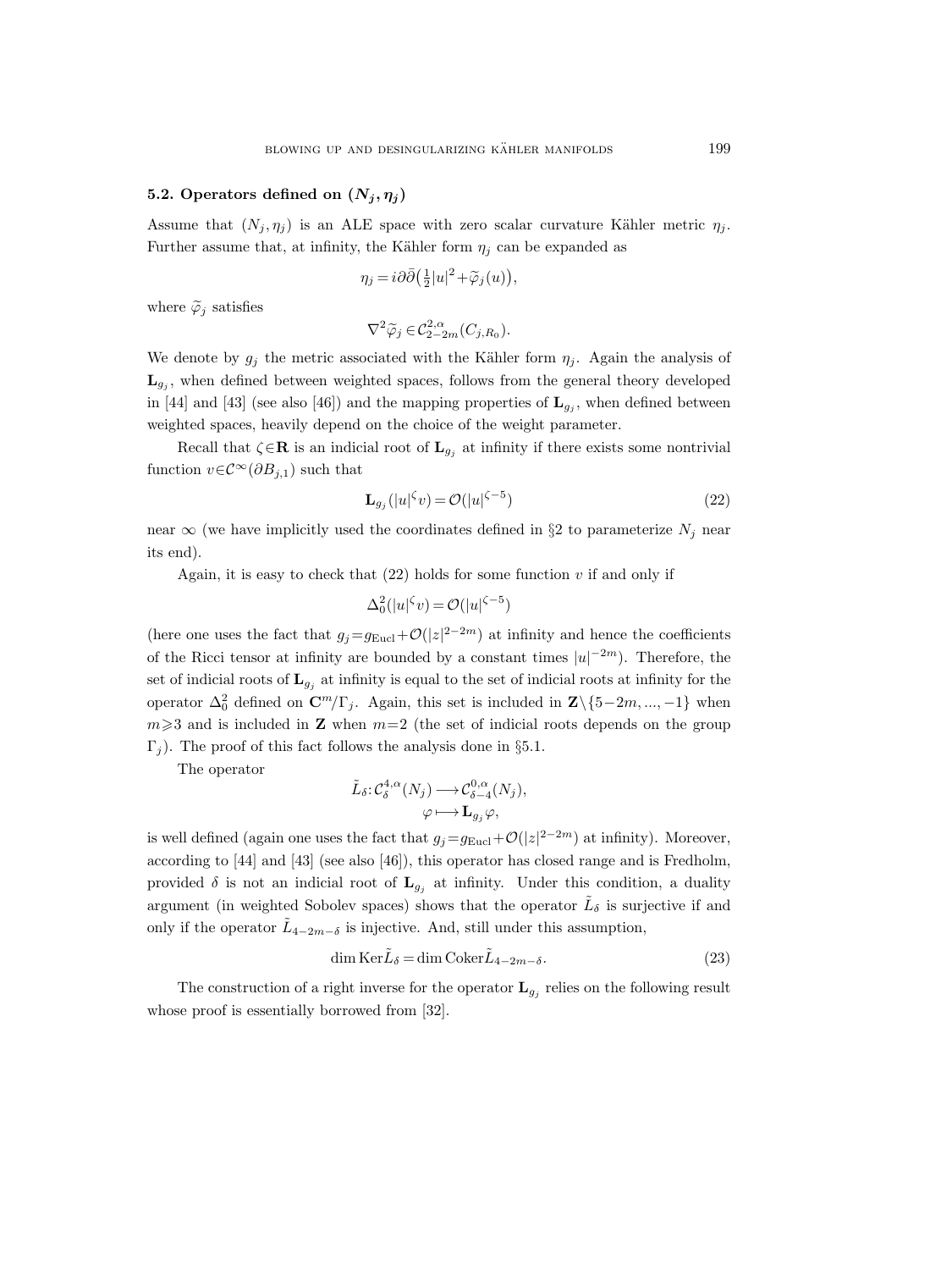PROPOSITION 5.4. Assume that  $(N_i, \eta_i)$  is a constant scalar curvature ALE Kähler manifold or Kähler orbifold with isolated singularities. Then, there is no nontrivial solution of  $\mathbf{L}_{g_j}\varphi=0$ , which belongs to  $\mathcal{C}^{4,\alpha}_\delta(N_j)$  for some  $\delta<0$ .

*Proof.* Assume that  $\mathbf{L}_{g_j}\varphi=0$  and that  $\varphi \in C^{4,\alpha}_\delta(N_j)$  for some  $\delta < 0$ . Then, as explained in §4, the vector field  $\partial_{g_j}^{\#}\varphi$  is a holomorphic vector field which tends to 0 at infinity. Indeed, we have

$$
\mathbf{L}_{g_j} = 2(\bar{\partial}\partial_{g_j}^{\#})^*(\bar{\partial}\partial_{g_j}^{\#})
$$

and, multiplying  $\mathbf{L}_{g_i}\varphi=0$  by  $\varphi$  and integrating by parts, we get

$$
\int_{N_j} |\bar{\partial} \partial_{g_j}^{\#} \varphi|^2 \, dv_{g_j} = 0
$$

All integrations are justified because of the decaying behavior of  $\varphi$  at infinity which implies that  $\varphi \in C^{4,\alpha}_{4-2m}(N_j)$  when  $m \geq 3$ . Therefore  $\partial_{g_j}^{\#}\varphi=0$ . Using Hartogs' theorem, the restriction of  $\partial_{g_j}^{\#}\varphi$  to  $C_{j,R_0}$  can be extended to a holomorphic vector field on  $\mathbb{C}^m$ . Since this vector field decays at infinity, it has to be identically equal to 0. This implies that  $\partial_{g_j}^{\#}\varphi$  is identically equal to 0 on  $C_{j,R_0}$ . However,  $\varphi$  being a real-valued function, this implies that  $\partial \varphi = \bar{\partial} \varphi = 0$  in  $C_{j,R_0}$ . Hence the function  $\varphi$  is constant in  $C_{j,R_0}$  and decays at infinity. This implies that  $\varphi$  is identically equal to 0 in  $C_{j,R_0}$  and satisfies  $\mathbf{L}_{g_j}\varphi=0$  in  $N_i$ . Now, we use the unique continuation theorem for solutions of linear elliptic equations to conclude that  $\varphi$  is identically equal to 0 in  $N_i$ .  $\Box$ 

This being understood, we have the following result.

PROPOSITION 5.5. Assume that  $\delta \in (0, 1)$ . Then

$$
\tilde{L}_{\delta}: \mathcal{C}_{\delta}^{4,\alpha}(N_j) \longrightarrow \mathcal{C}_{\delta-4}^{0,\alpha}(N_j), \varphi \longmapsto \mathbf{L}_{g_j}\varphi,
$$

is surjective and has a 1-dimensional kernel spanned by the constant function.

*Proof.* It follows from Proposition 5.4 that, when  $\delta' < 0$ , the operator  $\tilde{L}_{\delta'}$  is injective, and this implies that  $\tilde{L}_{\delta}$  is surjective whenever  $\delta$ >4−2m is not an indicial root of  $\mathbf{L}_{g_j}$ at infinity.  $\Box$ 

## 5.3. Biharmonic extensions

We end this section with the following simple result whose proof follows at once from the application of the maximum principle. Here, as usual,  $\Gamma$  is a finite subgroup of  $U(m)$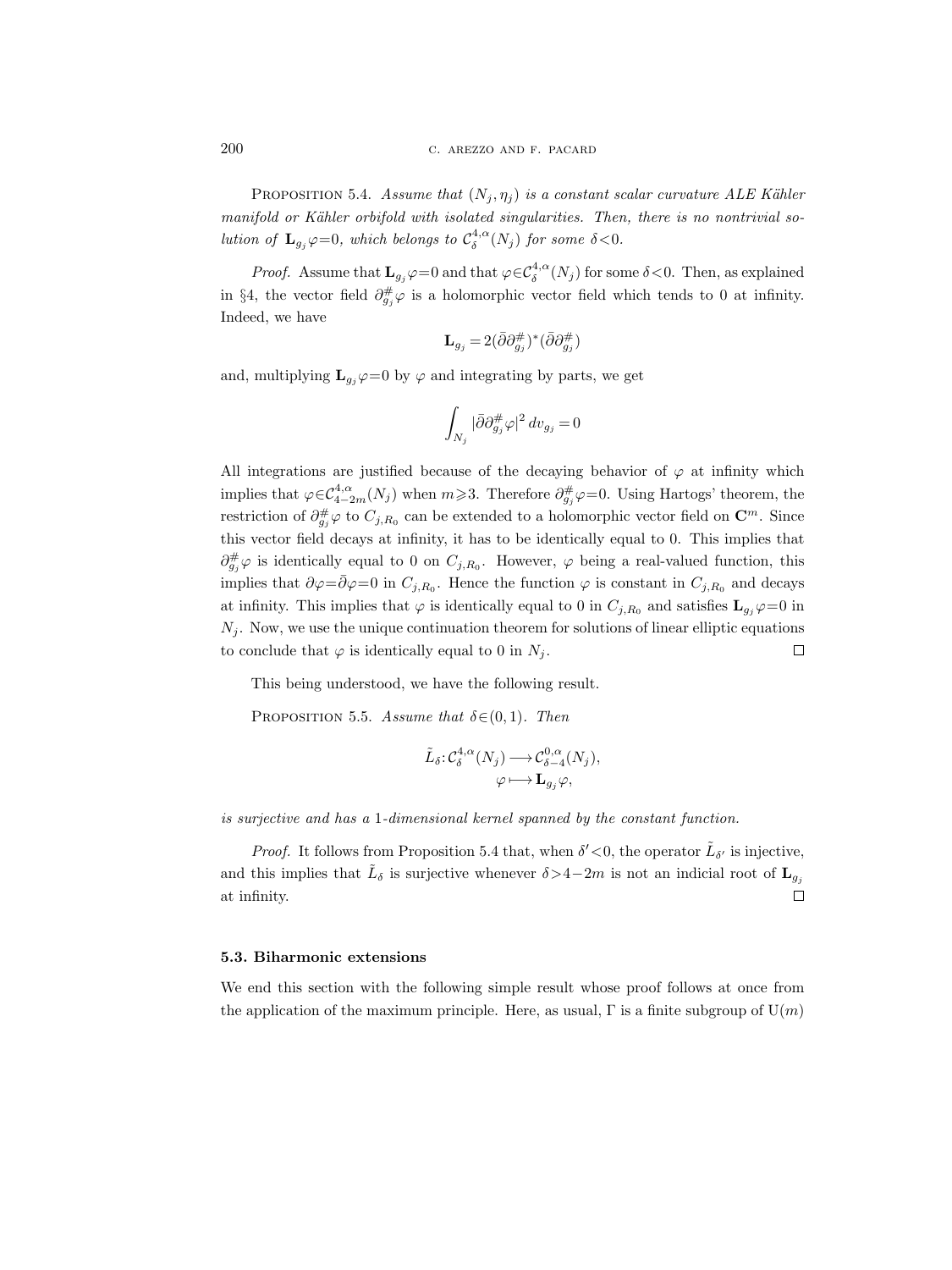acting freely on  $\mathbb{C}^m \setminus \{0\}$ . We define

$$
\begin{aligned} & \overline{B}_{\Gamma}:=\{z\in\mathbf{C}^m/\Gamma:|z|\leqslant 1\},\\ & \overline{B}_{\Gamma}^*:=\{z\in\mathbf{C}^m/\Gamma:|z|\leqslant 1\},\\ & \overline{C}_{\Gamma}:=\{z\in\mathbf{C}^m/\Gamma:|z|\geqslant 1\}. \end{aligned}
$$

Therefore, when  $\Gamma = \Gamma_j$ , we have  $\overline{B}_{\Gamma_j} = \overline{B}_{j,1}$ ,  $\overline{B}_{\Gamma_j}^* = \overline{B}_{j,1}^*$  and  $\overline{C}_{\Gamma_j} = \overline{C}_{j,1}$ . Recall that  $\Delta_0$ denotes the Laplacian in  $\mathbb{C}^m$  with the standard Kähler form. With this notation in mind, we have the following result.

PROPOSITION 5.6. Assume that  $m \geq 3$ . Given  $h \in C^{4,\alpha}(\partial B_{\Gamma})$  and  $k \in C^{2,\alpha}(\partial B_{\Gamma})$ , there exist biharmonic functions  $H_{h,k}^{i} \in C^{4,\alpha}(\overline{B}_{\Gamma})$  and  $H_{h,k}^{o} \in C^{4,\alpha}_{4-2m}(\overline{C}_{\Gamma})$  such that

$$
\Delta_0^2 H_{h,k}^i = 0 \quad in \ B_\Gamma,
$$
  

$$
\Delta_0^2 H_{h,k}^o = 0 \quad in \ C_\Gamma,
$$

with

$$
H_{h,k}^i = H_{h,k}^o = h \quad and \quad \Delta_0 H_{h,k}^i = \Delta_0 H_{h,k}^o = k \quad on \ \partial B_\Gamma.
$$

Moreover,

$$
\|H_{h,k}^i\|_{\mathcal{C}^{4,\alpha}(\overline{B}_\Gamma)}+\|H_{h,k}^o\|_{\mathcal{C}_{4-2m}^{4,\alpha}(\overline{C}_\Gamma)}\leqslant c(\|h\|_{\mathcal{C}^{4,\alpha}(\partial B_\Gamma)}+\|k\|_{\mathcal{C}^{2,\alpha}(\partial B_\Gamma)}).
$$

For later use, it will be convenient to get explicit formulas for  $H_{h,k}^i$  and  $H_{h,k}^o$ . We decompose both functions h and k over eigenfunctions of the Laplacian on the sphere. Namely

$$
h = \sum_{\gamma=0}^{\infty} h^{(\gamma)} e_{\gamma} \quad \text{and} \quad k = \sum_{\gamma=0}^{\infty} k^{(\gamma)} e_{\gamma},
$$

where the function  $e_{\gamma}$  satisfies

$$
\Delta_{S^{2m-1}}e_{\gamma} = -\gamma(2m-2+\gamma)e_{\gamma}
$$

and is normalized so that  $||e_\gamma||_{L^2}=1$ . Observe that we only have to consider the eigenvalues corresponding to eigenfunctions which are invariant under the action of  $\Gamma$ . Then, the functions  $H_{h,k}^i$  and  $H_{h,k}^o$  are explicitly given by

$$
H_{h,k}^{i}(z) = \sum_{\gamma=0}^{\infty} \left( \left( h^{(\gamma)} - \frac{k^{(\gamma)}}{4(m+\gamma)} \right) |z|^{\gamma} + \frac{k^{(\gamma)}}{4(m+\gamma)} |z|^{\gamma+2} \right) e_{\gamma}
$$
(24)

and

$$
H_{h,k}^o(z) = \sum_{\gamma=0}^{\infty} \left( \left( h^{(\gamma)} + \frac{k^{(\gamma)}}{4(\gamma + m - 2)} \right) |z|^{2 - 2m - \gamma} - \frac{k^{(\gamma)}}{4(\gamma + m - 2)} |z|^{4 - 2m - \gamma} \right) e_{\gamma}.
$$
 (25)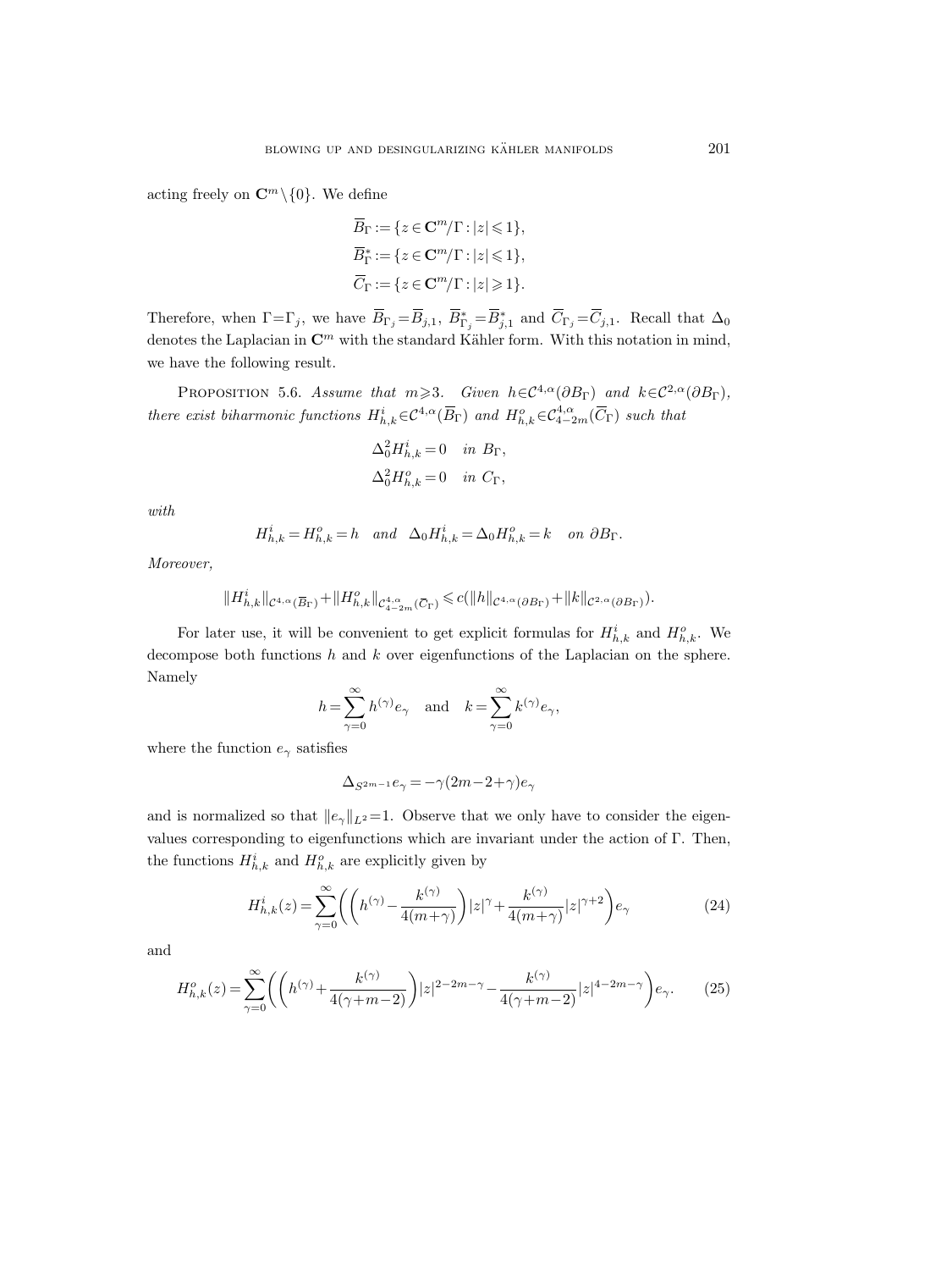*Proof of Proposition* 5.6. The existence of  $H_{h,k}^i$  is clear and the estimate follows at once. The explicit expression of  $H_{h,k}^o$  provides a direct proof of the estimate of this function. First observe that elliptic regularity implies that there exists  $c = c(m) > 0$  and  $N = N(m) \in \mathbb{N}$  such that

$$
||e_\gamma||_{L^\infty}\leqslant c(1+\gamma)^N||e_\gamma||_{L^2}=c(1+\gamma)^N,
$$

since we have normalized the functions  $e_{\gamma}$  to have  $L^2$ -norm equal to 1. In addition, Cauchy–Schwartz inequality yields

$$
|h^{(\gamma)}|+|k^{(\gamma)}|\leqslant c(\|h\|_{\mathcal{C}^{4,\alpha}}+\|k\|_{\mathcal{C}^{2,\alpha}}),
$$

for some constant which does not depend on  $\gamma$ . Using this information together with (25), we conclude that

$$
\sup_{|z|\geqslant 2} (|z|^{2m-4}|H_{h,k}^o|+|z|^{2m-2}|\Delta_0 H_{h,k}^o|)\leqslant c(\|h\|_{\mathcal{C}^{4,\alpha}}+\|k\|_{\mathcal{C}^{2,\alpha}}),
$$

since the series are absolutely convergent for  $|z|$  larger than 1. The maximum principle applied in  $\{z \in C_\Gamma : |z| \in [1, 2]\}$  then allows us to fill in the gap in the estimate, and we conclude that

$$
\sup_{|z|\geqslant 1} (|z|^{2m-4}|H_{h,k}^o|+|z|^{2m-2}|\Delta_0 H_{h,k}^o|)\leqslant c(\|h\|_{\mathcal{C}^{4,\alpha}}+\|k\|_{\mathcal{C}^{2,\alpha}}).
$$

The estimates for the derivatives of  $H_{h,k}^o$  follow from Schauder's estimates.

When  $m=2$ , the result has to be slightly modified since in this case we can choose

$$
H_{h,k}^{o}(z) = h^{(0)}|z|^{-2} + \frac{k^{(0)}}{2}\log|z| + \sum_{\gamma=1}^{\infty} \left( \left( h^{(\gamma)} + \frac{k^{(\gamma)}}{4\gamma} \right) |z|^{-2-\gamma} - \frac{k^{(\gamma)}}{4\gamma} |z|^{-\gamma} \right) e_{\gamma}.
$$
 (26)

This time, one can check that

$$
H_{h,k}^o \in \mathcal{C}_{-1}^{4,\alpha}(\overline{C}_{\Gamma}) \oplus \text{Span}\{\log|z|\}\
$$
 (27)

 $\Box$ 

and that

$$
||H_{h,k}^{o}||_{\mathcal{C}_{-1}^{4,\alpha}(\overline{C}_{\Gamma})\oplus\text{Span}\{|\log|z|\}} \leq c(||h||_{\mathcal{C}^{4,\alpha}(\partial B_{\Gamma})} + ||k||_{\mathcal{C}^{2,\alpha}(\partial B_{\Gamma})}).
$$
\n(28)

# 6. Constant scalar curvature Kähler metrics

We set

$$
r_{\varepsilon} := \varepsilon^{(m-1)/m}
$$
 and  $R_{\varepsilon} := \frac{r_{\varepsilon}}{\varepsilon} = \varepsilon^{-1/m}$ .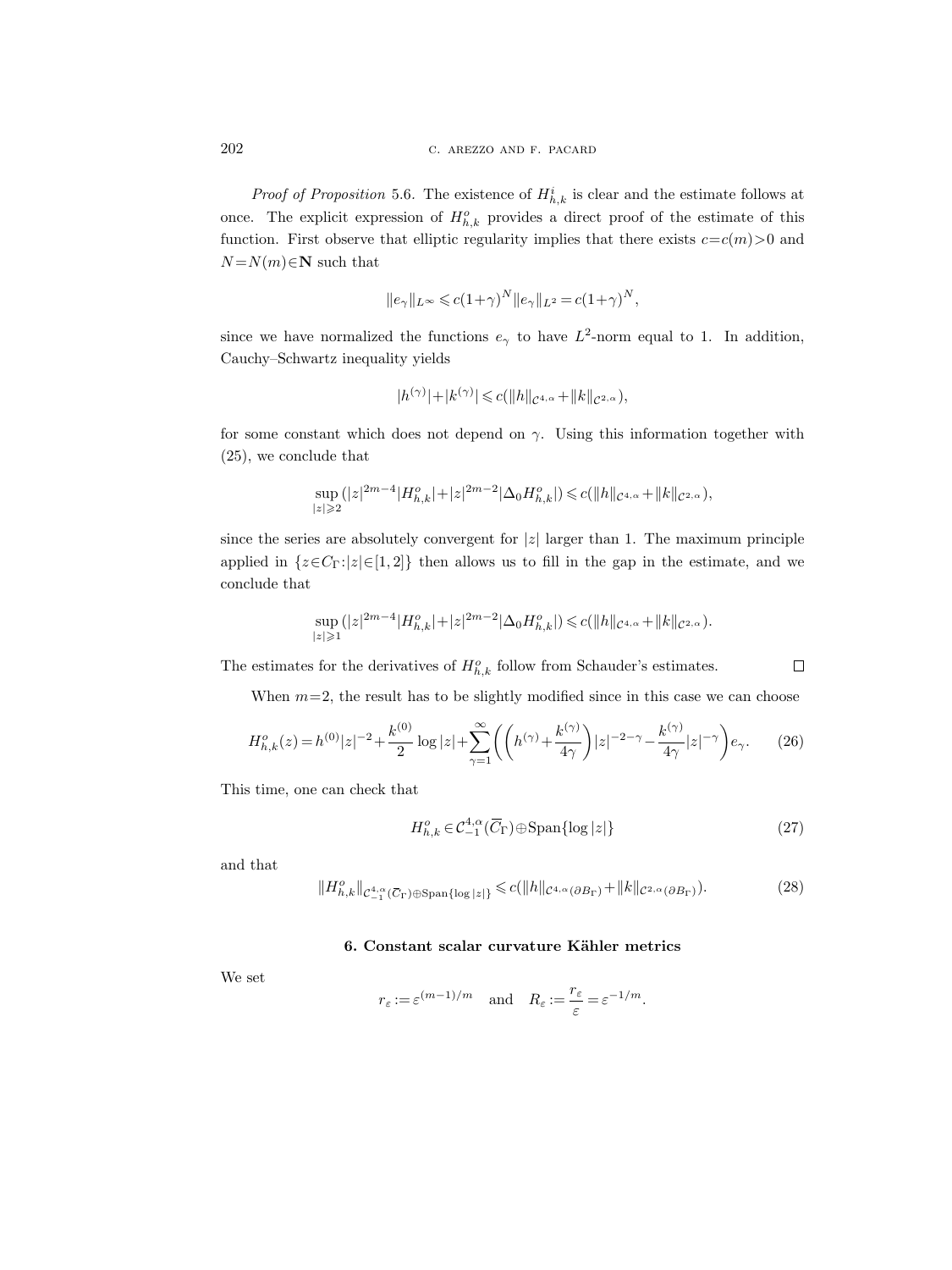#### 6.1. Perturbation of  $\omega$

We will now use the result of the previous sections to perturb  $\omega$ , the Kähler form on  $M_{r_{\varepsilon}}$ , into infinite families of constant scalar curvature Kähler forms which are defined on  $M_{r_{\varepsilon}}$  and which are parameterized by the boundary data of their potentials. We carry out this analysis when  $(M, \omega)$  is Futaki-nondegenerate, since this case clearly includes the nondegenerate case. We consider the perturbed Kähler form

$$
\widetilde{\omega} = \omega + i\partial\bar{\partial}\varphi + \beta,\tag{29}
$$

where  $\beta$  is a closed (1, 1)-form and  $\varphi$  is a function defined on  $M_{r_{\varepsilon}}$ . The scalar curvature of  $\tilde{\omega}$  is given by

$$
\mathbf{s}(\tilde{\omega}) = \mathbf{s}(\omega) - (\mathbf{L}_g \varphi + \mathcal{L}_g \beta) + Q_g(\nabla^2 \varphi, \beta),\tag{30}
$$

where the operators  $\mathbf{L}_g$  and  $\mathcal{L}_g$  have been defined in (16) and (17), and where  $Q_g$  collects all the nonlinear terms. The structure of  $Q_g$  is quite complicated; however, away from the support of the elements of  $D_{\bar{r}_0}$  (i.e. in each  $\overline{B}_{j,\bar{r}_0}$ ), we have  $Q_g(\nabla^2\varphi,\beta)=Q_g(\nabla^2\varphi,0)$ and this operator, only acting on the function  $\varphi$ , enjoys the following decomposition:

$$
Q_g(\nabla^2 \varphi, 0) = \sum_q B_{q,4,2}(\nabla^4 \varphi, \nabla^2 \varphi) C_{q,4,2}(\nabla^2 \varphi)
$$
  
+
$$
\sum_q B_{q,3,3}(\nabla^3 \varphi, \nabla^3 \varphi) C_{q,3,3}(\nabla^2 \varphi)
$$
  
+|z|
$$
\sum_q B_{q,3,2}(\nabla^3 \varphi, \nabla^2 \varphi) C_{q,3,2}(\nabla^2 \varphi)
$$
  
+
$$
\sum_q B_{q,2,2}(\nabla^2 \varphi, \nabla^2 \varphi) C_{q,2,2}(\nabla^2 \varphi),
$$
\n(31)

where the sum over q is finite, the operators  $(U, V) \rightarrow B_{q,a,b}(U, V)$  are bilinear in the entries and have coefficients which are smooth functions on  $\overline{B}_{j,\overline{r}_0}$ . The nonlinear operators  $W \rightarrow C_{q,a,b}(W)$  have Taylor expansions (with respect to W) whose coefficients are smooth functions on  $\overline{B}_{j,\bar{r}_0}$ . These facts follow at once from the expression of the scalar curvature of  $\tilde{\omega}$  in local coordinates as given in (15).

We would like to solve the equation

$$
s(\tilde{\omega}) = s(\omega) + \nu \tag{32}
$$

in  $M_{r_{\varepsilon}}$ , where  $\nu \in \mathbf{R}$ .

We fix a (large) constant  $x>0$ . Assume that we are given boundary data  $h_j \in$  $\mathcal{C}^{4,\alpha}(\partial B_{\Gamma_j})$  and  $k_j \in \mathcal{C}^{2,\alpha}(\partial B_{\Gamma_j})$ , for  $j=1,...,n$ , satisfying

$$
||h_j||_{\mathcal{C}^{4,\alpha}(\partial B_{\Gamma_j})} \leqslant \varkappa r_{\varepsilon}^4 \quad \text{and} \quad ||k_j||_{\mathcal{C}^{2,\alpha}(\partial B_{\Gamma_j})} \leqslant \varkappa r_{\varepsilon}^4. \tag{33}
$$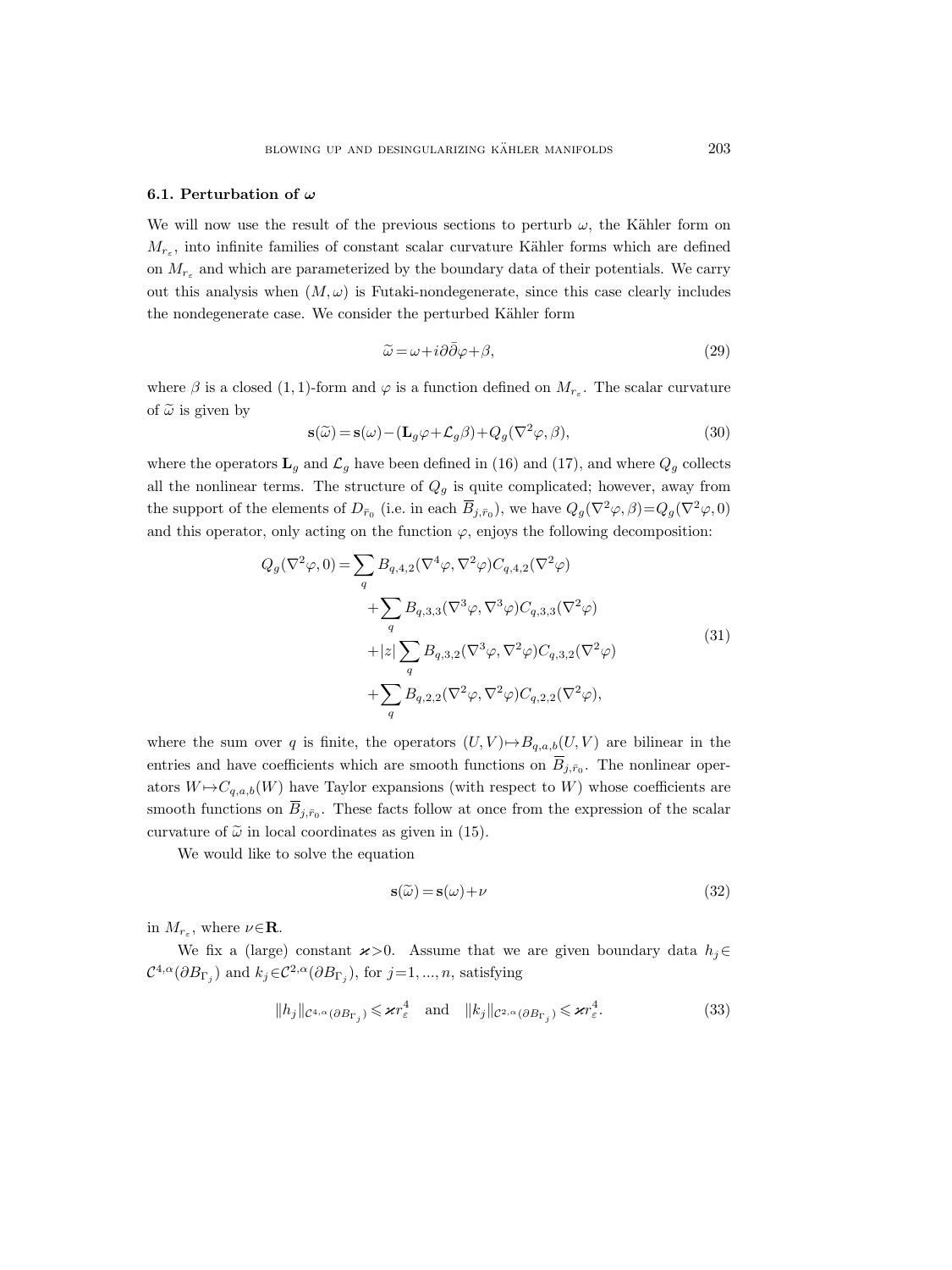When  $m \ge 3$ , we define

$$
H_{\mathbf{h},\mathbf{k}} := \sum_{j=1}^{n} \chi_j H_{h_j,k_j}^o(\cdot/r_\varepsilon),\tag{34}
$$

where we have set

$$
h := (h1, ..., hn)
$$
 and  $k := (k1, ..., kn),$ 

and where we recall that the cutoff functions  $\chi_j$  are identically equal to 1 in  $B_{j,r_0/2}$  and identically equal to 0 in  $M \backslash B_{j,r_0}$ . When  $m=2$ , some modifications are necessary. We decompose each  $k_j$  as

$$
k_j = k_j^{(0)} + k_j^{\perp},
$$

where  $k_j^{(0)}$  is a constant function and  $k_j^{\perp}$  has mean 0 on  $\partial B_{\Gamma_j}$ . With this decomposition in mind, we define

$$
H_{\mathbf{h},\mathbf{k}} := \sum_{j=1}^{n} \chi_j \left( H_{h_j,k_j}^o(\cdot/r_\varepsilon) + \frac{k_j^{(0)}}{2} \log|\cdot|\right). \tag{35}
$$

We replace in (29) the function  $\varphi$  by  $H_{h,k}+\varphi$ . Then, (32) leads to the equation

$$
\mathbf{L}_{g}(H_{\mathbf{h},\mathbf{k}}+\varphi)+\mathcal{L}_{g}\beta+\nu=Q_{g}(H_{\mathbf{h},\mathbf{k}}+\varphi,\beta),
$$
\n(36)

which we would like to solve in  $M_{r_{\varepsilon}}$ .

Definition 6.1. Given  $\bar{r} \in (0, r_0/2)$ ,  $k \in \mathbb{N}$ ,  $\alpha \in (0, 1)$  and  $\delta \in \mathbb{R}$ , the weighted space  $\mathcal{C}^{k,\alpha}_\delta(M_{\bar{r}})$  is defined to be the space of functions  $\varphi \in \mathcal{C}^{k,\alpha}(M_{\bar{r}})$  endowed with the norm

$$
\|\varphi\|_{\mathcal{C}^{k,\alpha}_\delta(M_{\bar{r}})}:=\|\varphi\|_{\mathcal{C}^{k,\alpha}(M_{r_0/2})}+\sum_{j=1}^n \sup_{2\bar{r}\leqslant r\leqslant r_0} r^{-\delta}\|\varphi|_{(B_{j,r_0}-B_{j,\bar{r}})}(r\,\cdot\,)\|_{\mathcal{C}^{k,\alpha}(\overline{B}_{j,1}\backslash B_{j,1/2})}.
$$

For each  $\bar{r} \in (0, r_0/2)$ , it will be convenient to define an "extension" (linear) operator

$$
\mathcal{E}_{\bar{r}}: \mathcal{C}^{0,\alpha}_{\delta'}(M_{\bar{r}}) \longrightarrow \mathcal{C}^{0,\alpha}_{\delta'}(M^*)
$$

as follows:

- (i) in  $M_{\bar{r}}$ , we set  $\mathcal{E}_{\bar{r}}(\psi) = \psi$ ;
- (ii) in each  $B_{j,\bar{r}}\backslash B_{j,\bar{r}/2}$ , we set

$$
\mathcal{E}_{\bar{r}}(\psi)(z) = \frac{2|z| - \bar{r}}{\bar{r}} \psi\bigg(\bar{r}\frac{z}{|z|}\bigg);
$$

(iii) in each  $B_{j,\bar{r}/2}$ , we set  $\mathcal{E}_{\bar{r}}(\psi)=0$ .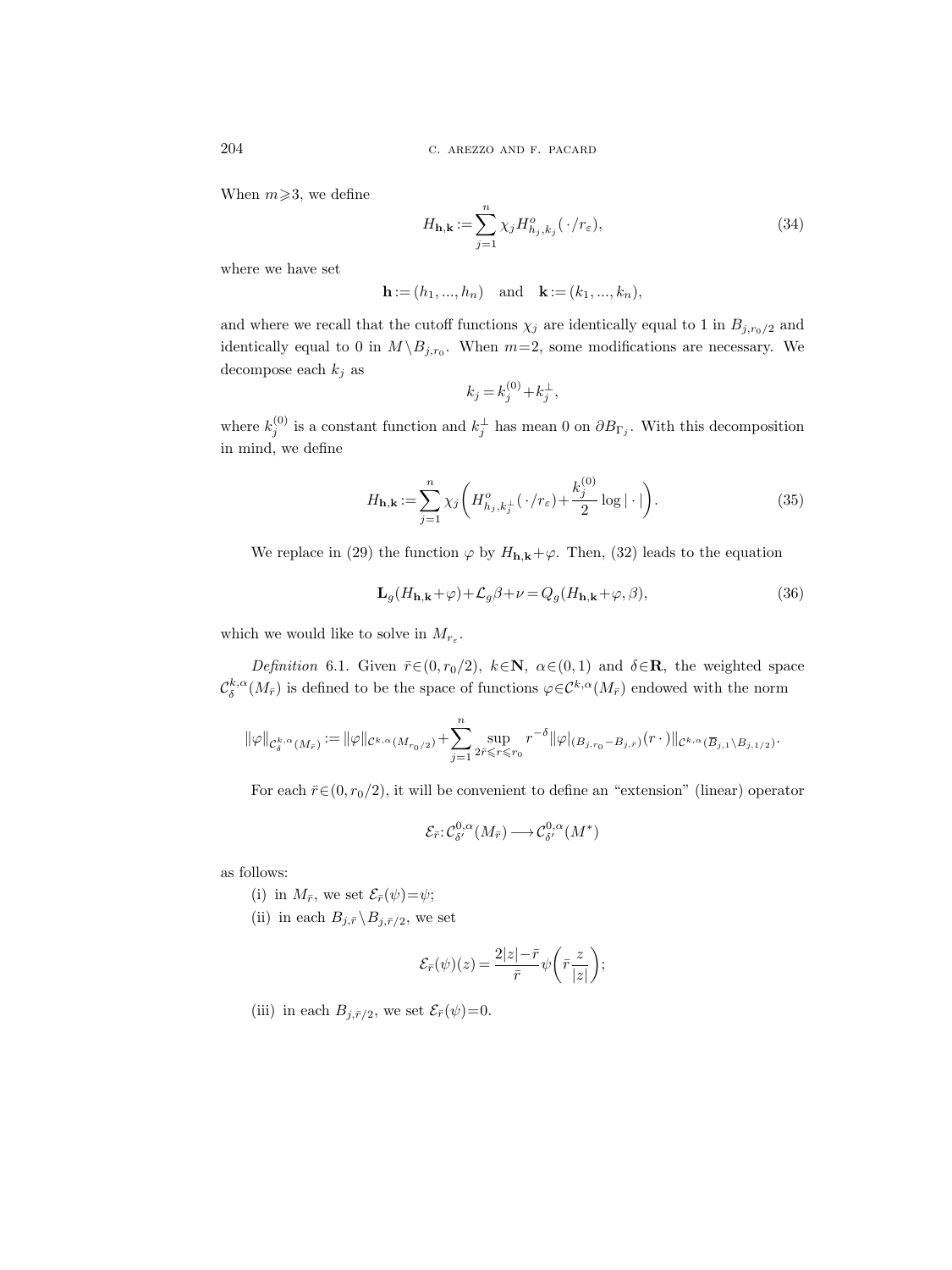It is easy to check that there exists a constant  $c = c(\delta') > 0$ , independent of  $\bar{r} \in (0, r_0/2)$ , such that

$$
\|\mathcal{E}_{\bar{r}}(\psi)\|_{\mathcal{C}^{0,\alpha}_{\delta'}(M^*)}\leq c\|\psi\|_{\mathcal{C}^{0,\alpha}_{\delta'}(M_{\bar{r}})}.\tag{37}
$$

We fix

$$
\delta \in (4-2m, 5-2m).
$$

With the above notation and definitions, we rephrase the equation we would like to solve as

$$
L_{\delta}(\varphi,\beta,\nu) = \mathcal{E}_{r_{\varepsilon}}(Q_g(\nabla^2(H_{\mathbf{h},\mathbf{k}}+\varphi),\beta) - \mathbf{L}_g H_{\mathbf{h},\mathbf{k}}),
$$
\n(38)

where  $\varphi \in \mathcal{C}^{4,\alpha}_\delta(M^*)$  when  $m \geq 3$ , and  $\varphi \in \mathcal{C}^{4,\alpha}_\delta(M^*) \oplus \mathcal{D}$  when  $m=2, \beta \in D_{\bar{r}_0}$  and  $\nu \in \mathbb{R}$  have to be determined. Recall that  $\mathcal D$  and  $D_{\bar r_0}$  have been defined in §5.1. Observe that any solution of (38) is a solution of (36). The advantage of the latter versus the former is that we can now make use of the analysis of §6.1 which allows us to find  $G_{\delta}$ , a right inverse for the operator  $L_{\delta}$ , and rephrase the solvability of (38) as a fixed point problem:

$$
(\varphi, \beta, \nu) = \mathcal{N}(\varepsilon, \mathbf{h}, \mathbf{k}; \varphi, \beta),
$$

where the nonlinear operator  $\mathcal N$  is defined by

$$
\mathcal{N}(\varepsilon, \mathbf{h}, \mathbf{k}; \varphi, \beta) := G_{\delta}(\mathcal{E}_{r_{\varepsilon}}(Q_g(\nabla^2(H_{\mathbf{h}, \mathbf{k}} + \varphi), \beta) - \mathbf{L}_g H_{\mathbf{h}, \mathbf{k}})).
$$

It will be convenient to set

$$
\mathcal{F} \hspace{-0.4mm}:=\hspace{-0.4mm} \begin{cases} \mathcal{C}^{4,\alpha}_\delta(M^*)\hspace{-0.1mm}\times\hspace{-0.1mm} D_{\bar{r}_0}\hspace{-0.1mm}\times\hspace{-0.1mm} \mathbf{R}, & \text{when $m\geqslant 3$},\\ (\mathcal{C}^{4,\alpha}_\delta(M^*)\hspace{-0.1mm}\oplus\hspace{-0.1mm} \mathcal{D})\hspace{-0.1mm}\times\hspace{-0.1mm} D_{\bar{r}_0}\hspace{-0.1mm}\times\hspace{-0.1mm} \mathbf{R}, & \text{when $m=2$.} \end{cases}
$$

This space is naturally endowed with the product norm.

We first estimate the terms on the right-hand side of (38) when  $\varphi=0$  and  $\beta=0$ , and next show that N is a contraction on a suitable small ball in  $\mathcal F$ . This is the content of the following lemma.

LEMMA 6.1. There exist  $c_{\varkappa}=c(\varkappa)>0$ ,  $\tilde{c}_{\varkappa}=\tilde{c}(\varkappa)>0$  and  $\varepsilon_{\varkappa}=\varepsilon(\varkappa)>0$  such that, for all  $\varepsilon \in (0, \varepsilon_{\varkappa}),$ 

$$
\|\mathcal{N}(\varepsilon, \mathbf{h}, \mathbf{k}; 0, 0)\|_{\mathcal{F}} \leqslant c_{\varkappa} r_{\varepsilon}^{2m}.
$$
\n(39)

In addition,

$$
\|\mathcal{N}(\varepsilon, \mathbf{h}, \mathbf{k}; \varphi, \beta) - \mathcal{N}(\varepsilon, \mathbf{h}, \mathbf{k}; \varphi', \beta')\|_{\mathcal{F}} \leq \tilde{c}_{\varkappa} r_{\varepsilon}^{2} \|(\varphi - \varphi', \beta - \beta')\|_{\mathcal{F}}
$$
(40)

and

$$
\|\mathcal{N}(\varepsilon, \mathbf{h}, \mathbf{k}; \varphi, \beta) - \mathcal{N}(\varepsilon, \mathbf{h}', \mathbf{k}'; \varphi, \beta)\|_{\mathcal{F}} \leq \tilde{c}_{\varkappa} r_{\varepsilon}^{2m-4} \|( \mathbf{h} - \mathbf{h}', \mathbf{k} - \mathbf{k}' ) \|_{(\mathcal{C}^{4,\alpha})^n \times (\mathcal{C}^{2,\alpha})^n} \tag{41}
$$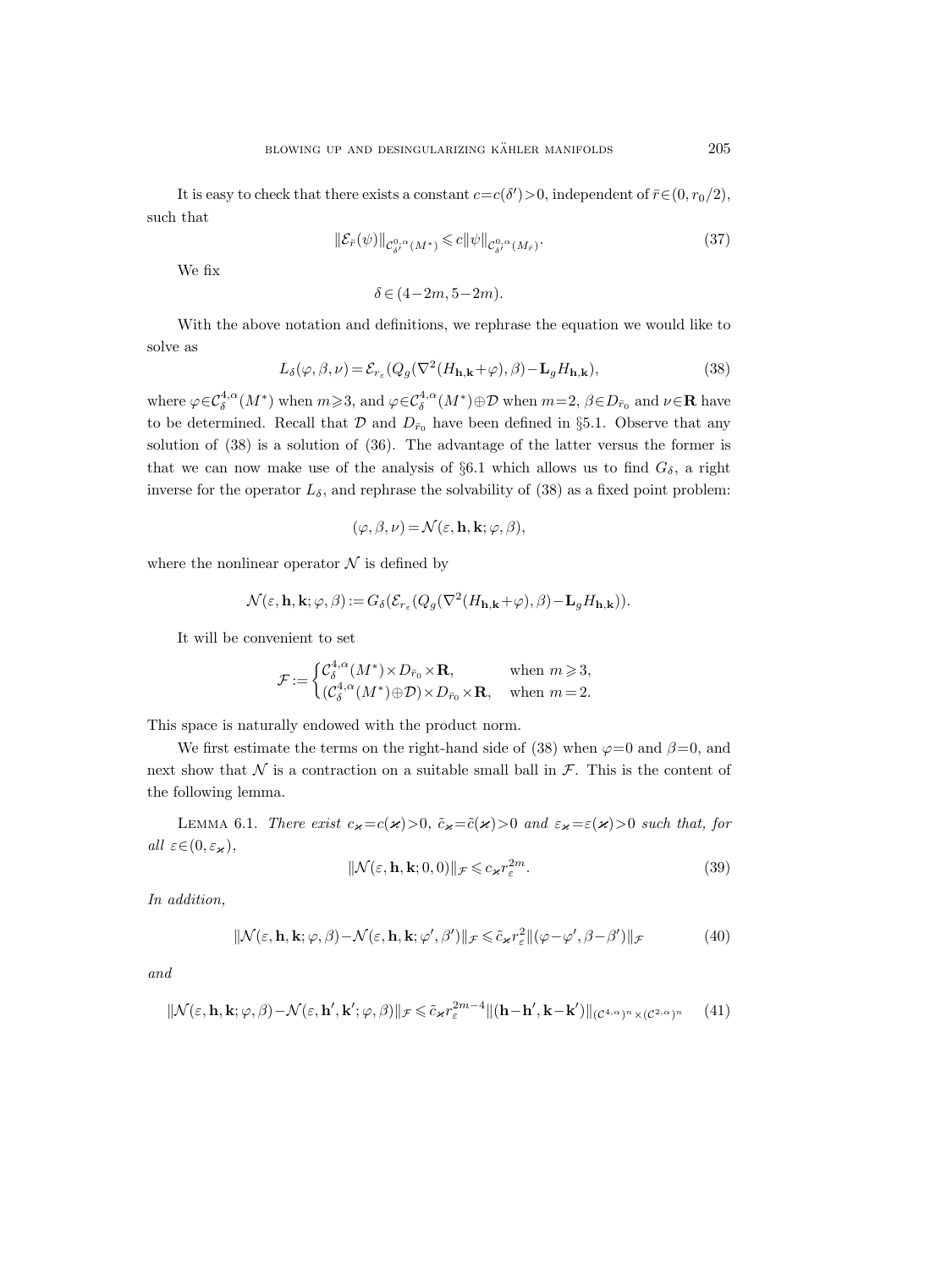provided  $(\varphi, \beta, 0), (\varphi', \beta', 0) \in \mathcal{F}$  satisfy

$$
\|(\varphi,\beta,0)\|_{\mathcal{F}}\leqslant 2c_{\varkappa}r_{\varepsilon}^{2m}\quad and\quad \|(\varphi',\beta',0)\|_{\mathcal{F}}\leqslant 2c_{\varkappa}r_{\varepsilon}^{2m},
$$

and  $\mathbf{h} := (h_1, ..., h_n)$ ,  $\mathbf{h}' := (h'_1, ..., h'_n)$ ,  $\mathbf{k} := (k_1, ..., k_n)$  and  $\mathbf{k}' := (k'_1, ..., k'_n)$  satisfy (33).

Proof. We give a precise proof of the first estimate. The other estimates follow from similar considerations. In the proof, the constants  $c_{\varkappa}^{(l)} > 0$  only depend on  $\varkappa$ .

Step 1. We first estimate  $\mathbf{L}_qH_{h,k}$ . Using the result of Proposition 5.6, together with (33), we obtain

$$
\|\nabla^2 H_{\mathbf{h},\mathbf{k}}\|_{\mathcal{C}_{2-2m}^{2,\alpha}(M_{r_{\varepsilon}})} \leqslant c_{\varkappa}^{(1)} r_{\varepsilon}^{2m}.
$$
\n(42)

Now observe that, by construction,  $\nabla^2 H_{\mathbf{h},\mathbf{k}}=0$  in  $M_{r_0}$  and hence  $\mathbf{L}_g H_{\mathbf{h},\mathbf{k}}=0$  in this set. Next,

$$
\Delta_0^2 H_{\mathbf{h},\mathbf{k}} = 0
$$

in each  $B_{j,r_0/2} \backslash B_{j,r_\varepsilon}$ , hence

$$
\mathbf{L}_g H_{\mathbf{h},\mathbf{k}} = \left(\mathbf{L}_g - \frac{1}{2}\Delta_0^2\right) H_{\mathbf{h},\mathbf{k}}
$$

in each such set. Using (3), we conclude that

$$
\|\mathbf{L}_{g}H_{\mathbf{h},\mathbf{k}}\|_{\mathcal{C}^{0,\alpha}_{\delta-4}(M_{r_{\varepsilon}})} \leqslant c_{\varkappa}^{(2)}r_{\varepsilon}^{2m}
$$

and

$$
\int_M |\mathcal{E}_{r_\varepsilon}(\mathbf{L}_g H_{\mathbf{h}, \mathbf{k}})| \, dv_g \leqslant c_{\varkappa}^{(2)} r_\varepsilon^{2m}.
$$

These two estimates together with the properties of  $G_\delta$  immediately imply that

$$
||G_{\delta}(\mathcal{E}_{r_{\varepsilon}}(\mathbf{L}_{g}H_{\mathbf{h},\mathbf{k}}))||_{\mathcal{F}}\leqslant c_{\varkappa}^{(3)}r_{\varepsilon}^{2m}.
$$

Step 2. We turn to the estimate of  $Q_g(\nabla^2 H_{\mathbf{h},\mathbf{k}},0)$ . To this end, we use the structure of  $Q_g$  as described in (31) together with (42) to get

$$
||Q_g(\nabla^2 H_{\mathbf{h},\mathbf{k}},0)||_{\mathcal{C}^{0,\alpha}(M_{\bar{r}_0/2})} \leqslant c_{\varkappa}^{(4)} r_\varepsilon^{4m},
$$

and

$$
\|\mathcal{E}_{r_{\varepsilon}}(B_{q,a,b}(\nabla^{2+a}H_{\mathbf{h},\mathbf{k}},\nabla^{2+b}H_{\mathbf{h},\mathbf{k}})C_{q,a,b}(\nabla^2H_{\mathbf{h},\mathbf{k}}))\|_{\mathcal{C}^{0,\alpha}_{\delta-4}(\bar{B}_{j,\bar{r}_0})}\leqslant c_{\varkappa}^{(4)}r_{\varepsilon}^{8-a-b-\delta}.
$$

Therefore, we conclude that

$$
\|\mathcal{E}_{r_{\varepsilon}}(Q_g(\nabla^2 H_{\mathbf{h},\mathbf{k}},0))\|_{\mathcal{C}^{0,\alpha}_{\delta-4}(M^*)}\leqslant c_{\varkappa}^{(5)}r_{\varepsilon}^{6-\delta},
$$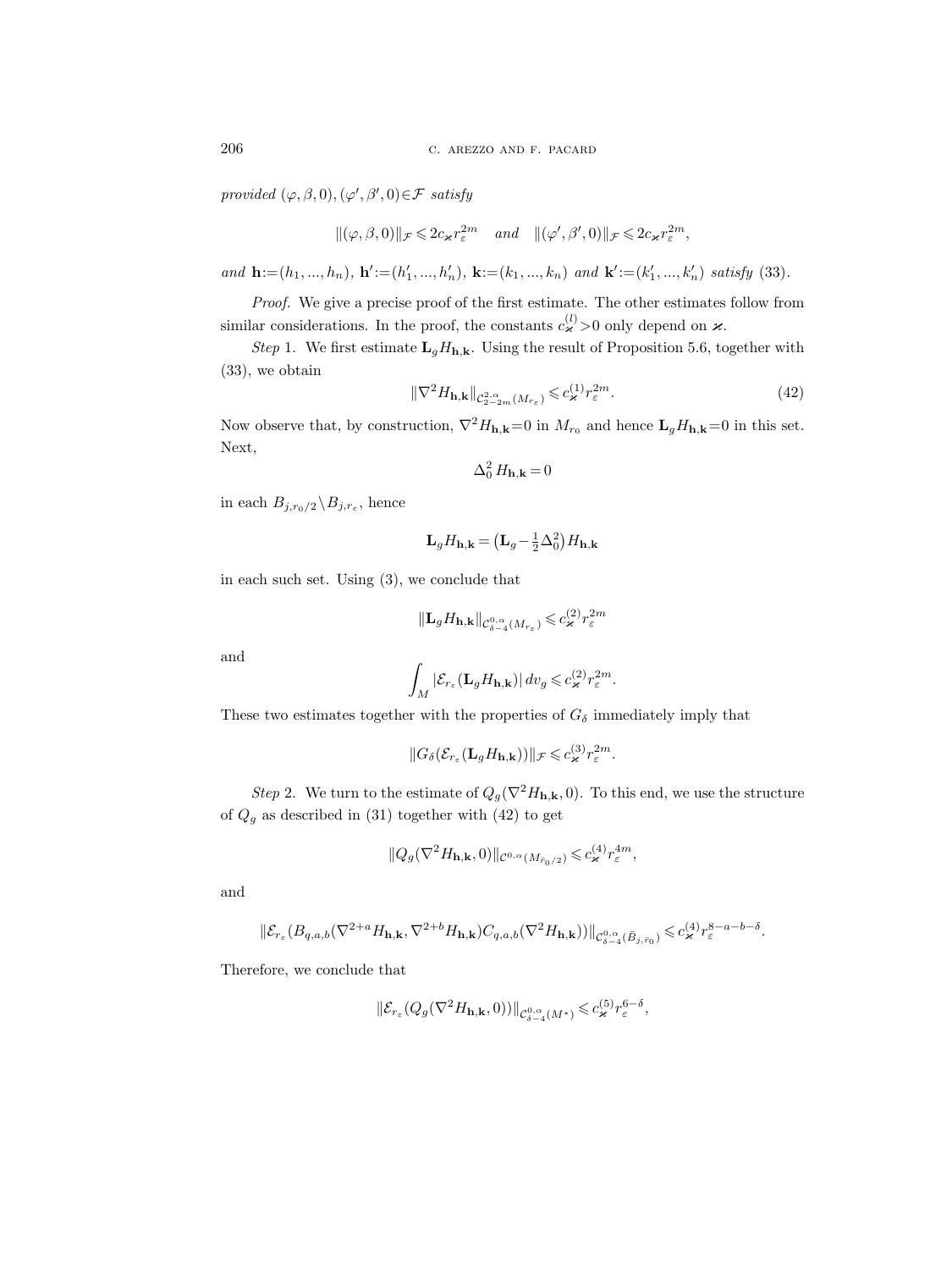as well as

$$
\int_M |\mathcal{E}_{r_\varepsilon}(Q_g(\nabla^2 H_{\mathbf{h},\mathbf{k}},0))| dv_g \leqslant c_{\varkappa}^{(5)} r_{\varepsilon}^{2m+2}.
$$

The properties of  $G_{\delta}$  yield

$$
\|G_\delta(\mathcal{E}_{r_\varepsilon}(Q_g(\nabla^2 H_{\mathbf{h}, \mathbf{k}},0)))\|_{\mathcal{F}}\leqslant c_{\varkappa}^{(6)}r_\varepsilon^{6-\delta}.
$$

This completes the proof of the first estimate.

Step 3. We now turn to the derivation of the second estimate. Again, we use the structure of  $Q_g$  as described in (31) to get

$$
||Q_g(\nabla^2(H_{\mathbf{h},\mathbf{k}}+\varphi),\beta)-Q_g(\nabla^2(H_{\mathbf{h},\mathbf{k}}+\varphi'),\beta')||_{\mathcal{C}^{0,\alpha}(M_{\tilde{r}_0})}\leqslant c_{\varkappa}^{(7)}r_{\varepsilon}^2||(\varphi-\varphi',\beta-\beta',0)||_{\mathcal{F}},
$$

and, arguing as above, we find that

$$
\|\mathcal{E}_{r_{\varepsilon}}(Q_g(\nabla^2(H_{\mathbf{h},\mathbf{k}}+\varphi),\beta)-Q_g(\nabla^2(H_{\mathbf{h},\mathbf{k}}+\varphi'),\beta'))\|_{\mathcal{C}^{0,\alpha}_{\delta-4}(\overline{B}_{j,\bar{r}_0})}\leqslant c_{\varkappa}^{(7)}r_{\varepsilon}^2\|(\varphi-\varphi',0,0)\|_{\mathcal{F}}.
$$

Therefore, we conclude that

$$
\|\mathcal{E}_{r_{\varepsilon}}(Q_g(\nabla^2(H_{\mathbf{h},\mathbf{k}}+\varphi),\beta)-Q_g(\nabla^2(H_{\mathbf{h},\mathbf{k}}+\varphi'),\beta'))\|_{\mathcal{C}^{0,\alpha}_{\delta-4}(M^*)}\leqslant c_{\varkappa}^{(8)}r_{\varepsilon}^2\|(\varphi-\varphi',\beta-\beta',0)\|_{\mathcal{F}},
$$

as well as

$$
\begin{split} \int_{M} |\mathcal{E}_{r_{\varepsilon}}(Q_{g}(\nabla^{2}(H_{\mathbf{h},\mathbf{k}}+\varphi),\beta)-Q_{g}(\nabla^{2}(H_{\mathbf{h},\mathbf{k}}+\varphi'),\beta'))| \, dv_{g} \\ \leqslant & c_{\varkappa}^{(8)} r_{\varepsilon}^{2m-2+\delta} \|(\varphi-\varphi',\beta-\beta',0)\|_{\mathcal{F}}. \end{split}
$$

Observe that, in order to derive the second estimate, we have implicitly used the fact that the computation of the scalar curvature only involves second and higher partial differential of the functions  $\varphi$  and  $\varphi'$ , and hence, in dimension  $m=2$ , the effect of the elements of D have no influence in  $\overline{B}_{j,r_0} \setminus B_{j,r_{\varepsilon}}$ . The estimate then follows from the boundedness of  $G_{\delta}$ .

Step 4. In order to prove the third estimate, we first observe that

$$
\|\mathbf{L}_{g}(H_{\mathbf{h},\mathbf{k}}-H_{\mathbf{h}',\mathbf{k}'})\|_{\mathcal{C}^{0,\alpha}_{\delta-4}(M_{r_{\varepsilon}})} \leqslant c_{\varkappa}^{(9)} r_{\varepsilon}^{2m-4} \|( \mathbf{h}-\mathbf{h}',\mathbf{k}-\mathbf{k}')\|_{(\mathcal{C}^{4,\alpha})^{n}\times(\mathcal{C}^{2,\alpha})^{n}}
$$

and

$$
\int_M |\mathcal{E}_{r_\varepsilon}(\mathbf{L}_g(H_{\mathbf{h},\mathbf{k}}) - H_{\mathbf{h}',\mathbf{k}'}))| dv_g \leqslant c_{\varkappa}^{(9)} r_\varepsilon^{2m-4} \|( \mathbf{h} - \mathbf{h}', \mathbf{k} - \mathbf{k}') \|_{(\mathcal{C}^{4,\alpha})^n \times (\mathcal{C}^{2,\alpha})^n}.
$$

Next, we have

$$
\|\mathcal{E}_{r_{\varepsilon}}(Q_g(\nabla^2(H_{\mathbf{h},\mathbf{k}}+\varphi),\beta)-Q_g(\nabla^2(H_{\mathbf{h}',\mathbf{k}'}+\varphi),\beta))\|_{\mathcal{C}^{0,\alpha}_{\delta-4}(M^*)}\n\n\leq c_{\varkappa}^{(10)}r_{\varepsilon}^{2-\delta}\|( \mathbf{h}-\mathbf{h}',\mathbf{k}-\mathbf{k}')\|_{(\mathcal{C}^{4,\alpha})^n\times(\mathcal{C}^{2,\alpha})^n},
$$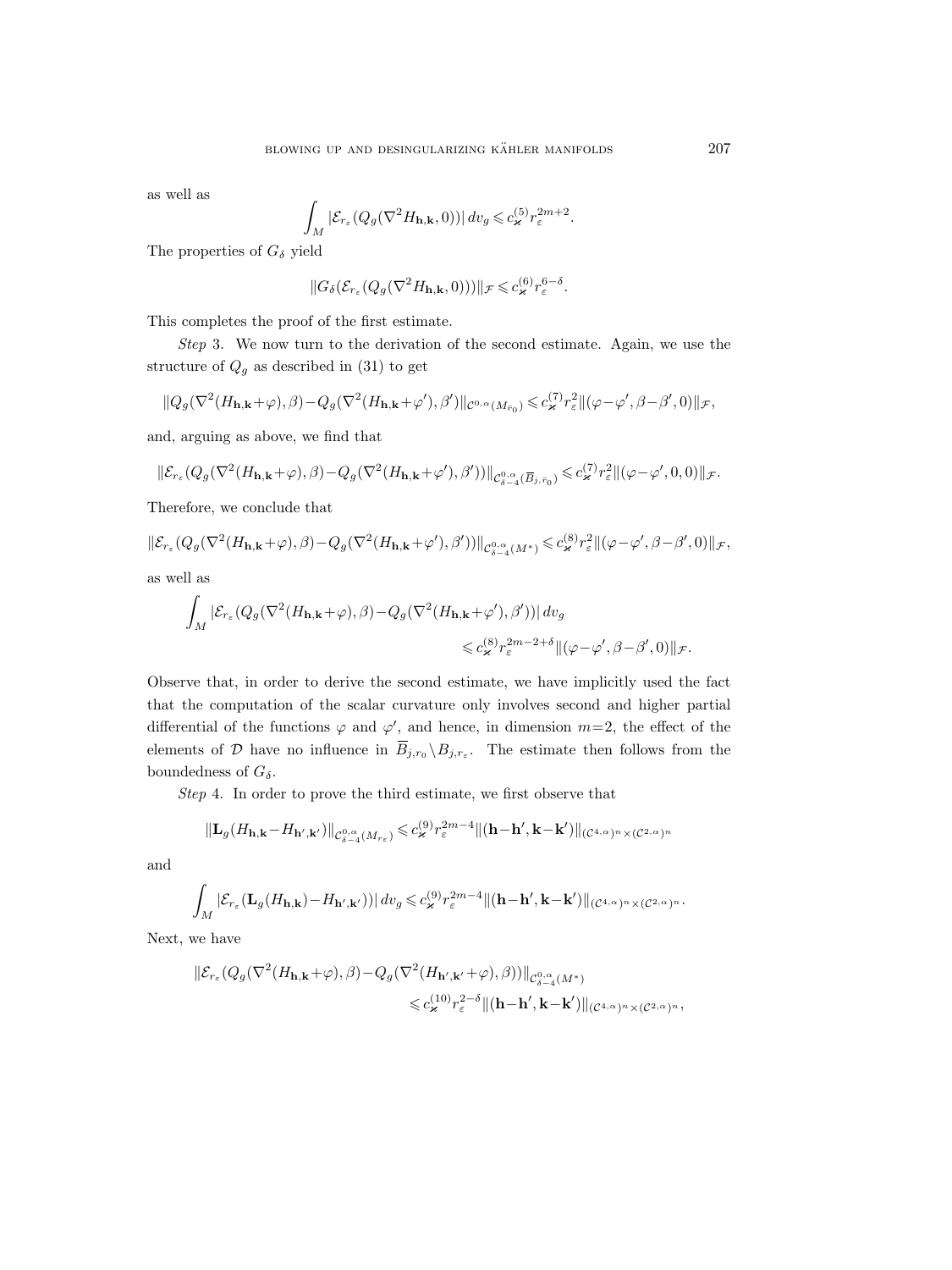as well as

$$
\begin{aligned}\int_{M}\left|\mathcal{E}_{r_{\varepsilon}}(Q_g(\nabla^2(H_{\mathbf{h},\mathbf{k}}+\varphi),\beta)-Q_g(\nabla^2(H_{\mathbf{h}',\mathbf{k}'}+\varphi),\beta))\right|dv_g\\ \leqslant & c_{\varkappa}^{(10)}r_{\varepsilon}^{2m-2}\|(\mathbf{h}-\mathbf{h}',\mathbf{k}-\mathbf{k}')\|_{(\mathcal{C}^{4,\alpha})^n\times(\mathcal{C}^{2,\alpha})^n}.\end{aligned}
$$

The third estimate now follows from the boundedness of  $G_{\delta}$ .

This completes the proof of the result.

 $\Box$ 

Reducing  $\varepsilon_{\varkappa}$  > 0 if necessary, we can assume that

$$
\tilde{c}_{\varkappa}r_{\varepsilon}^{2} \leqslant \frac{1}{2} \tag{43}
$$

for all  $\varepsilon \in (0, \varepsilon_{\varkappa})$ . Then, the estimates (39) and (40) in the above lemma are enough to show that

$$
(\varphi,\beta,\nu)\longmapsto\mathcal{N}(\varepsilon,\mathbf{h},\mathbf{k};\varphi,\beta)
$$

is a contraction from

$$
\{(\varphi,\beta,\nu)\!\in\! \mathcal{F}\!:\! \|(\varphi,\beta,\nu)\|_{\mathcal{F}}\!\leqslant\! 2c_{\varkappa}r_{\varepsilon}^{2m}\}
$$

into itself, and hence has a unique fixed point  $(\varphi_{\varepsilon,h,k}, \beta_{\varepsilon,h,k}, \nu_{\varepsilon,h,k})$  in this set. This fixed point is a solution of (36) in  $M_{r_{\varepsilon}}$  and hence provides a constant scalar curvature Kähler form on  $M_{r_{\varepsilon}}$ .

Remark 6.1. When  $m=2$ ,  $\varphi_{\varepsilon, \mathbf{h}, \mathbf{k}}$  can be decomposed as

$$
\varphi_{\varepsilon, \mathbf{h}, \mathbf{k}} = \widehat{\varphi}_{\varepsilon, \mathbf{h}, \mathbf{k}} + c_{\varepsilon, \mathbf{h}, \mathbf{k}} + \sum_{j=1}^{n} \chi_j \frac{k_j^{(0)}}{2} \log r_{\varepsilon},
$$

where  $\widehat{\varphi}_{\varepsilon,h,k} \in C^{4,\alpha}_{\delta}(M^*)$  and  $c_{\varepsilon,h,k} \in \mathcal{D}$ . When  $m \geqslant 3$ , we agree that  $\widehat{\varphi}_{\varepsilon,h,k} = \varphi_{\varepsilon,h,k}$ .

To summarize, we have obtained the following result.

PROPOSITION 6.1. Given  $x>0$ , there exist  $\hat{c}_x>0$  and  $\varepsilon_x>0$  such that, for all  $\varepsilon \in$  $(0,\varepsilon_{\varkappa})$ , for all  $h_j \in C^{4,\alpha}(\partial B_{\Gamma_j})$  and all  $k_j \in C^{2,\alpha}(\partial B_{\Gamma_j})$  satisfying (33), the Kähler form

$$
\omega_{\varepsilon,\mathbf{h},\mathbf{k}}\!:=\!\omega\!+\!i\partial\bar\partial\varphi_{\varepsilon,\mathbf{h},\mathbf{k}}\!+\!\beta_{\varepsilon,\mathbf{h},\mathbf{k}},
$$

defined on  $M_{r_{\varepsilon}}$ , has constant scalar curvature equal to

$$
\mathbf{s}(\omega_{\varepsilon,\mathbf{h},\mathbf{k}}) = \mathbf{s}(\omega) + \nu_{\varepsilon,\mathbf{h},\mathbf{k}}.
$$

Moreover,  $\beta_{\varepsilon, \mathbf{h}, \mathbf{k}} \in D_{\bar{r}_0},$ 

$$
\|\widehat{\varphi}_{\varepsilon, \mathbf{h}, \mathbf{k}}|_{\overline{B}_{j, 2r_{\varepsilon}} \setminus B_{j, r_{\varepsilon}}}(r_{\varepsilon} \cdot) - H_{h_j, k_j}^o\|_{\mathcal{C}^{4, \alpha}(\overline{B}_{j, 2} \setminus B_{j, 1})} \leq \widehat{c}_{\varkappa} r_{\varepsilon}^{2m + \delta}
$$

and

$$
|\nu_{\varepsilon,\mathbf{h},\mathbf{k}}|\leqslant \hat{c}_{\varkappa}r_{\varepsilon}^{2m}.
$$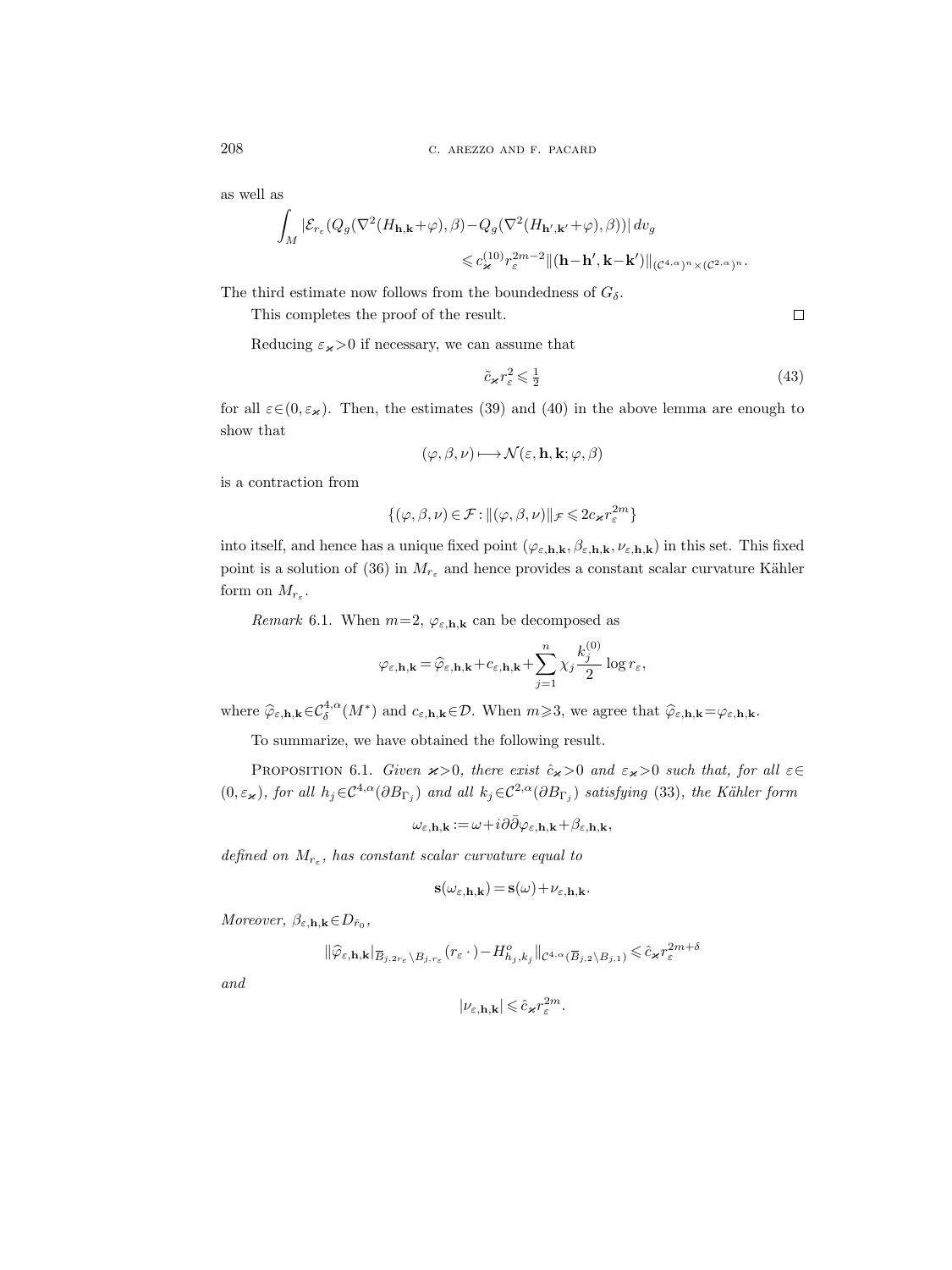Using (40) and (41), and increasing  $\hat{c}_{\times}$  if necessary, one can check that

$$
\begin{split} \|(\widehat{\varphi}_{\varepsilon,\mathbf{h},\mathbf{k}} - \widehat{\varphi}_{\varepsilon,\mathbf{h}',\mathbf{k}'} )\|_{\overline{B}_{j,2r_{\varepsilon}}\setminus B_{j,r_{\varepsilon}}} (r_{\varepsilon} \cdot) - H_{h_{j}-h'_{j},k_{j}-k'_{j}}^o \|_{\mathcal{C}^{4,\alpha}(\overline{B}_{j,2}\setminus B_{j,1})} \\ &\leqslant \widehat{c}_{\varkappa} r_{\varepsilon}^{2m-4+\delta} \|(\mathbf{h}-\mathbf{h}',\mathbf{k}-\mathbf{k}')\|_{(\mathcal{C}^{4,\alpha})^n \times (\mathcal{C}^{2,\alpha})^n} \end{split} \tag{44}
$$

and

$$
|\nu_{\varepsilon,\mathbf{h},\mathbf{k}}-\nu_{\varepsilon,\mathbf{h}',\mathbf{k}'}|\leqslant \hat{c}_{\varkappa}r_{\varepsilon}^{2m-4}\|(\mathbf{h}-\mathbf{h}',\mathbf{k}-\mathbf{k}')\|_{(\mathcal{C}^{4,\alpha})^n\times(\mathcal{C}^{2,\alpha})^n}.\tag{45}
$$

Indeed, if

$$
(\varphi,\beta,\nu) = \mathcal{N}(\varepsilon,\mathbf{h},\mathbf{k};\varphi,\beta) \quad \text{and} \quad (\varphi',\beta',\nu') = \mathcal{N}(\varepsilon,\mathbf{h}',\mathbf{k}';\varphi',\beta'),
$$

then we can write

$$
(\varphi' - \varphi, \beta' - \beta, \nu' - \nu) = (\mathcal{N}(\varepsilon, \mathbf{h}', \mathbf{k}'; \varphi', \beta') - \mathcal{N}(\varepsilon, \mathbf{h}', \mathbf{k}'; \varphi, \beta)) + (\mathcal{N}(\varepsilon, \mathbf{h}', \mathbf{k}'; \varphi, \beta) - \mathcal{N}(\varepsilon, \mathbf{h}, \mathbf{k}; \varphi, \beta)).
$$

Using (40), we get

$$
\|(\varphi'-\varphi,\beta'-\beta,\nu'-\nu)\|_{\mathcal{F}}\leqslant 2\|\mathcal{N}(\varepsilon,\mathbf{h}',\mathbf{k}';\varphi,\beta)-\mathcal{N}(\varepsilon,\mathbf{h},\mathbf{k};\varphi,\beta)\|_{\mathcal{F}},
$$

and the result follows from (41).

# 6.2. Perturbation of  $\eta_j$

Now, we would like to perturb the Kähler form on  $N_{j,R_{\varepsilon}}$  into some infinite-dimensional family of constant scalar curvature Kähler forms which are parameterized by their scalar curvature and the boundary data of their potentials.

We consider the perturbed Kähler form

$$
\tilde{\eta}_j = \eta_j + i\partial\bar{\partial}\varphi. \tag{46}
$$

The scalar curvature of  $\tilde{\eta}_j$  is given by

$$
\mathbf{s}(\tilde{\eta}_j) = -\mathbf{L}_{g_j} \varphi + Q_{g_j} (\nabla^2 \varphi),\tag{47}
$$

since the scalar curvature of  $\eta_j$  is identically equal to 0. Again, the structure of the nonlinear operator  $Q_{g_j}$  is quite complicated but, in  $C_{j,R_0}$ , it enjoys a decomposition similar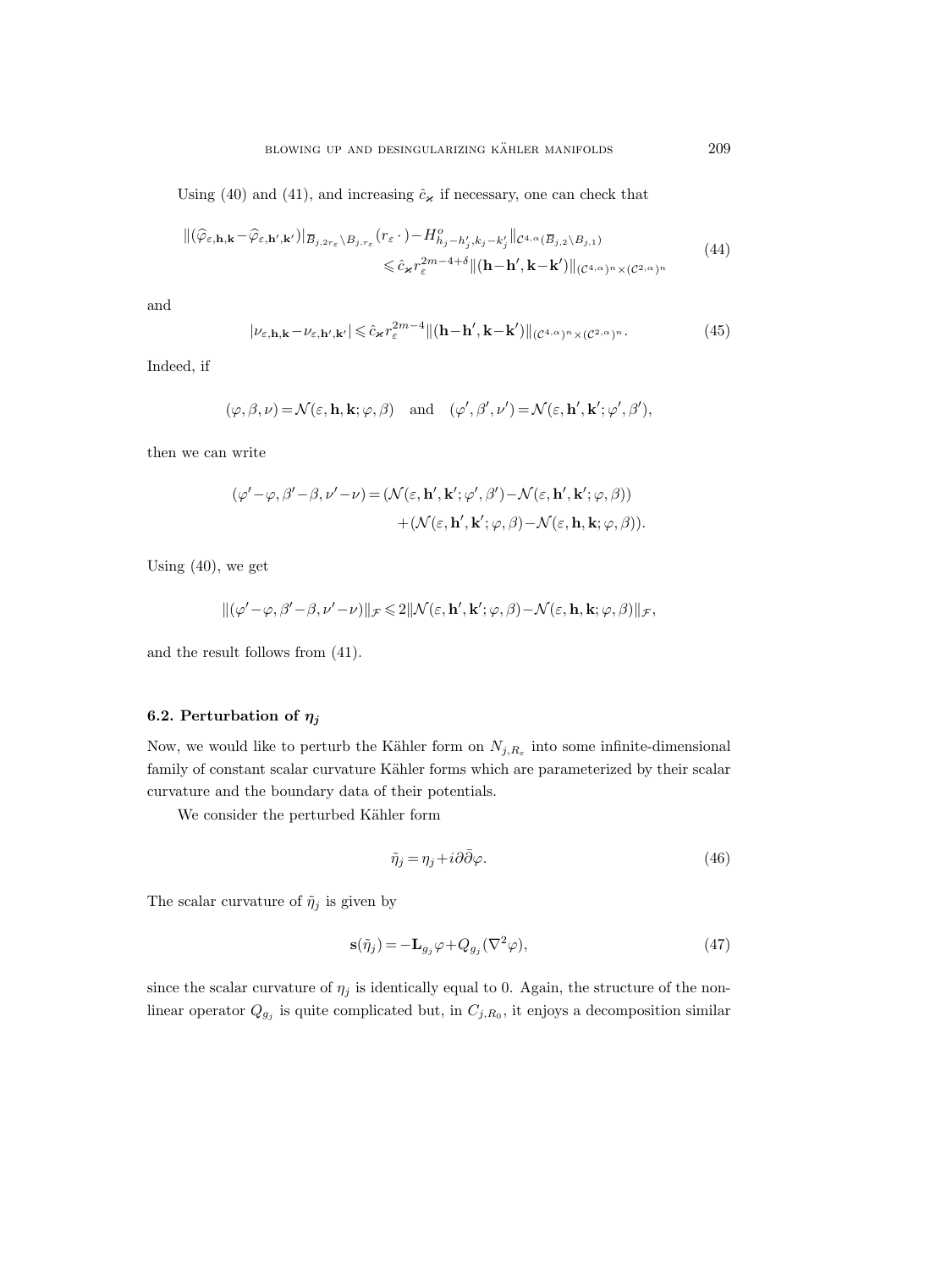to the one described in  $(31)$ . Indeed, using  $(12)$ – $(15)$ , we see that we can decompose

$$
Q_{g_j}(\nabla^2 \varphi) = \sum_q B_{q,4,2}(\nabla^4 \varphi, \nabla^2 \varphi) C_{q,4,2}(\nabla^2 \varphi)
$$
  
+
$$
\sum_q B_{q,3,3}(\nabla^3 \varphi, \nabla^3 \varphi) C_{q,3,3}(\nabla^2 \varphi)
$$
  
+
$$
\sum_q |u|^{1-2m} B_{q,3,2}(\nabla^3 \varphi, \nabla^2 \varphi) C_{q,3,2}(\nabla^2 \varphi)
$$
  
+
$$
\sum_q |u|^{-2m} B_{q,2,2}(\nabla^2 \varphi, \nabla^2 \varphi) C_{q,2,2}(\nabla^2 \varphi),
$$

where the sum over q is finite, the operators  $(U, V) \rightarrow B_{q,a,b}(U, V)$  are bilinear in the entries and have coefficients which are bounded functions in  $\mathcal{C}^{0,\alpha}(\overline{C}_{j,R_0})$ . The nonlinear operators  $W \mapsto C_{q,a,b}(W)$  have Taylor expansion (with respect to W) whose coefficients are bounded functions on  $\mathcal{C}^{0,\alpha}(\overline{C}_{j,R_0})$ . Even though these operators do depend on j we have not made this dependence apparent in the notation.

We would like to solve the equation

$$
\mathbf{s}(\tilde{\eta}_j) = \varepsilon^2 \nu \tag{48}
$$

in  $N_{j,R_{\varepsilon}}$ , where  $\nu \in \mathbf{R}$  and where we recall that  $R_{\varepsilon} := r_{\varepsilon}/\varepsilon$ .

We fix a constant  $\varkappa > 0$  large enough and assume that we are given  $\nu \in \mathbb{R}$  and boundary data  $h \in \mathcal{C}^{4,\alpha}(\partial B_{\Gamma_j})$  and  $k \in \mathcal{C}^{2,\alpha}(\partial B_{\Gamma_j})$  satisfying

$$
|\nu| \leqslant |\mathbf{s}(\omega)| + 1, \quad \|h\|_{\mathcal{C}^{4,\alpha}(\partial B_{\Gamma_j})} \leqslant \varkappa R_{\varepsilon}^{4-2m} \quad \text{and} \quad \|k\|_{\mathcal{C}^{2,\alpha}(\partial B_{\Gamma_j})} \leqslant \varkappa R_{\varepsilon}^{4-2m}.\tag{49}
$$

We decompose

$$
h = h^{(0)} + h^{\perp},
$$

where  $h^{(0)}$  is a constant function and  $h^{\perp}$  has mean 0 on  $\partial B_{\Gamma_j}$ , and we define

$$
\widetilde{H}_{h,k} := \widetilde{\chi}_j H_{h\perp,k}^i(\cdot/R_\varepsilon) + h^{(0)} = \widetilde{\chi}_j(H_{h,k}^i(\cdot/R_\varepsilon) - H_{h,k}^i(0)) + H_{h,k}^i(0),\tag{50}
$$

where  $\tilde{\chi}_j$  is a cutoff function which is identically equal to 1 in  $C_{j,2R_0}$  and identically equal to 0 in  $N_{j,R_0}$ .

Replacing in (46) the function  $\varphi$  by  $\widetilde{H}_{h,k}+\varphi$ , we see that (45) can be written as

$$
\mathbf{L}_{g_j}(\widetilde{H}_{h,k}+\varphi) = Q_{g_j}(\nabla^2(\widetilde{H}_{h,k}+\varphi)) - \varepsilon^2 \nu,
$$
\n(51)

which we would like to solve in  $N_{j,R_{\varepsilon}}$ . Here  $\varphi \in C^{4,\alpha}_\delta(N_j)$  for some  $\delta \in \mathbf{R}$  which has to be determined.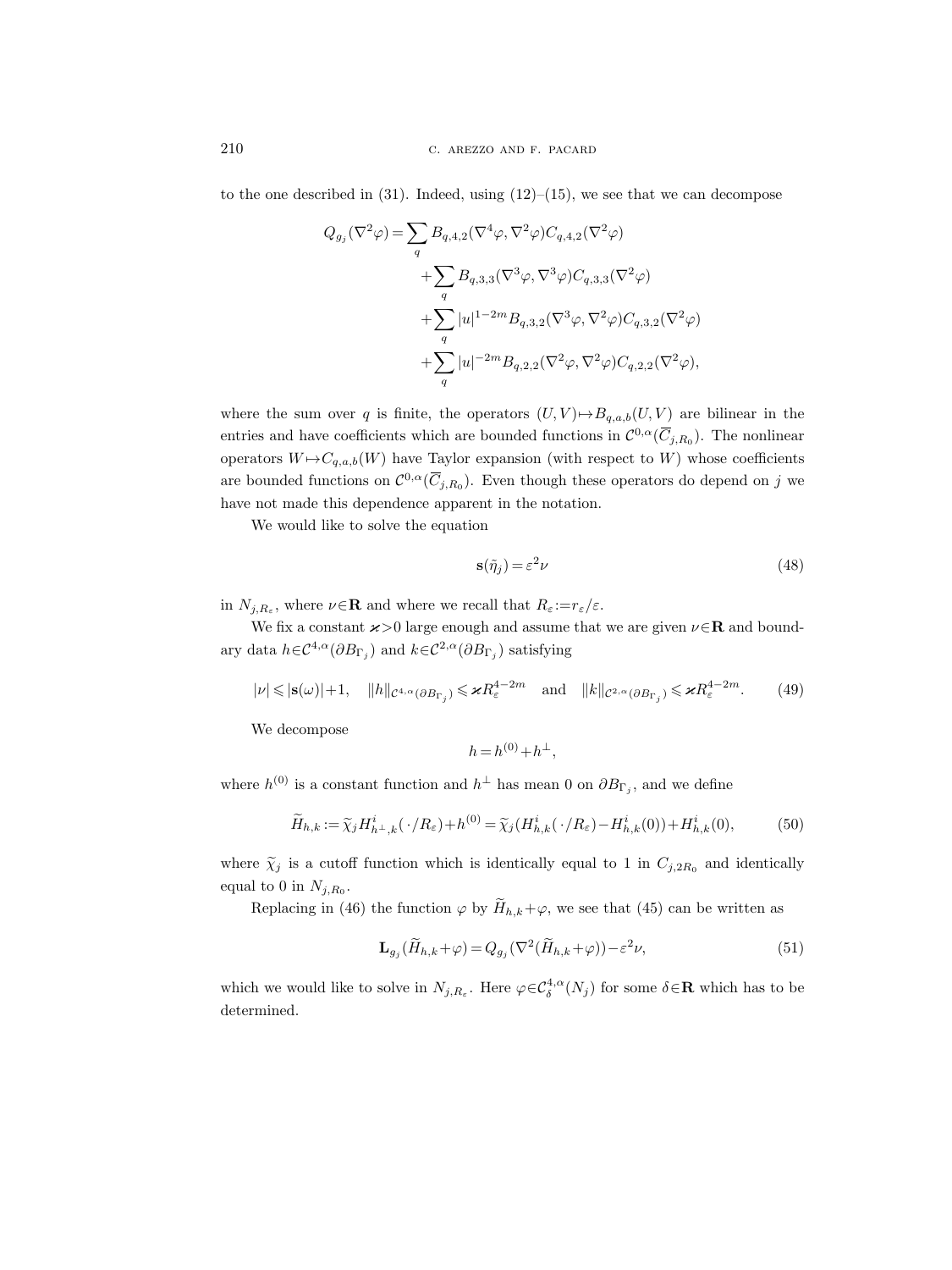Definition 6.2. Given  $\bar{R} > 2R_0$ ,  $k \in \mathbb{N}$ ,  $\alpha \in (0, 1)$  and  $\delta \in \mathbb{R}$ , the weighted space  $\mathcal{C}^{k,\alpha}_\delta(N_{j,\bar R})$  is defined to be the space of functions  $\varphi \in \mathcal{C}^{k,\alpha}(N_{j,\bar R})$  endowed with the norm *tion* 6.2. Given  $\overline{R} > 2R_0$ ,  $k \in \mathbb{N}$ ,  $\alpha \in (0,1)$  and  $\delta \in \mathbb{N}$  is defined to be the space of functions  $\varphi \in \mathcal{C}^{k,\alpha}(N_{j,\overline{R}})$ <br>  $(N_{j,\overline{R}}) := ||\varphi||_{\mathcal{C}^{k,\alpha}(N_{j,2R_0})} + \sup_{\alpha \in \mathbb{N}} \sup_{\zeta \in \overline{R}} R^{-\delta} ||\var$ 

$$
\|\varphi\|_{\mathcal{C}^{k,\alpha}_\delta(N_{j,\bar{R}})} := \|\varphi\|_{\mathcal{C}^{k,\alpha}(N_{j,2R_0})} + \sup_{2R_0 \leq R \leq \bar{R}} R^{-\delta} \|\varphi\|_{\bar{C}_{j,R_0} \setminus C_{j,\bar{R}}}(R \cdot) \|_{\mathcal{C}^{k,\alpha}(\overline{B}_{j,1} \setminus B_{j,1/2})}
$$

For each  $\bar{R} \ge 2R_0$ , it will be convenient to define an "extension" (linear) operator

$$
\widetilde{\mathcal{E}}_{\overline{R}}:\mathcal{C}^{0,\alpha}_{\delta'}(N_{j,\overline{R}})\longrightarrow \mathcal{C}^{0,\alpha}_{\delta'}(N_j)
$$

as follows:

(i) in  $N_{j,R_0}$ , we set  $\mathcal{E}_{\bar{R}}(\psi) = \psi$ ;

(ii) in  $C_{j,\bar{R}} \backslash C_{j,2\bar{R}}$ , we set

$$
\widetilde{\mathcal{E}}_{\overline{R}}(\psi)(u)=\frac{2\bar{R}-|u|}{\bar{R}}\psi\bigg(\bar{R}\frac{u}{|u|}\bigg);
$$

(iii) in  $C_{j,2\bar{R}}$ , we set  $\mathcal{E}_{\bar{R}}(\psi)=0$ .

It is easy to check that there exists a constant  $c = c(\delta') > 0$ , independent of  $\overline{R} \ge 2R_0$ , such that  $c = c(\delta')$ <br> $\frac{0}{\delta'}^0$ <sub> $\delta'$ </sub> $(N_{j,R})$ 

$$
\|\widetilde{\mathcal{E}}_{\overline{R}}(\psi)\|_{\mathcal{C}^{0,\alpha}_{\delta'}(N_j)} \leqslant c \|\psi\|_{\mathcal{C}^{0,\alpha}_{\delta'}(N_{j,\overline{R}})}.
$$
\n
$$
(52)
$$

We fix  $\delta \in (0, 1)$ . The equation we would like to solve can be rewritten as

$$
\tilde{L}_{\delta}\varphi = \tilde{\mathcal{E}}_{R_{\varepsilon}}(Q_{g_j}(\nabla^2(\tilde{H}_{h,k}+\varphi)) - \mathbf{L}_{g_j}\tilde{H}_{h,k} - \varepsilon^2 \nu),
$$
\n(53)

where  $\varphi \in C^{4,\alpha}_\delta(N_j)$  has to be determined. Observe that any solution of (53) is a solution of (50). Again, we make use of the analysis of §6.2 in order to find a right inverse  $\tilde{G}_{\delta}$  for the operator  $\tilde{L}_{\delta}$  and rephrase the solvability of (53) as a fixed point problem:

$$
\varphi = \widetilde{\mathcal{N}}_j(\varepsilon, h, k, \nu; \varphi), \tag{54}
$$

where the nonlinear operator  $\widetilde{\mathcal{N}}$  is defined by

$$
\widetilde{\mathcal{N}}(\varepsilon,h,k,\nu;\varphi) := \widetilde{G}_{\delta}(\widetilde{\mathcal{E}}_{R_{\varepsilon}}(Q_{g_j}(\nabla^2(\widetilde{H}_{h,k}+\varphi))-\mathbf{L}_{g_j}\widetilde{H}_{h,k}-\varepsilon^2\nu)).
$$

To keep the notation short, it will be convenient to define

$$
\widetilde{\mathcal{F}} := \mathcal{C}_{\delta}^{4,\alpha}(N_j).
$$

We first estimate the terms on the right-hand side of (54) when  $\varphi=0$ , and next show that  $\widetilde{\mathcal{N}}$  is a contraction from a suitable small ball in  $\widetilde{\mathcal{F}}$ . This is the content of the following lemma.

.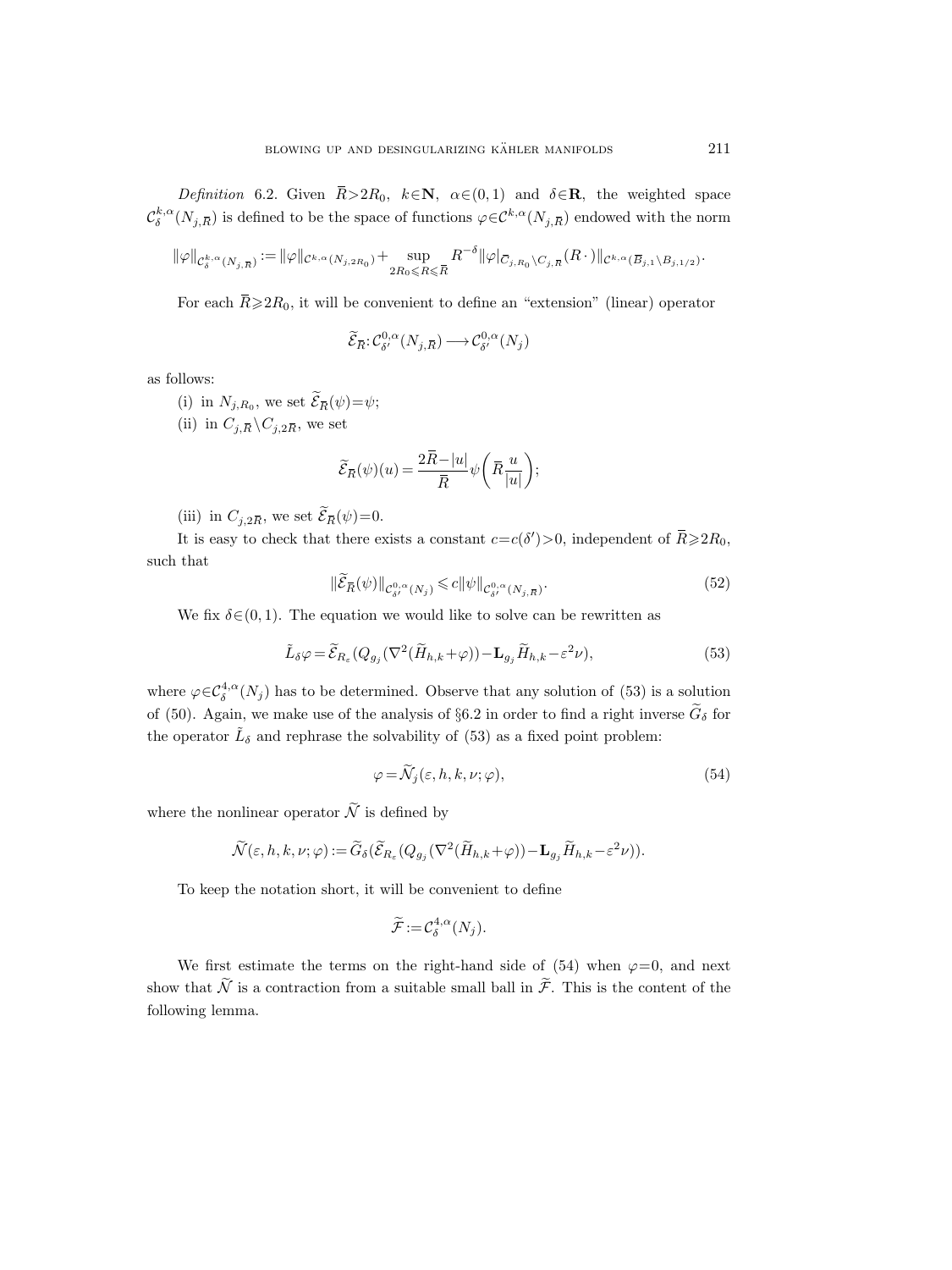LEMMA 6.2. There exist  $c>0$  (independent of  $\varkappa$ ),  $\tilde{c}_{\varkappa} = \tilde{c}(\varkappa) > 0$  and  $\varepsilon_{\varkappa} = \varepsilon(\varkappa) > 0$ such that, for all  $\varepsilon \in (0, \varepsilon_{\varkappa}),$ 

$$
\|\widetilde{\mathcal{N}}(\varepsilon, h, k, \nu; 0)\|_{\widetilde{\mathcal{F}}} \leqslant c R_{\varepsilon}^{4-2m-\delta}.
$$
\n
$$
(55)
$$

Moreover, for all  $\varphi, \varphi' \in \widetilde{\mathcal{F}}$ , satisfying

$$
\|\varphi\|_{\widetilde{\mathcal{F}}} \leqslant 2cR^{4-2m-\delta}
$$
 and  $\|\varphi'\|_{\widetilde{\mathcal{F}}} \leqslant 2cR_{\varepsilon}^{4-2m-\delta}$ ,

we have

$$
\|\widetilde{\mathcal{N}}(\varepsilon, h, k, \nu; \varphi) - \widetilde{\mathcal{N}}(\varepsilon, h, k, \nu; \varphi')\|_{\widetilde{\mathcal{F}}} \leq \widetilde{c}_{\varkappa} R_{\varepsilon}^{4 - 2m - \delta} \|\varphi - \varphi'\|_{\widetilde{\mathcal{F}}} \tag{56}
$$

and

$$
\|\widetilde{\mathcal{N}}(\varepsilon,h,k,\nu;\varphi) - \widetilde{\mathcal{N}}(\varepsilon,h',k',\nu';\varphi)\|_{\widetilde{\mathcal{F}}} \le \widetilde{c}_{\varkappa}(R_{\varepsilon}^{-1} \|(h-h',k-k')\|_{\mathcal{C}^{4,\alpha}\times\mathcal{C}^{2,\alpha}} + R_{\varepsilon}^{4-2m-\delta}|\nu'-\nu|)
$$
\n<sup>(57)</sup>

provided h, h', k and k' satisfy  $(49)$ .

Proof. The proof is identical to the proof of Lemma 6.1. We give details about the derivation of the first estimate and leave the two other estimates to the reader.

It follows from the analysis of §5.3, together with (49), that

$$
\|\nabla^2 \widetilde{H}_{h,k}\|_{\mathcal{C}_0^{2,\alpha}(N_{j,R_{\varepsilon}})} \leqslant c_{\varkappa}^{(1)} R_{\varepsilon}^{2-2m} \tag{58}
$$

and also that

$$
\|\nabla^2 \widetilde{H}_{h,k}\|_{\mathcal{C}_0^{2,\alpha}(\overline{C}_{j,2R_0}\backslash C_{j,R_0})} \leq c_{\varkappa}^{(1)} R_{\varepsilon}^{3-2m}.
$$
\n(59)

We use the fact that, in  $C_{j,2R_0}\backslash C_{j,R_\varepsilon}$ , we can write

$$
\mathbf{L}_{g_j} H_{h,k} = \left( \mathbf{L}_{g_j} - \frac{1}{2} \Delta_0^2 \right) \widetilde{H}_{h,k}.
$$

Then,  $(13)$ – $(14)$  together with  $(58)$  yields

$$
\|\mathbf{L}_{g_j}\widetilde{H}_{h,k}\|_{\mathcal{C}^{0,\alpha}_{\delta-4}(N_{j,R_{\varepsilon}})}\leqslant cR_{\varepsilon}^{3-2m}.
$$

Next, we use the structure of  $Q_{g_j}$ , together with (58), to estimate

$$
\|\widetilde{\mathcal{E}}_{R_{\varepsilon}}(Q_{g_j}(\nabla^2(\widetilde{H}_{h,k})+\varphi))\|_{\mathcal{C}^{0,\alpha}_{\delta-4}(N_j)}\leqslant c_{\varkappa}^{(2)}R_{\varepsilon}^{6-4m}.
$$

Finally, we estimate

$$
\|\widetilde{\mathcal{E}}_{R_\varepsilon}(\varepsilon^2 \nu)\|_{\mathcal{C}^{0,\alpha}_{\delta-4}(N_j)} \leqslant \tilde{c} R_\varepsilon^{4-2m-\delta},
$$

for some constant  $\tilde{c} > 0$  which does not depend on  $\varepsilon$ , since  $|\nu| \leq 1 + |\mathbf{s}(\omega)|$ . This completes the proof of the estimate. $\Box$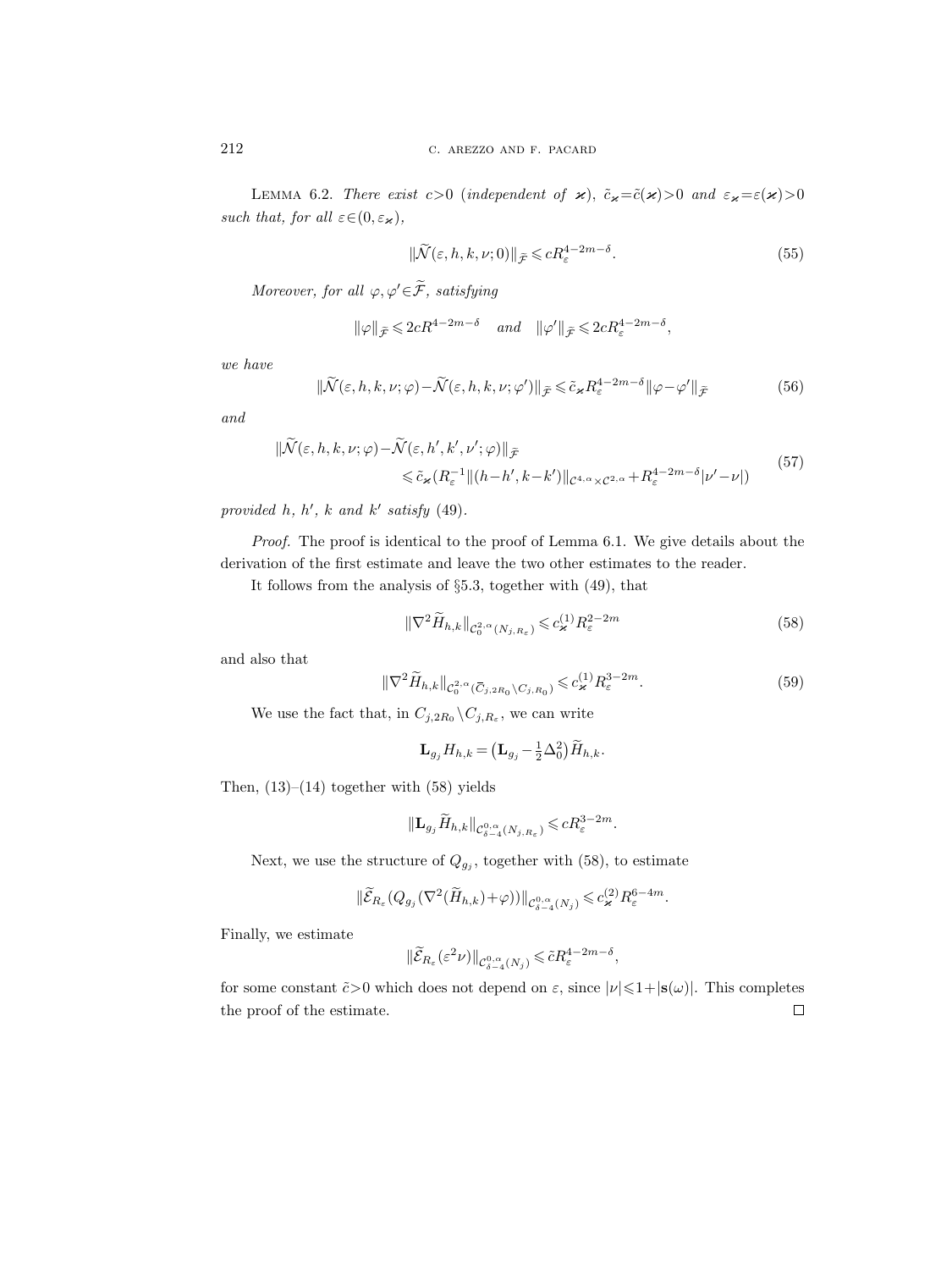Reducing  $\varepsilon_{\varkappa}$  > 0 if necessary, we may assume that

$$
\tilde{c}_{\varkappa} R_{\varepsilon}^{4-2m-\delta} \leqslant \frac{1}{2} \tag{60}
$$

for all  $\varepsilon \in (0, \varepsilon_{\varkappa})$ . Then, the estimates (55) and (56) in the above lemma are enough to show that

$$
\varphi \longmapsto \widetilde{\mathcal{N}}(\varepsilon, h, k, \nu; \varphi)
$$

is a contraction from

$$
\{\varphi \in \widetilde{\mathcal{F}} : \|\varphi\|_{\widetilde{\mathcal{F}}} \leqslant 2cR_{\varepsilon}^{4-2m-\delta}\}
$$

into itself and hence has a unique fixed point  $\tilde{\varphi}_{\varepsilon,h,k,\nu}$  in this set. This fixed point is a solution of (51) in  $N_{j,R_{\varepsilon}}$ , and hence provides a constant scalar curvature Kähler form on  $N_{j, R_{\varepsilon}}$ .

We have obtained the following result.

PROPOSITION 6.2. There exist  $c>0$  (independent of  $\varkappa$ ) and  $\varepsilon_{\varkappa} = \varepsilon(\varkappa) > 0$  such that, for all  $\varepsilon \in (0, \varepsilon_{\varkappa})$ , for all  $h \in C^{4,\alpha}(\partial B_{\Gamma_j})$ ,  $k \in C^{2,\alpha}(\partial B_{\Gamma_j})$  and  $\nu \in \mathbb{R}$  satisfying (49), the Kähler form

$$
\eta_{h,k,\nu} := \eta_j + i\partial\bar{\partial}\widetilde{\varphi}_{\varepsilon,h,k,\nu},
$$

defined on  $N_{j,R_{\varepsilon}}$ , has constant scalar curvature equal to  $\varepsilon^2 \nu$ . Moreover,

$$
\|\widetilde{\varphi}_{\varepsilon,h,k,\nu}|_{\overline{C}_{j,R_{\varepsilon}/2}\setminus C_{j,R_{\varepsilon}}}(R_{\varepsilon}\,\cdot\,)-H_{h,k}^i\|_{\mathcal{C}^{4,\alpha}(\overline{B}_{j,1}\setminus B_{j,1/2})}\leqslant cR_{\varepsilon}^{4-2m},
$$

for some constant  $c>0$  independent of  $\varkappa$  and  $\nu$ .

The important fact is that the last estimate involves a constant times  $R_{\varepsilon}^{4-2m}$ , where the constant does not depend on  $\boldsymbol{\varkappa}$  provided  $\varepsilon \in (0, \varepsilon_{\boldsymbol{\varkappa}}).$ 

Using (56) and (57), and increasing  $\tilde{c}_{\varkappa}$  if necessary, one checks that

$$
\|(\widetilde{\varphi}_{\varepsilon,h,k,\nu} - \widetilde{\varphi}_{\varepsilon,h',k',\nu'})\|_{\mathcal{C}_{j,R_{\varepsilon}/2}\setminus\mathcal{C}_{j,R_{\varepsilon}}}(R_{\varepsilon}\cdot) - H_{h-h',k-k'}^{i} \|_{\mathcal{C}^{4,\alpha}(\overline{B}_{j,1}\setminus B_{j,1/2})}\n\leq \widetilde{c}_{\varkappa}(R_{\varepsilon}^{\delta-1} \|(h-h',k-k')\|_{\mathcal{C}^{4,\alpha}\times\mathcal{C}^{2,\alpha}} + R_{\varepsilon}^{4-2m}|\nu-\nu'|). \tag{61}
$$

## 6.3. Cauchy data matching: the proof of Theorem 1.3

Building on the analysis of the previous subsections we complete the proof of Theorem 1.3. Granted the results of Propositions 6.1 and 6.2, it remains to explain how to choose

$$
h := (h1, ..., hn)
$$
 and  $k := (k0, ..., kn)$ 

satisfying (33), and

$$
\tilde{\mathbf{h}} := (\tilde{h}_1, ..., \tilde{h}_n) \quad \text{and} \quad \tilde{\mathbf{k}} := (\tilde{k}_1, ..., \tilde{k}_n)
$$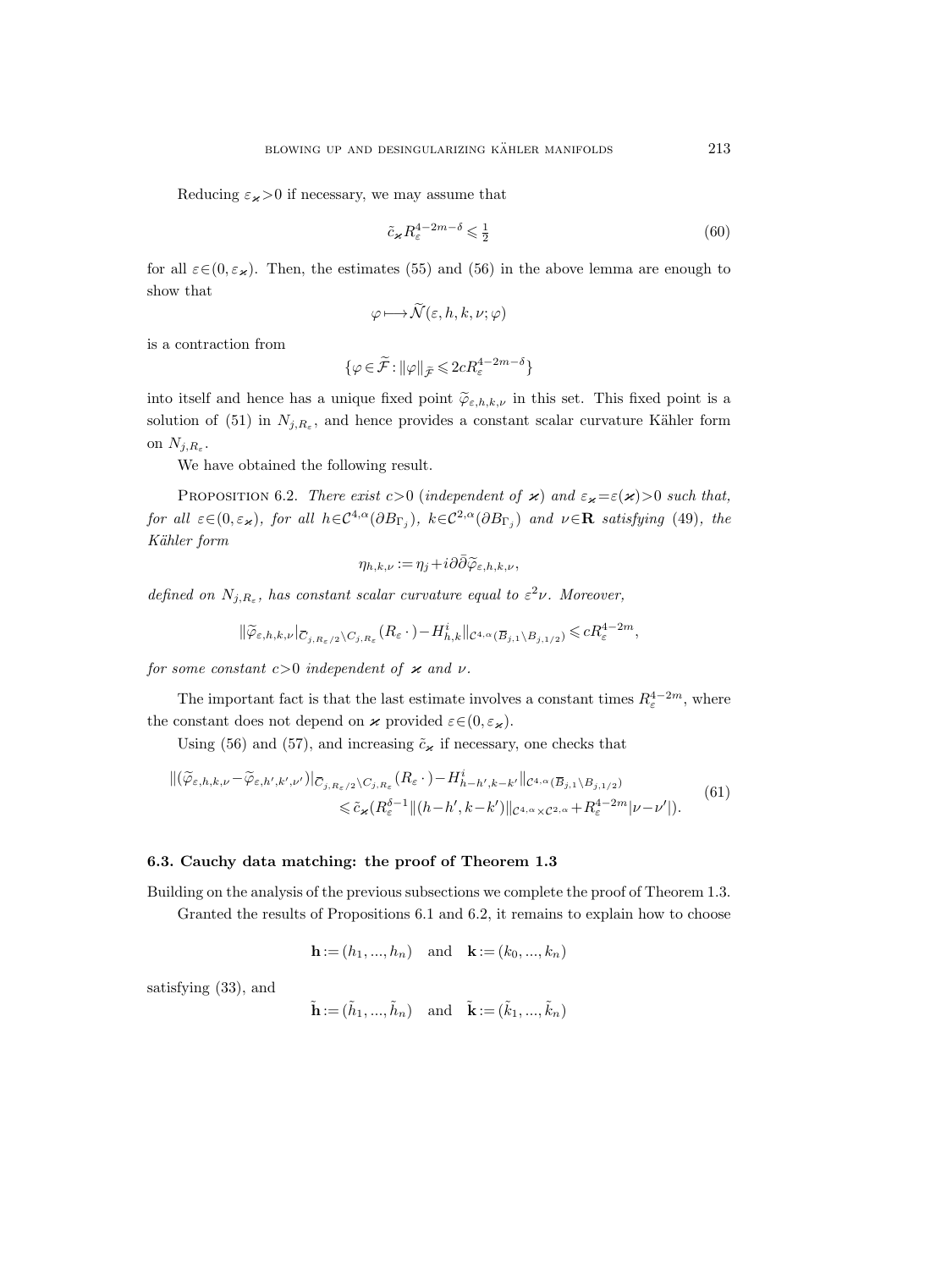satisfying (49) in such a way that, for each  $j=1, ..., n$ , the function

$$
\psi_j^o := (\varphi_j + \widehat{\varphi}_{\varepsilon, \mathbf{h}, \mathbf{k}})(r_{\varepsilon} \cdot),
$$

defined in  $\overline{B}_{j,2} \setminus B_{j,1}$  (see Proposition 6.1 and Remark 6.1 for the definition of  $\widehat{\varphi}_{\varepsilon,\mathbf{h},\mathbf{k}}$ ) on the one hand, and for

$$
\nu\! :=\! \mathbf{s}(\omega_{\varepsilon,\mathbf{h},\mathbf{k}})
$$

the function

$$
\psi_j^i := \varepsilon^2 (\widetilde{\varphi}_j + \widetilde{\varphi}_{\varepsilon, \tilde{h}_j, \tilde{k}_j, \nu})(R_\varepsilon \cdot),
$$

defined in  $\overline{B}_{j,1} \setminus B_{j,1/2}$  (see Proposition 6.1) on the other hand, have their partial derivatives up to order 3 which coincide on  $\partial B_{j,1}$ .

Remark 6.2. In dimension 2, a slight modification is necessary since the functions involve some log terms. In view of (14), we consider the function  $\psi_j^i$  defined by

$$
\psi_j^i := \varepsilon^2 (\widetilde{\varphi}_j + \widetilde{\varphi}_{\varepsilon, \tilde{h}_j, \tilde{k}_j, \nu})(R_\varepsilon \cdot) - \varepsilon^2 a_j \log R_\varepsilon.
$$

There is no loss of generality in doing so, since changing locally the potential by some constant function does not alter the corresponding Kähler forms.

In fact, we shall solve the following system of equations

$$
\psi_j^o = \psi_j^i, \quad \partial_r \psi_j^o = \partial_r \psi_j^i, \quad \Delta_0 \psi_j^o = \Delta_0 \psi_j^i \quad \text{and} \quad \partial_r \Delta_0 \psi_j^o = \partial_r \Delta_0 \psi_j^i \tag{62}
$$

on  $\partial B_{j,1}$ , where  $r = |v|$  and  $v = (v^1, ..., v^m)$  are coordinates in  $B_{j,2}$ .

Let us assume that we have already solved this problem. The first identity in (62) implies that  $\psi_j^o$  and  $\psi_j^i$  as well as all their k<sup>th</sup> order partial derivatives with respect any vector field tangent to  $\partial B_{j,1}$ , with  $k \leq 4$ , agree on  $\partial B_{j,1}$ . The second identity in (62) then shows that  $\partial_r \psi_j^o$  and  $\partial_r \psi_j^i$  as well as all their kth order partial derivatives with respect to any vector field tangent to  $\partial B_{j,1}$ , with  $k \leq 3$ , agree on  $\partial B_{j,1}$ . Using the decomposition of the Laplacian in polar coordinates, it is easy to check that the third identity implies that  $\partial_r^2 \psi_j^o$  and  $\partial_r^2 \psi_j^i$  as well as all their kth order partial derivatives with respect to any vector field tangent to  $\partial B_{j,1}$ , with  $k \leq 2$ , agree on  $\partial B_{j,1}$ . And finally, the last identity in (62) implies that  $\partial_r^3 \psi_j^o$  and  $\partial_r^3 \psi_j^i$  as well as all their first order partial derivatives with respect to any vector field tangent to  $\partial B_{j,1}$ , agree on  $\partial B_{j,1}$ .

Moreover, the Kähler form

$$
i\partial\bar\partial\bigl({\textstyle\frac{1}{2}}|v|^2\!+\!\psi_j^o\bigr),
$$

defined in  $B_{j,2} \backslash B_{j,1}$ , and the Kähler form

$$
i\partial\bar\partial\big({\textstyle\frac{1}{2}}|v|^2\!+\!\psi^i_j\big),
$$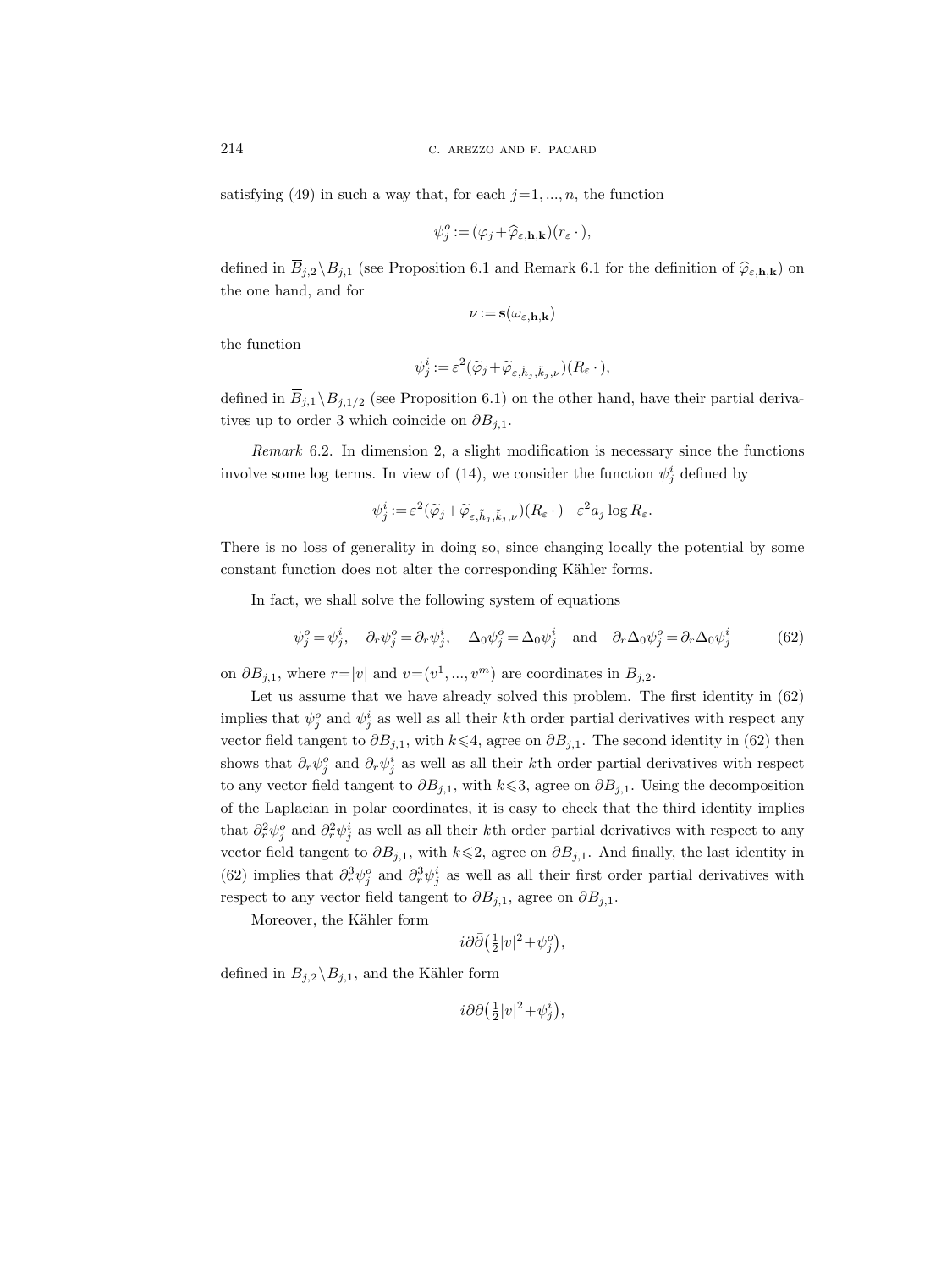defined in  $B_{j,1} \setminus B_{j,1/2}$ , both have the same constant scalar curvature equal to  $s(\omega_{\varepsilon,h,k})$ . This then implies that any kth order partial derivatives of the functions  $\psi_j^o$  and  $\psi_j^i$ , with  $k$  ≤ 4, coincide on  $\partial B_{j,1}$ .

Therefore, we conclude that the function  $\psi$  defined by  $\psi := \psi_j^o$  in  $B_{j,2} \setminus B_{j,1}$  and  $\psi := \psi_j^i$  in  $B_{j,1} \setminus B_{j,1/2}$  is  $\mathcal{C}^4$  in  $B_{j,2} \setminus B_{j,1/2}$ , and is a solution of the nonlinear elliptic partial differential equation

$$
\mathbf{s}(i\partial\bar{\partial}\big(\tfrac{1}{2}|v|^2+\psi\big)) = \mathbf{s}(\omega_{\varepsilon,\mathbf{h},\mathbf{k}}) = \text{constant}.
$$

It then follows from elliptic regularity theory, together with a bootstrap argument, that the function  $\psi$  is in fact smooth. Hence, by gluing the Kähler metrics  $\omega_{h,k}$  and  $\omega_{\tilde{h}_j,\tilde{k}_j}$  on the different pieces constituting  $M_{r_{\varepsilon}}$ , we have produced a Kähler metric on  $M_{r_{\varepsilon}}$  which has constant scalar curvature. This will end the proof of Theorem 1.3.

It remains to explain how to find the boundary data

$$
\mathbf{h} = (h_1, ..., h_n), \quad \mathbf{k} = (k_1, ..., k_n), \quad \tilde{\mathbf{h}} = (\tilde{h}_1, ..., \tilde{h}_n) \quad \text{and} \quad \tilde{\mathbf{k}} = (\tilde{k}_1, ..., \tilde{k}_n)
$$

which satisfy (62). We will make use of the following result.

LEMMA 6.3. Assume that  $\Gamma$  is a discrete subgroup of  $U(m)$  acting freely on  $\mathbb{C}^m \setminus \{0\}$ . Then, the mapping

$$
\begin{split} \mathcal{P}\!:\!\mathcal{C}^{4,\alpha}(\partial B_\Gamma)\!\times\!\mathcal{C}^{2,\alpha}(\partial B_\Gamma) \longrightarrow \mathcal{C}^{3,\alpha}(\partial B_\Gamma)\!\times\!\mathcal{C}^{1,\alpha}(\partial B_\Gamma),\\ (h,k) &\longmapsto (\partial_r (H_{h,k}^i\!-\!H_{h,k}^o), \partial_r \Delta_0 (H_{h,k}^i\!-\!H_{h,k}^o)), \end{split}
$$

is an isomorphism.

Proof. There are many different ways to prove this result (see [18] for example). Let us concentrate on the case where  $m\geqslant 3$ , since the case  $m=2$  is essentially the same. We use the formulas (24) and (25) to compute

$$
\partial_r (H_{h,k}^i-H_{h,k}^o)=\sum_{\gamma=0}^\infty 2(\gamma+m-1)\bigg(h^{(\gamma)}+\frac{k^{(\gamma)}}{2(\gamma+m)(\gamma+m-2)}\bigg)e_\gamma
$$

and

$$
\partial_r \Delta_0 (H_{h,k}^i-H_{h,k}^o)=\sum_{\gamma=0}^\infty 2(\gamma+m-1)k^{(\gamma)}e_\gamma.
$$

It is then easy to see that

$$
\mathcal{P}: W^{4,2}(\partial B_{\Gamma}) \times W^{2,2}(\partial B_{\Gamma}) \longrightarrow W^{3,2}(\partial B_{\Gamma}) \times W^{1,2}(\partial B_{\Gamma}),(h,k) \longmapsto (\partial_r (H_{h,k}^i - H_{h,k}^o), \partial_r \Delta_0 (H_{h,k}^i - H_{h,k}^o)),
$$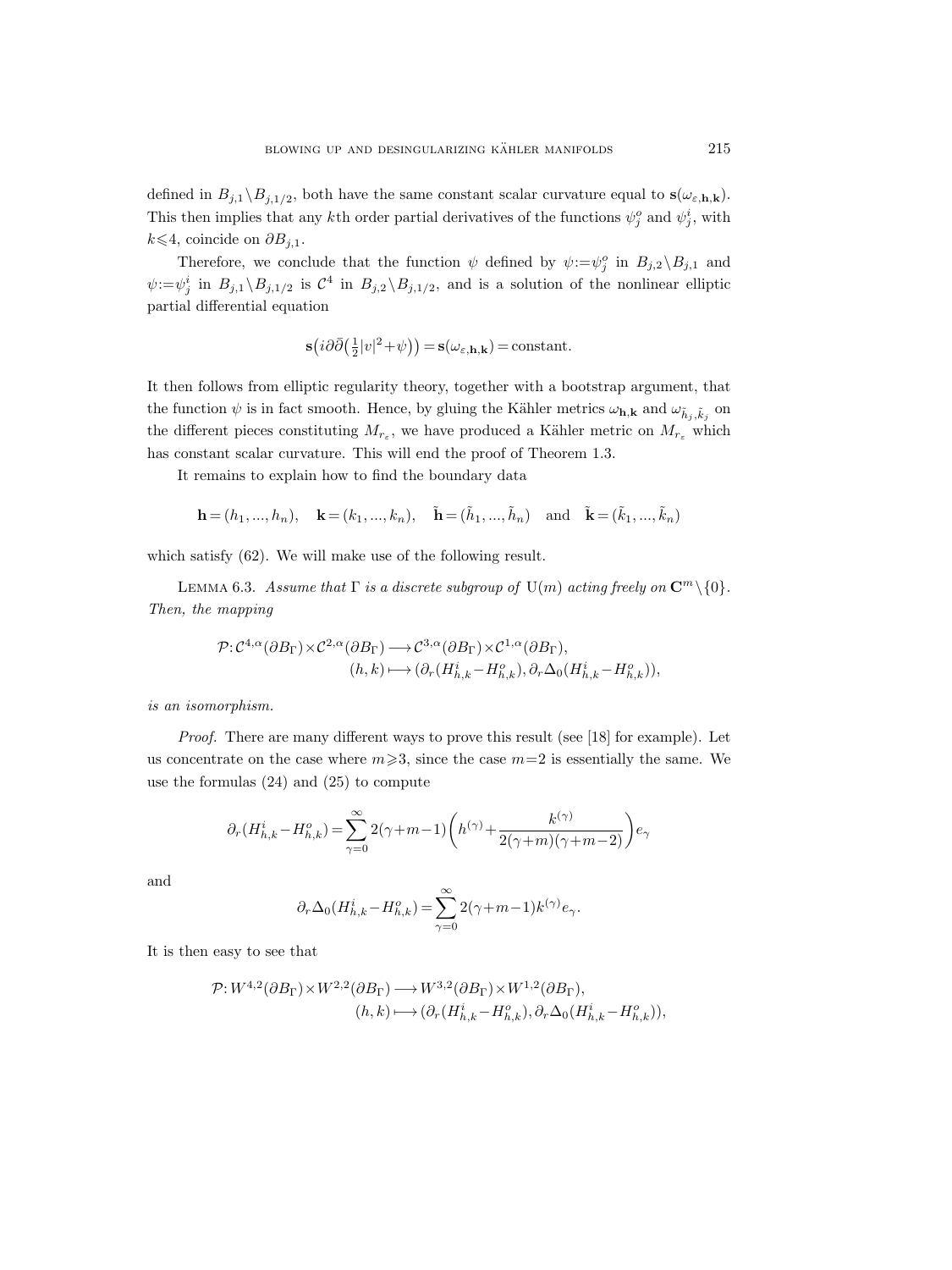is well defined and invertible. Recall that the norm in  $W^{l,2}(\partial B_{\Gamma})$  can be taken to be

$$
||f||_{W^{l,2}} = \left(\sum_{\gamma=0}^{\infty} (1+\gamma)^{2l} |f^{(\gamma)}|^2\right)^{1/2}
$$

if the function  $f$  is decomposed as

$$
f = \sum_{\gamma=0}^{\infty} f^{(\gamma)} e_{\gamma}.
$$

Elliptic regularity theory then implies that the same result is true when the operator is defined between Hölder spaces.  $\Box$ 

It will be convenient to observe that  $\psi_j^o$  satisfies

$$
\|\psi_j^o - H_{h_j, k_j}\|_{\mathcal{C}^{4,\alpha}(\overline{B}_{j,2}\setminus B_{j,1})} \leqslant c r_\varepsilon^4,\tag{63}
$$

and also that

$$
\|\psi_j^i - \varepsilon^2 \widetilde{H}_{\tilde{h}_j, \tilde{k}_j} \|_{\mathcal{C}^{4,\alpha}(\overline{B}_{j,1} \setminus B_{j,1/2})} \leqslant c \varepsilon^2 R_{\varepsilon}^{4-2m} = c r_{\varepsilon}^4,\tag{64}
$$

for some constant  $c>0$  which does not depend on  $\varkappa$ , provided  $\varepsilon$  is chosen small enough, say  $\varepsilon \in (0, \varepsilon_\varkappa)$ . These two estimates follow at once from the estimates in Propositions 6.1 and 6.2, and also from the choice of  $r_{\varepsilon}$ .

We use the following notation for the rescaled boundary data

$$
(\mathbf{h}',\tilde{\mathbf{h}}',\mathbf{k}',\tilde{\mathbf{k}}')\!:=\!(\mathbf{h},\varepsilon^2\tilde{\mathbf{h}},\mathbf{k},\varepsilon^2\tilde{\mathbf{k}}).
$$

Using Lemma 6.3, the solvability of (62) reduces to a fixed point problem which can be written as

$$
(\mathbf{h}', \mathbf{\tilde{h}}', \mathbf{k}', \mathbf{\tilde{k}}') = S_{\varepsilon}(\mathbf{h}', \mathbf{\tilde{h}}', \mathbf{k}', \mathbf{\tilde{k}}),
$$

and we know from (63) and (64) that the nonlinear operator  $S_{\varepsilon}$  satisfies

$$
\|S_\varepsilon(\mathbf{h}', \mathbf{\tilde{h}}', \mathbf{k}', \mathbf{\tilde{k}}')\|_{(\mathcal{C}^{4,\alpha})^{2n}\times(\mathcal{C}^{2,\alpha})^{2n}}\leqslant c_0 r_\varepsilon^4,
$$

for some constant  $c_0>0$  which does not depend on  $\varkappa$ , provided  $\varepsilon \in (0, \varepsilon_\varkappa)$ . We finally choose  $\varkappa=2c_0$  and  $\varepsilon \in (0, \varepsilon_\varkappa)$ . We have therefore proved that  $S_\varepsilon$  is a map from

$$
A_{\varepsilon} := \{ (\mathbf{h}', \mathbf{\tilde{h}}', \mathbf{k}', \mathbf{\tilde{k}}') \in (\mathcal{C}^{4,\alpha})^{2n} \times (\mathcal{C}^{2,\alpha})^{2n} : ||(\mathbf{h}', \mathbf{\tilde{h}}', \mathbf{k}', \mathbf{\tilde{k}}')||_{(\mathcal{C}^{4,\alpha})^{2n} \times (\mathcal{C}^{2,\alpha})^{2n}} \leq \varkappa r_{\varepsilon}^{4} \}
$$

into itself. It follows from (44), (45) and (61) that, reducing  $\varepsilon_{\varkappa}$  if necessary,  $S_{\varepsilon}$  is a contraction mapping from  $A_\varepsilon$  into itself for all  $\varepsilon \in (0, \varepsilon_\varkappa)$ . Therefore,  $S_\varepsilon$  has a fixed point in this set. This completes the proof of the existence of a solution of (62).

The proof of the existence on  $M_{r_{\varepsilon}}$  of a Kähler form  $\omega_{\varepsilon}$  which has constant scalar curvature is therefore complete. Observe that the scalar curvature of  $\omega$  and  $\omega_{\varepsilon}$  are close, since the estimate

$$
|\mathbf{s}(\omega_\varepsilon)\!-\!\mathbf{s}(\omega)|\!\leqslant\! c r_\varepsilon^{2m}
$$

follows directly from the construction.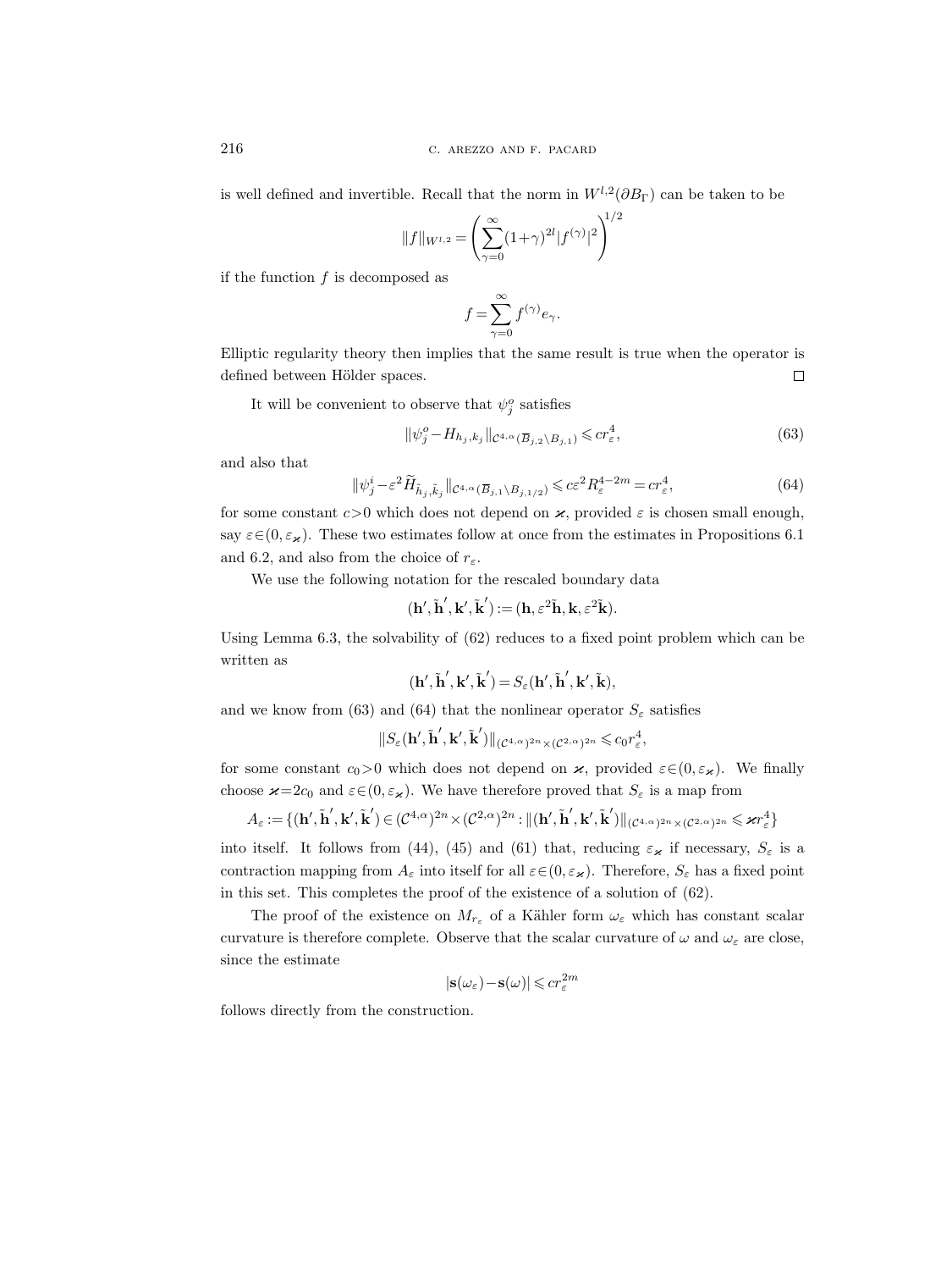#### 7. Refined asymptotics for ALE spaces

Let us now describe in detail  $(N, \eta)$ , the blow-up at the origin of  $\mathbb{C}^m$  endowed with the Burns–Calabi–Simanca metric. Away from the exceptional divisor, the Kähler form  $\eta$  is given by

$$
\eta = i\partial\bar{\partial}A_m(|v|^2),
$$

where  $v=(v_1, ..., v_n)$  are complex coordinates in  $\mathbb{C}^m\setminus\{0\}$  and the function  $s\mapsto A_m(s)$  is a solution of the ordinary differential equation

$$
s^{2}(s\partial_{s}A_{m})^{m-1}\partial_{s}^{2}A_{m}+(m-1)s\partial_{s}A_{m}-(m-2)=0,
$$

which satisfies  $A_m \sim \log s$  near 0. We refer to [53] for a derivation of this equation. It turns out that, when  $m=2$ , the function  $A_2$  is explicitly given by

$$
A_2(s) = \log s + \lambda s,
$$

where  $\lambda > 0$ , while in dimension  $m \geq 3$ , even though there is no explicit formula for  $A_m$ , we have the following simple result.

LEMMA 7.1. Assume that  $m \geq 3$ . Then the function  $A_m$  can be expanded as

$$
A_m(s) = \lambda s - \lambda^{2-m} \frac{s^{2-m}}{m-2} + \mathcal{O}(s^{1-m})
$$

for  $s>1$ , where  $\lambda>0$ .

*Proof.* Define the function  $\zeta$  by  $s\zeta := s\partial_s A_m - 1$ . A direct computation shows that  $\zeta$ solves

$$
(1+s\zeta)^{m-1}s^2\partial_s\zeta = (1+s\zeta)^{m-1} - 1 - (m-1)s\zeta.
$$

If in addition we take  $\zeta(0)=1$ , then  $\partial_s\zeta$  remains positive and one can check that  $\zeta$  is well defined for all time and converges to some positive constant  $\lambda$ , as s tends to  $\infty$ . This immediately implies that  $s\partial_s A_m = \lambda s + O(1)$  at infinity. The expansion then follows  $\Box$ easily.

Changing variables  $u:=v$ √  $2\lambda$ , we see from the previous lemma that the Kähler form  $\eta$  can be expanded near infinity as

$$
\eta = i\partial\bar{\partial}\left(\frac{1}{2}|u|^2 + \log|u|^2\right) \tag{65}
$$

in dimension  $m=2$ , and as

$$
\eta = i\partial\bar{\partial} \left( \frac{1}{2}|u|^2 - 2^{m-2} \frac{|u|^{4-2m}}{m-2} + \mathcal{O}(|u|^{2-2m}) \right) \tag{66}
$$

in dimension  $m \geq 3$ .

We now recall the following results of Joyce [26] (which is a corollary of his Theorem 8.2.3 in our notation).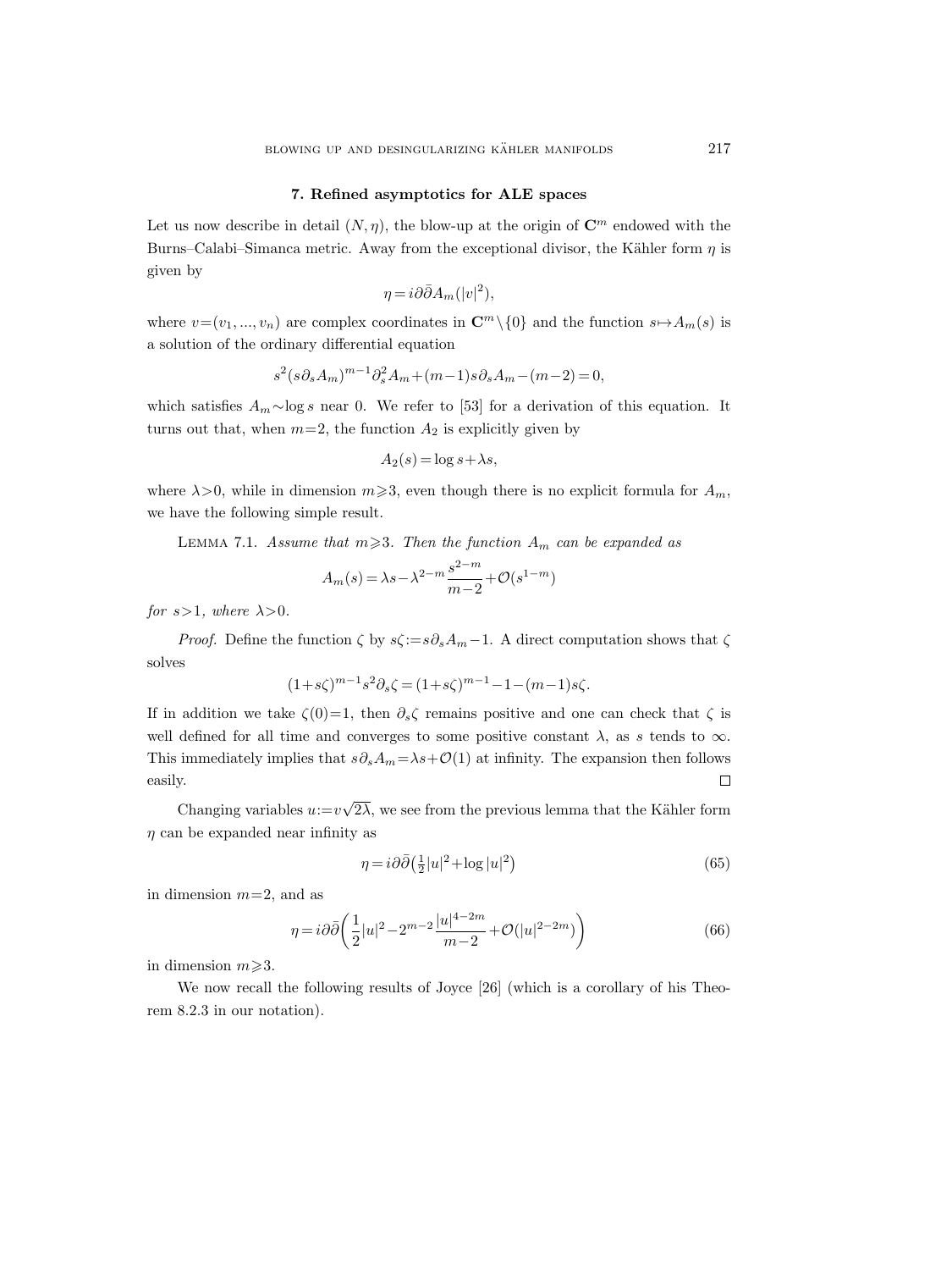THEOREM 7.1. Let  $\Gamma$  be a finite subgroup of  $SU(m)$  acting freely on  $\mathbb{C}^m \setminus \{0\}$  and  $\pi: X \to \mathbb{C}^m/\Gamma$  a Kähler crepant resolution of  $\mathbb{C}^m/\Gamma$ . Then, there exists a Ricci-flat Kähler metric η such that

$$
\eta = i\partial\bar{\partial} \left(\frac{1}{2}|u|^2 + \widetilde{\varphi}(u)\right)
$$

outside a compact neighborhood of  $\pi^{-1}(0)$ .

Moreover

$$
\widetilde{\varphi}(u) = |u|^{2-2m} + \mathcal{O}(|u|^\gamma)
$$

for some  $\gamma \in (1-2m, 2-2m)$ .

We end this section with a proof of Remark 3.1.

LEMMA 7.2. Let  $\varphi$  be a potential defined on  $C_{\Gamma}$  such that  $\varphi \in C^{4,\alpha}_{2-\gamma}(\overline{C}_{\Gamma})$  for some  $\gamma > 0$ . Further assume that

$$
\eta := i\partial\bar{\partial} \left(\frac{1}{2}|u|^2 + \varphi\right) \tag{67}
$$

is a zero scalar curvature Kähler form. Then, the function  $\varphi$  can be expanded as

$$
\varphi = a \cdot u + b + c|u|^{4-2m} + \mathcal{O}(|u|^{3-2m})
$$
\n(68)

when  $m \geqslant 3$ , and as

$$
\varphi = a \cdot u + b + c \log |u| + \mathcal{O}(|u|^{-1}) \tag{69}
$$

when m=2. Here  $a \in \mathbb{C}$  and  $b \in \mathbb{R}$ . In particular, the potential  $\widetilde{\varphi} := \varphi - a \cdot u - b$  satisfies

 $\eta := i \partial \bar{\partial} \left( \frac{1}{2} |u|^2 + \widetilde{\varphi} \right).$ 

*Proof.* The key point is that, since  $\eta$  has zero scalar curvature, the potential  $\varphi$  is a solution of some nonlinear fourth order elliptic differential equation and satisfies some a priori bound. It is then possible to get "refined asymptotics" for the potential  $\varphi$  in the spirit of what has been done in [31] for constant scalar curvature metrics. These refined asymptotics are obtained by using a bootstrap argument in Hölder weighted spaces.

Using (15), we see that the scalar curvature of  $\eta$  can be expanded in powers of  $\varphi$  as

$$
\mathbf{s}(\eta) = \frac{1}{2}\Delta_0^2 \varphi + Q_{g_{\text{Eucl}}}(\nabla^2 \varphi),
$$

where the nonlinear operator  $Q_{g_{\text{Eucl}}}$  collects all the nonlinear terms. We shall now be more specific about the structure of  $Q_{g_{\text{Eucl}}}$ . Indeed, it follows from the explicit computation of the Ricci curvature that the nonlinear operator  $Q_{g_{\text{Eucl}}}$  can be decomposed as

$$
Q_{g_{\text{Eucl}}}(\nabla^2 \varphi) = \sum_q B_{q,4,2}(\nabla^4 \varphi, \nabla^2 \varphi) C_{q,4,2}(\nabla^2 \varphi) + \sum_q B_{q,3,3}(\nabla^3 \varphi, \nabla^3 \varphi) C_{q,3,3}(\nabla^2 \varphi),
$$
\n(70)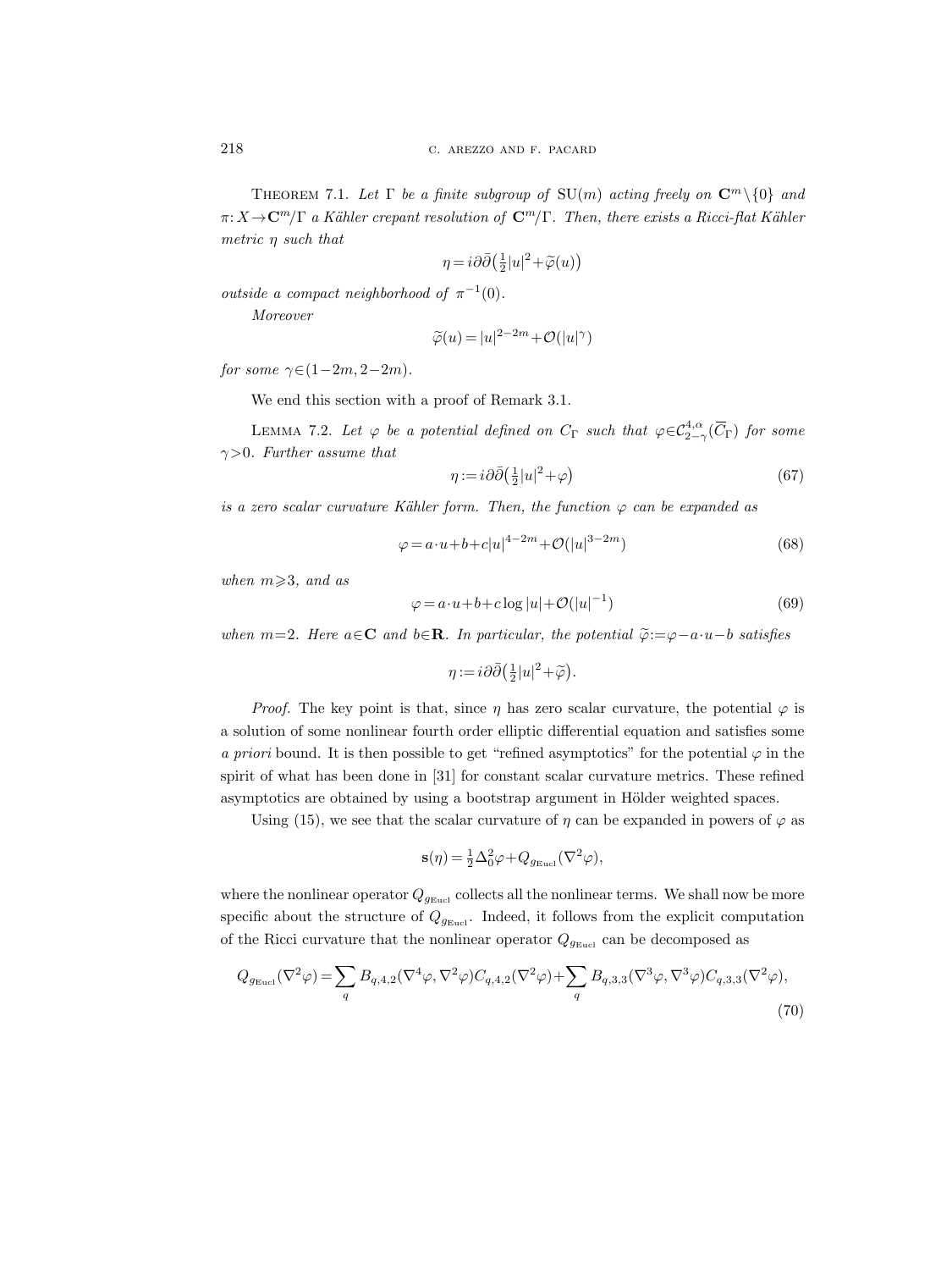where the sum over q is finite, the operators  $(U, V) \rightarrow B_{q,a,b}(U, V)$  are bilinear in the entries and have coefficients which are bounded functions in  $\mathcal{C}^{0,\alpha}(\overline{C}_{\Gamma})$ . The nonlinear operators  $W \mapsto C_{q,a,b}(W)$  have Taylor expansion (with respect to W) whose coefficients are bounded functions on  $\mathcal{C}^{0,\alpha}(\overline{C}_{\Gamma}).$ 

If we assume that  $\varphi \in C^{4,\alpha}_{2-\gamma}(\overline{C}_{\Gamma})$ , then we see that

$$
Q_{g_{\text{Eucl}}}(\nabla^2 \varphi) \in \mathcal{C}^{0,\alpha}_{-2-2\gamma}(\overline{C}_{\Gamma}).
$$

Therefore,  $\Delta_0^2 \varphi \in C^{0,\alpha}_{-2-2\gamma}(\overline{C}_{\Gamma}).$ 

Now, if  $\Delta_0^2 \varphi \in C_{\gamma'-4}^{0,\alpha'}(\overline{C}_{\Gamma})$  and  $\varphi \in C_{2-\gamma}^{4,\alpha}(\overline{C}_{\Gamma})$  for some  $\gamma > 0$  then, depending on the value of  $\gamma'$ , the following alternatives hold [43]:

(i) If  $\gamma' \in (1, 2)$ , then  $\varphi \in C^{4,\alpha}_{\gamma'}(\overline{C}_{\Gamma})$ .

(ii) If  $\gamma' \in (0, 1)$ , then

$$
\varphi \in \mathcal{C}^{4,\alpha}_{\gamma'}(\overline{C}_{\Gamma}) \oplus \{u \mapsto a \! \cdot \! u : a \in \mathbf{C}\}.
$$

(iii) If  $m \geq 3$  and  $\gamma' \in (4-2m, 0)$ , then

$$
\varphi \in \mathcal{C}_{\gamma'}^{4,\alpha}(\overline{C}_{\Gamma}) \oplus \{u \mapsto a \cdot u : a \in \mathbf{C}\} \oplus \mathbf{R}.
$$

(iv) If  $m \geq 3$  and  $\gamma' \in (3-2m, 4-2m)$ , then

$$
\varphi \in \mathcal{C}^{4,\alpha}_{\gamma'}(\overline{C}_\Gamma) \oplus \{u \mapsto a \cdot u: a \in {\mathbf C}\} \oplus {\mathbf R} \oplus \operatorname{Span}\{u \mapsto |u|^{4-2m}\}.
$$

(v) If  $m=2$  and  $\gamma' \in (-1,0)$ , then

$$
\varphi \in \mathcal{C}_{\gamma'}^{4,\alpha}(\overline{C}_{\Gamma}) \oplus \{u \mapsto a \cdot u : a \in \mathbf{C}\} \oplus \mathbf{R} \oplus \mathrm{Span}\{u \mapsto \log|u|\}.
$$

Using these alternatives together with a bootstrap argument, we conclude that (68) and (69) hold. The result then follows by taking  $\tilde{\varphi}:=\varphi-a\cdot u-b$ .  $\Box$ 

# 8. Applications, examples and comments

## 8.1. Blow-up of smooth manifolds

Theorem 1.1 follows at once from Theorem 1.3 and the analysis of Lemma 7.1 by taking  $(N_i, \eta_i) = (N, a_i \eta)$ , where  $(N, \eta)$  is the blow-up at the origin of  $\mathbb{C}^m$  endowed with the Burns–Calabi–Simanca metric, and  $a_j > 0$ . Observe that the points of blow-up  $p_1, ..., p_n$ and the coefficients  $a_1, ..., a_n$  are parameters of our construction.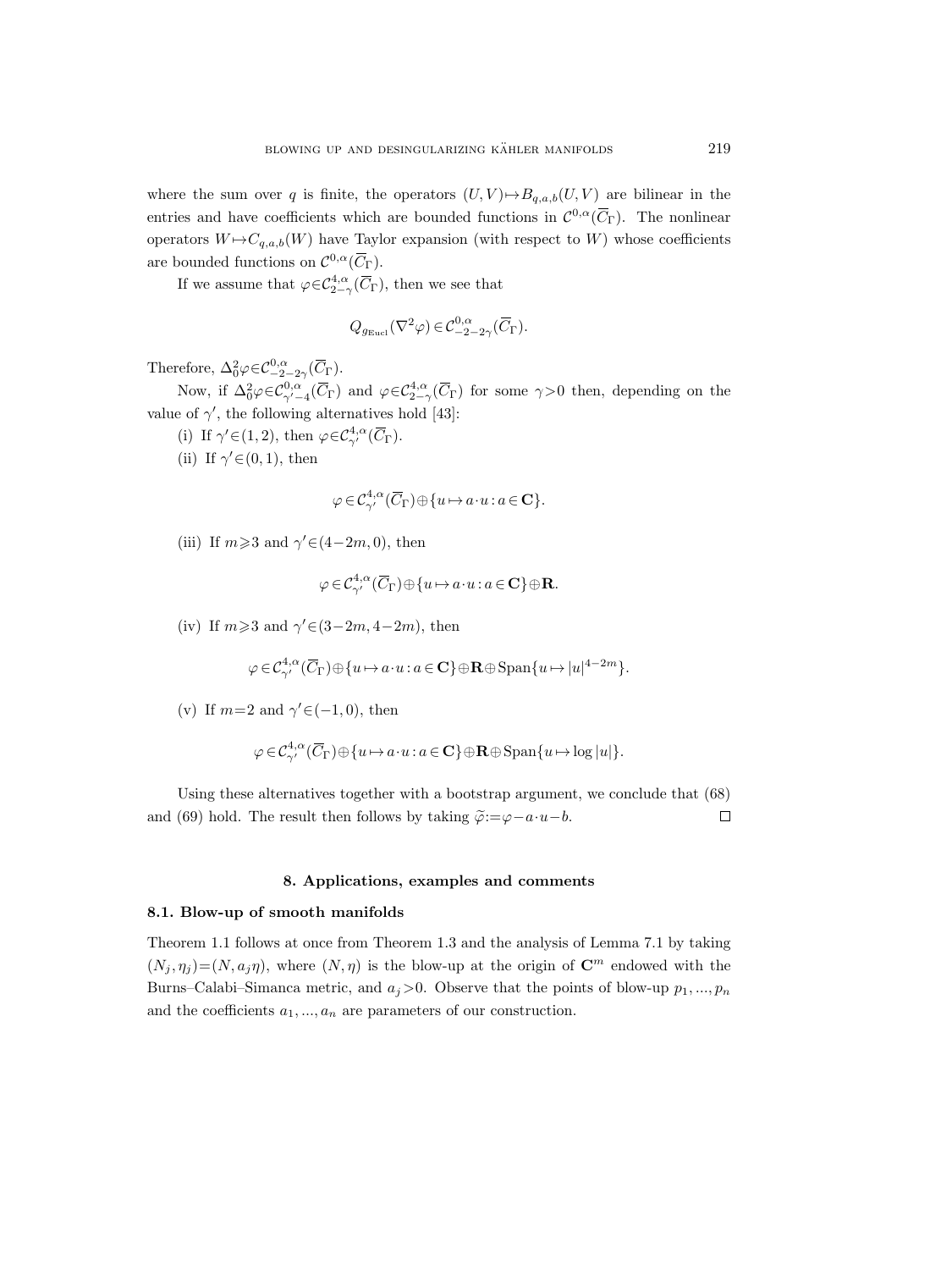A first natural question is to which base smooth manifolds Theorem 1.1 can be applied! Here, we do not make a comprehensive list but we highlight some large classes of manifolds:

(i) All the Kähler–Einstein manifolds with discrete automorphism group. This means any manifold with negative first Chern class and many families of examples of positive first Chern class [2], [45], [55]. We should note that there are no Futaki-nondegenerate Kähler–Einstein manifolds except the ones with discrete automorphisms, as observed by LeBrun–Simanca [36].

(ii) Most of the zero scalar curvature Kähler surfaces which have been proved by Kim, LeBrun, Pontecorvo, Rollin and Singer [27], [28], [35], [38] to admit such constant scalar curvature metric. In particular any blow-up of a non Ricci-flat Kähler surface whose integral of the scalar curvature is non-negative has blow-ups which admit zero scalar curvature Kähler metrics. Of course, if the number of blow-ups is sufficiently large, then no continuous families of automorphisms survive and we can apply Theorem 1.3.

(iii) Note that also flat tori of any dimension can be used as base manifolds, since, despite the presence of continuous automorphisms, there are no nonzero holomorphic vector fields vanishing somewhere. The Cheeger–Gromoll splitting theorem and the above remark imply that, on any Kähler Ricci-flat manifold, no nonzero holomorphic vector field vanishing somewhere exists (see  $[8, Corollary 6.67]$ ). Therefore to any Kähler Ricci-flat manifold one can apply Theorem 1.1 (but not Corollary 1.2).

(iv) Some important classes of manifolds on which there are constant scalar curvature Kähler metrics have been provided by Fine [19]. Indeed, he has proved the existence of Kähler constant scalar curvature metrics on complex surfaces with a holomorphic submersion onto a Riemann surface  $\Sigma$  with smooth fibres of genus at least 2. If the genus of  $\Sigma$  is larger than or equal to 2, the automorphism group is indeed discrete.

 $(v)$  Another family of examples of constant scalar curvature Kähler manifolds with discrete automorphism group has been given by Hong [24], [25]. These are ruled manifolds given by the projectivization of some vector bundles over constant scalar curvature Kähler manifolds.

(vi) In [36], LeBrun and Simanca gave examples of (and strategies to construct new) Futaki-nondegenerate manifolds with constant scalar curvature Kähler metrics.

(vii) Recall that the space of holomorphic vector fields on a blown manifold is isomorphic to the space of those holomorphic vector fields on the base manifold vanishing at the blown-up points. Hence our procedure applied to any of the nondegenerate manifolds above gives new nondegenerate manifolds (with constant scalar curvature), so our procedure can be iterated.

(viii) Riemannian products of nondegenerate Kähler manifolds of constant scalar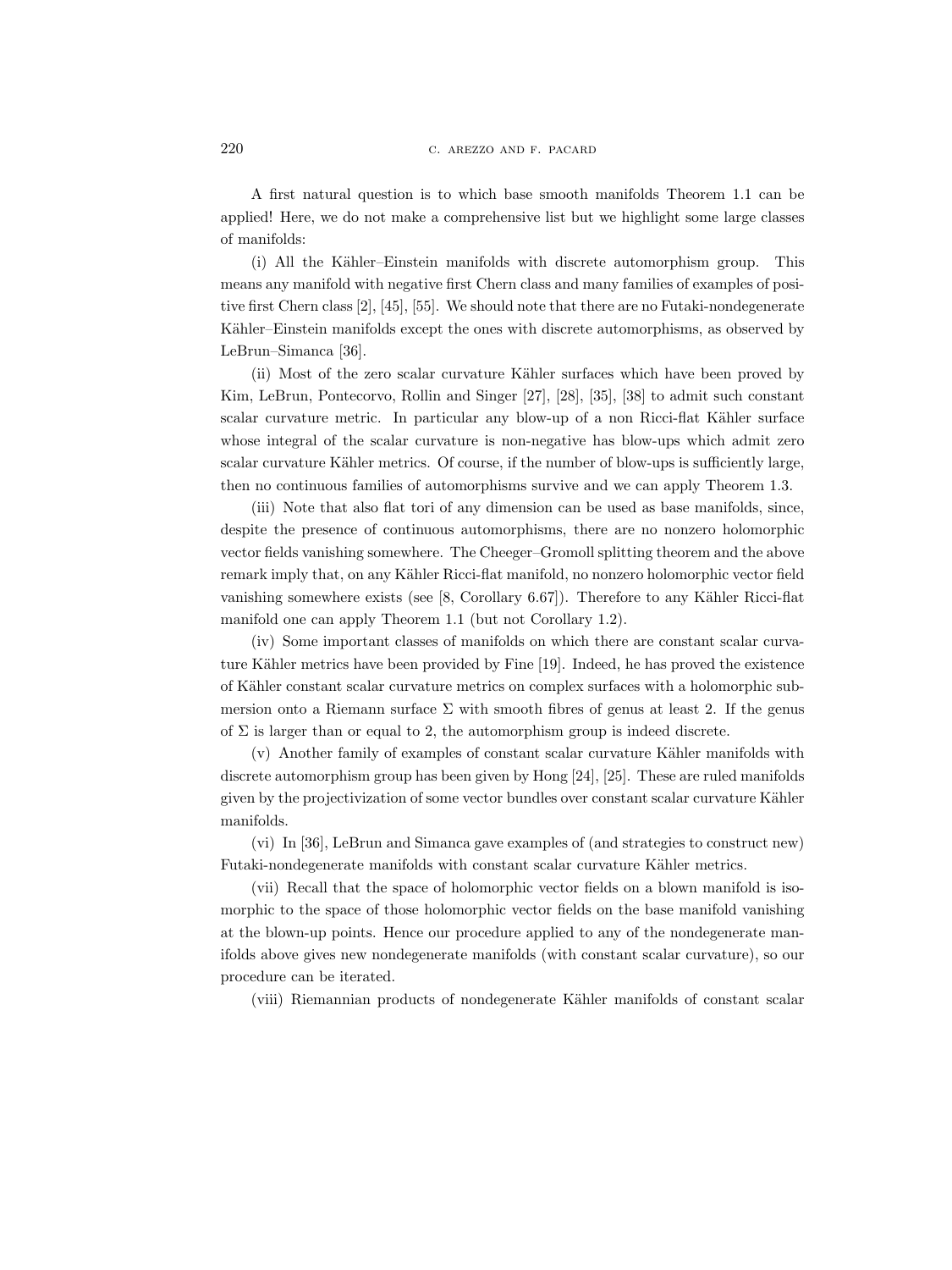curvature are again nondegenerate Kähler manifolds of constant scalar curvature. By taking factors with scalar curvature of different signs and scaling, one can then produce Kähler metrics of any nonzero scalar curvature also on the blow-ups.

In addition to the above examples, one can apply LeBrun–Simanca's implicit function argument [36] to get an open subset of the Kähler cone of a fixed complex manifold and also an open subset of the moduli of complex structures for which constant scalar curvature Kähler metrics exist, providing a wealth of new examples.

# 8.2. Zero scalar curvature examples. Proof of Corollary 1.1

Let us now focus on the effect of our construction on the size of the scalar curvature when we blow up smooth points. Let us denote by  $\pi$  the standard projection from the blow-up manifold  $\tilde{M}$  to the base manifold M. To this end, let us recall that the average of the scalar curvature of a Kähler metric is a cohomological number given by

$$
\mathbf{s}(\omega) = \frac{mc_1(M) \cup [\omega]^{m-1}([M])}{[\omega]^m([M])}.
$$

Our gluing procedure constructs on  $\widetilde{M}$  metrics in the Kähler classes

$$
[\omega_{\varepsilon}]=\pi^*[\omega]-\varepsilon^2(a_1{\rm PD}[E_1]+\ldots+a_n{\rm PD}[E_n]),
$$

while the first Chern class behaves like

$$
c_1(\widetilde{M}) = \pi^*(c_1(M)) - (m-1)(\text{PD}[E_1] + ... + \text{PD}[E_n]).
$$

Recalling (see [23, p. 475]) that for any  $j=1, ..., n$ ,

$$
(\mathrm{PD}[E_j])^m[\widetilde{M}] = (-1)^{m-1},
$$

we get

$$
(c_1(\widetilde{M})\cup [\omega_\varepsilon]^{m-1})([\widetilde{M}])=(c_1(M)\cup [\omega]^{m-1})([M])-\varepsilon^{2m-2}(m-1)\biggl(\sum_{j=1}^n a_j\biggr)
$$

and

$$
[\omega_{\varepsilon}]^{m}([\tilde{M}]) = [\omega]^{m}([M]) + (-1)^{m-1} \varepsilon^{2m} \left(\sum_{j=1}^{n} a_j\right).
$$

The scalar curvature of this metric is hence given by

$$
\mathbf{s}(\omega_{\varepsilon}) = m \frac{(c_1(M) \cup [\omega]^{m-1})([M]) - \varepsilon^{2m-2}(m-1)\left(\sum_{j=1}^n a_j\right)}{[\omega]^m([M]) + (-1)^{m-1}\varepsilon^{2m}\left(\sum_{j=1}^n a_j\right)}.
$$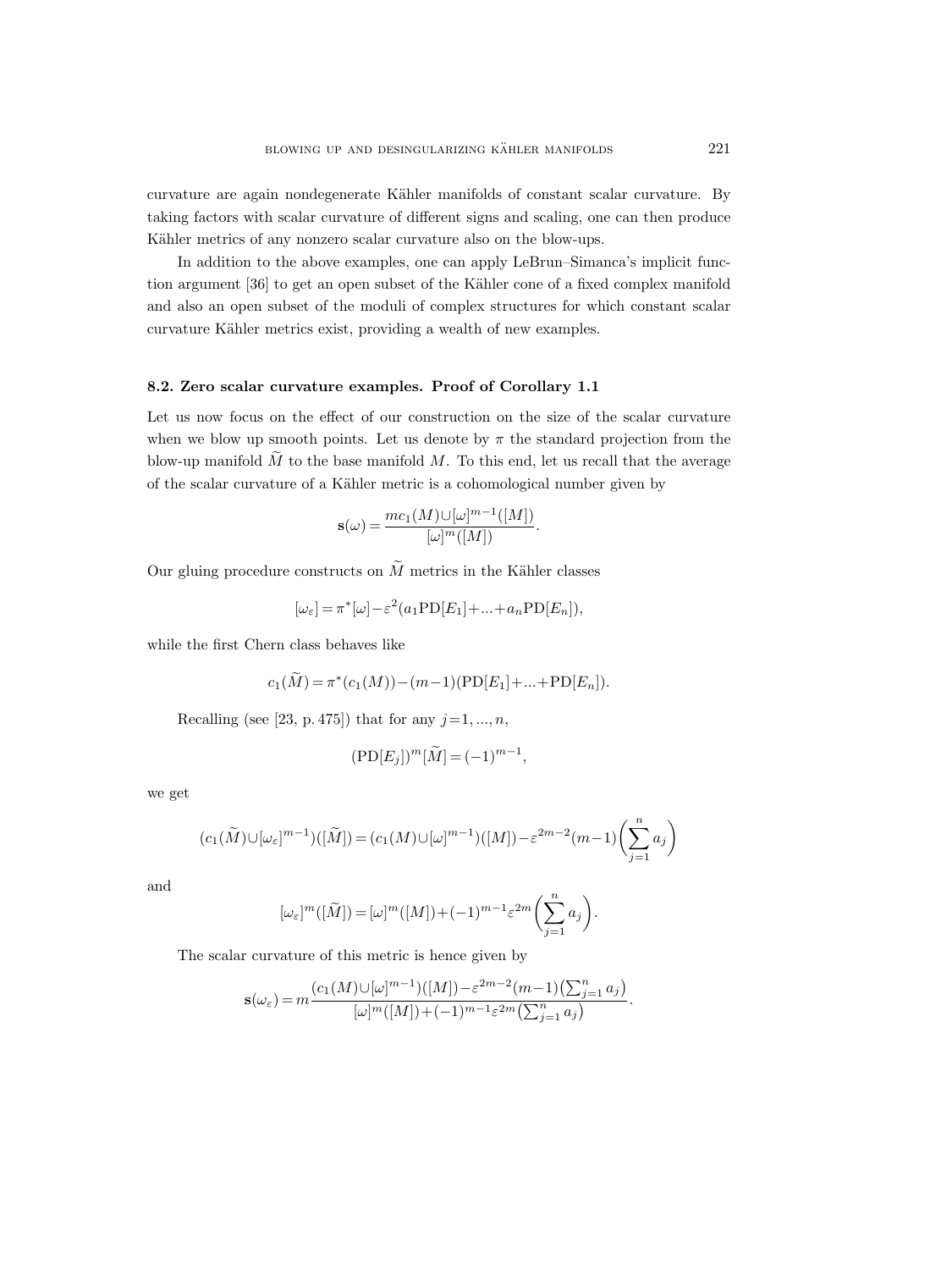It is easily seen that, since  $a_i > 0$ , this gives a decreasing function of  $\varepsilon$ , for  $\varepsilon$  close to 0 (and of course it gives the old scalar curvature for  $\varepsilon=0$ ).

The direct application of Theorem 1.1 would then give small negative scalar curvature if  $(M, \omega)$  had zero scalar curvature. Nonetheless, changing the Kähler class we can bypass this problem provided the first Chern class of the base orbifold is nonzero, forcing the scalar curvature to vanish in the gluing procedure.

COROLLARY 8.1. Any blow-up (at a finite set of smooth points) of a compact smooth Kähler manifold (or orbifold) of zero scalar curvature of discrete type with nonzero first Chern class, has a Kähler metric of zero constant scalar curvature.

*Proof.* Let us denote by  $\omega(0)$  the zero scalar curvature Kähler metric on the base manifold M, and by  $\varrho$  the harmonic representative of the first Chern class  $c_1(M)$  (and hence nonzero by our assumption). LeBrun–Simanca have proved ([37, Corollary 1]) that, if the first Chern class is nonzero, then the automorphism group is discrete and for |t| sufficiently small (say  $t\in[-t_0, t_0]$ ) each Kähler class  $[\omega(0)-t_0]$  contains a metric  $\omega(t)$  of constant scalar curvature; this constant is positive for  $t>0$  and negative for  $t<0$ . Moreover,  $\omega(t)$  depends continuously on t.

We can apply Theorem 1.3 to the continuous family of Kähler forms  $\omega(t)$ . Given  $t\in[-t_0, t_0]$ , this yields the existence of  $\varepsilon_0(t)$ >0 and a family of Kähler metrics  $\omega(t, \varepsilon)$ of constant scalar curvature for all  $\varepsilon \in (0, \varepsilon_0(t))$ . It turns out that the constant  $\varepsilon_0(t)$  is uniformly bounded from below by some positive constant  $\varepsilon_0 > 0$ , since  $\varepsilon_0(t)$  only depends on the  $\mathcal{C}^{2,\alpha}$  norm of the coefficients of the Kähler form  $\omega(t)$ , and these are uniformly bounded as  $t \in [-t_0, t_0]$ . We claim that, reducing  $\varepsilon_0$  if necessary,  $\omega(t, \varepsilon)$  depends continuously on  $t$ . This easily follows from the fact that the Kähler forms on the blown-up manifold are obtained by solving nonlinear problems using a fixed point theorem for a contraction mapping. Therefore, they depend continuously on any of the parameters of our construction such as the Kähler class, the parameter  $\varepsilon$ , the points which are blown up, the coefficients  $a_j > 0$ , etc.

Let us then look at the family of constant scalar curvature metrics  $\omega(t,\varepsilon)$ . We know that, reducing  $\varepsilon_0$  if necessary,  $\omega(-t_0, \varepsilon)$  has constant negative scalar curvature while  $\omega(t_0, \varepsilon)$  has positive scalar curvature, for all  $\varepsilon \in (0, \varepsilon_0)$ . Moreover  $s(\omega(t, \varepsilon))$  depends continuously on t. Therefore, for each  $\varepsilon \in (0, \varepsilon_0)$ , there exists  $t_{\varepsilon} \in [-t_0, t_0]$  such that  $\mathbf{s}(\omega(t_{\varepsilon},\varepsilon))=0$  as claimed.  $\Box$ 

Note that the above corollary can be applied to most of the examples described in (ii) and (viii) in  $\S 8.1$ .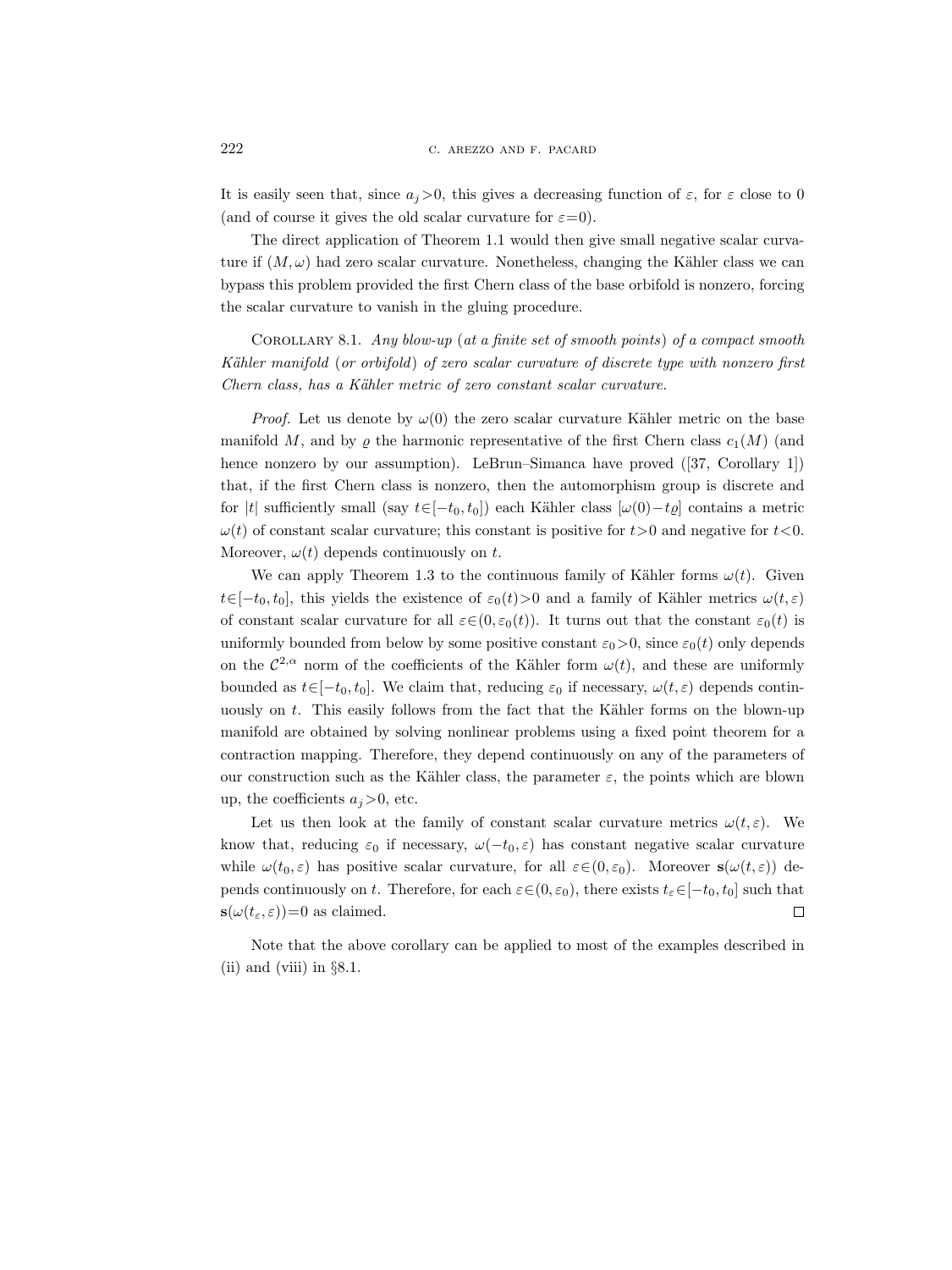#### 8.3. Desingularization of orbifolds

More delicate is the situation for singular orbifolds, since few examples even of Kähler– Einstein orbifolds are known. As mentioned in the introduction, the clearest picture is in complex dimension 2 and 3, where, thanks to the work of Kronheimer [33] and Joyce [26], we know how to handle  $SU(m)$  singular points. We summarize this in the following result.

COROLLARY 8.2. Let  $(M, \omega)$  be a nondegenerate compact m-dimensional constant scalar curvature Kähler orbifold with  $m=2$  or  $m=3$  and isolated singularities. Let  $p_1, ..., p_n \in M$  be any set of points with a neighborhood biholomorphic to a neighborhood of the origin in  $\mathbb{C}^m/\Gamma_j$ , where  $\Gamma_j$  is a finite subgroup of  $\text{SU}(m)$ . Let further  $N_j$  be a Kähler crepant resolution of  $\mathbb{C}^m/\Gamma_j$  (which always exists; see [7] for  $m=2$  and [50] for  $m=3$ ), and  $\eta_i$  given by Theorem 7.1.

Then, there exists  $\varepsilon_0>0$  such that, for all  $\varepsilon \in (0, \varepsilon_0)$ , there exists a constant scalar curvature Kähler form  $\omega_{\varepsilon}$  on  $M \sqcup_{p_1,\varepsilon} N_1 \sqcup_{p_2,\varepsilon} \ldots \sqcup_{p_n,\varepsilon} N_n$ .

Moreover,

(i) if  $\omega$  has positive (resp. negative) scalar curvature, then  $\omega_{\varepsilon}$  has positive (resp. negative) scalar curvature;

(ii) if  $c_1(M)\neq 0$  and  $\omega_M$  has zero scalar curvature, then  $\omega_{\varepsilon}$  can be chosen to have zero scalar curvature too.

The range of applicability of Corollary 8.2 is very large, even if we look just at Kähler–Einstein orbifolds of nonpositive scalar curvature, thanks to Aubin–Yau's solution of the Calabi conjecture (which holds in the orbifold category). In fact, we can use it to prove the following general result mentioned in the introduction.

Corollary 8.3. Any compact complex surface of general type admits constant scalar curvature Kähler metrics.

The proof of the above result requires some notions from algebraic geometry which can be found for example in [7] and which we quickly recall for the reader's convenience.

First of all, a complex surface M is called *minimal* if it does not contain a smooth rational curve of self-intersection  $-1$ . A fundamental result in complex surface theory (the Enriques–Castelnuovo criterion; see [23, p. 476]) says that any such curve is in fact the exceptional divisor of a blow-up at a smooth point of a smooth surface. Moreover, one can apply the above procedure ("blowing down") a finite number of times to be left with a minimal surface called a minimal model of M.

From a different perspective, one can study an algebraic surface by looking at its images into projective spaces, via maps given by evaluating holomorphic sections of line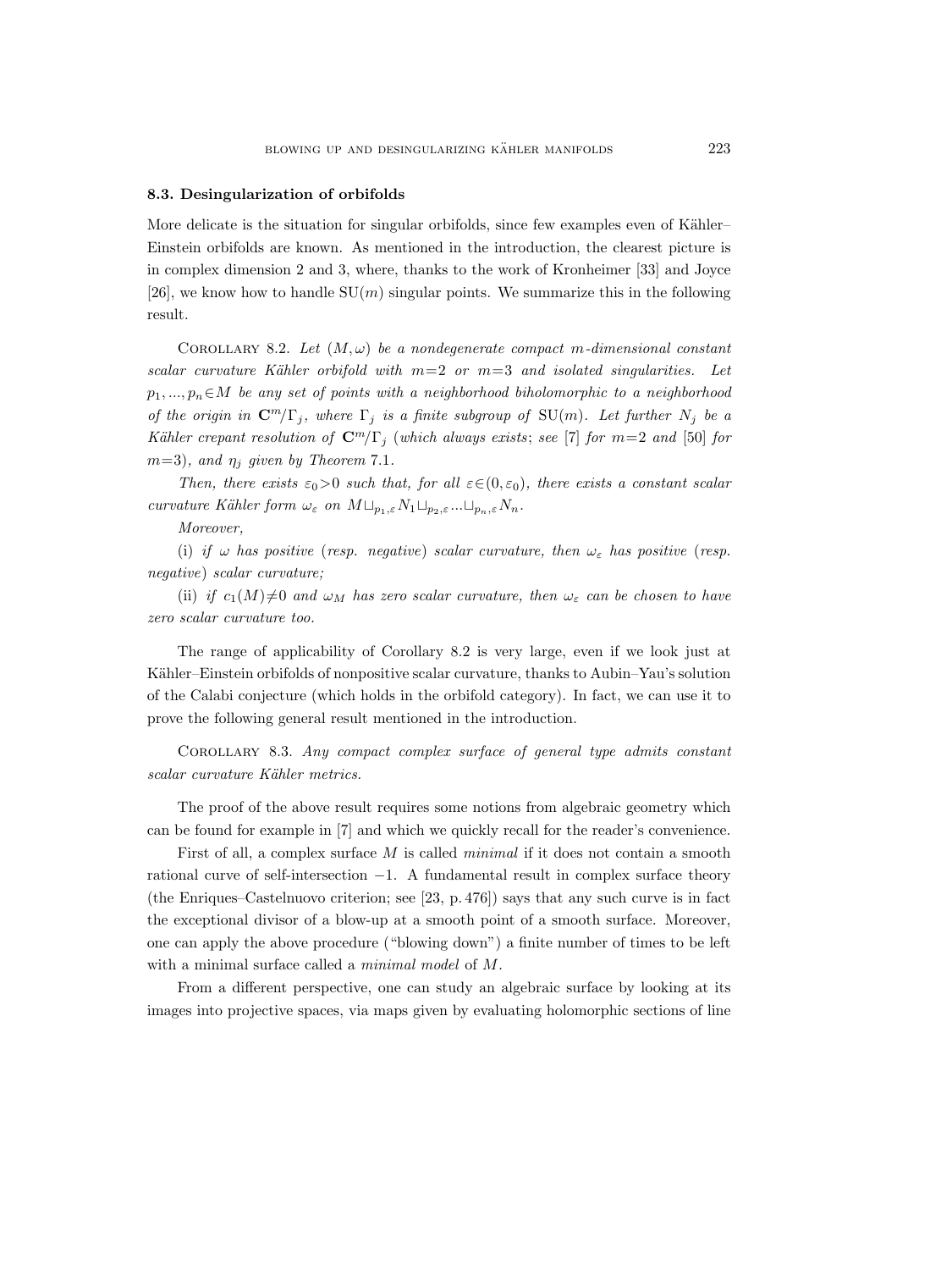bundles as in the celebrated Kodaira's embedding theorem. In particular, if  $K_M$  is the canonical line bundle of M, one has (rational) maps  $\phi_{K_M^{\otimes k}}$  from M into  $\mathbf{P}(H^0(M, K_M^{\otimes k}))$ . These in general may not be defined at points which annihilate all holomorphic sections of  $K_M^{\otimes k}$ , but for minimal surfaces of general type they are indeed globally defined holomorphic maps for  $k \geq 5$  (see [7, p. 220]).

A complex surface M is said to be *of general type* if  $\dim(\phi_{K_M^{\otimes k}}(M))=2$  for k large enough. It is not hard to see that all minimal models of a fixed surface of general type are isomorphic (see [7, Proposition 4.6]). If  $M$  is a minimal surface of general type, Kodaira [30] has proved that  $\phi_{K^{\otimes k}_M}$  is an embedding away from smooth rational curves of selfintersection −2, and Brieskorn [9] has proved that the image of these curves are isolated singular points of the image surface with local structure groups  $\Gamma_i$ , with  $\Gamma_i \subset SU(2)$ . We are now in position to give the proof of the above corollary.

*Proof of Corollary* 8.3. Let us first assume that  $M$  is a minimal complex surface of general type, and suppose  $k$  is chosen big enough to guarantee that the image of the pluricanonical rational map  $\phi_{K_M^{\otimes k}}$  is an embedding away from the set of  $(-2)$ -curves of M, which get collapsed to points, giving the singularities of  $\phi_{K^{\otimes k}_M}$ .

Kobayashi [29] has proved that  $\phi_{K^{\otimes k}_M}(M)$  has a Kähler–Einstein orbifold metric of negative scalar curvature, extending Aubin's proof of the Calabi conjecture. Moreover  $c_1(M) \leq 0$  implies, as in the smooth case, the existence of only a discrete group of automorphisms.

As already observed, being the structure groups of the singularities in  $SU(2)$ , we have an ALE local model with the required decay at infinity. We can then apply Theorem 1.3. The complex manifold produced by our gluing construction is easily seen to be minimal, hence getting a constant negative scalar curvature Kähler metric on the minimal resolution Y of M. But M is already a minimal model of  $M$ , therefore the minimal model of  $M$ , and so  $M$  is in fact  $Y$  proving our result.

If  $M$  is not minimal, we apply the previous discussion to its minimal model  $Y$ , which is a complex surface with discrete automorphism group, to get a Kähler constant negative scalar curvature metric. Recalling that  $M$  is obtained from  $Y$  applying a finite number of blow-ups, Theorem 1.1 (possibly applied more than once in case one needs to blow up at a point on the exceptional divisor of the previous blow-up, and of course blowing up preserves the property of having only discrete automorphism groups) gives the conclusion.  $\Box$ 

Going back to the problem of resolving singularities in the Kähler constant scalar curvature setting, in dimension greater than 3 only a few examples can be dealt with at the moment.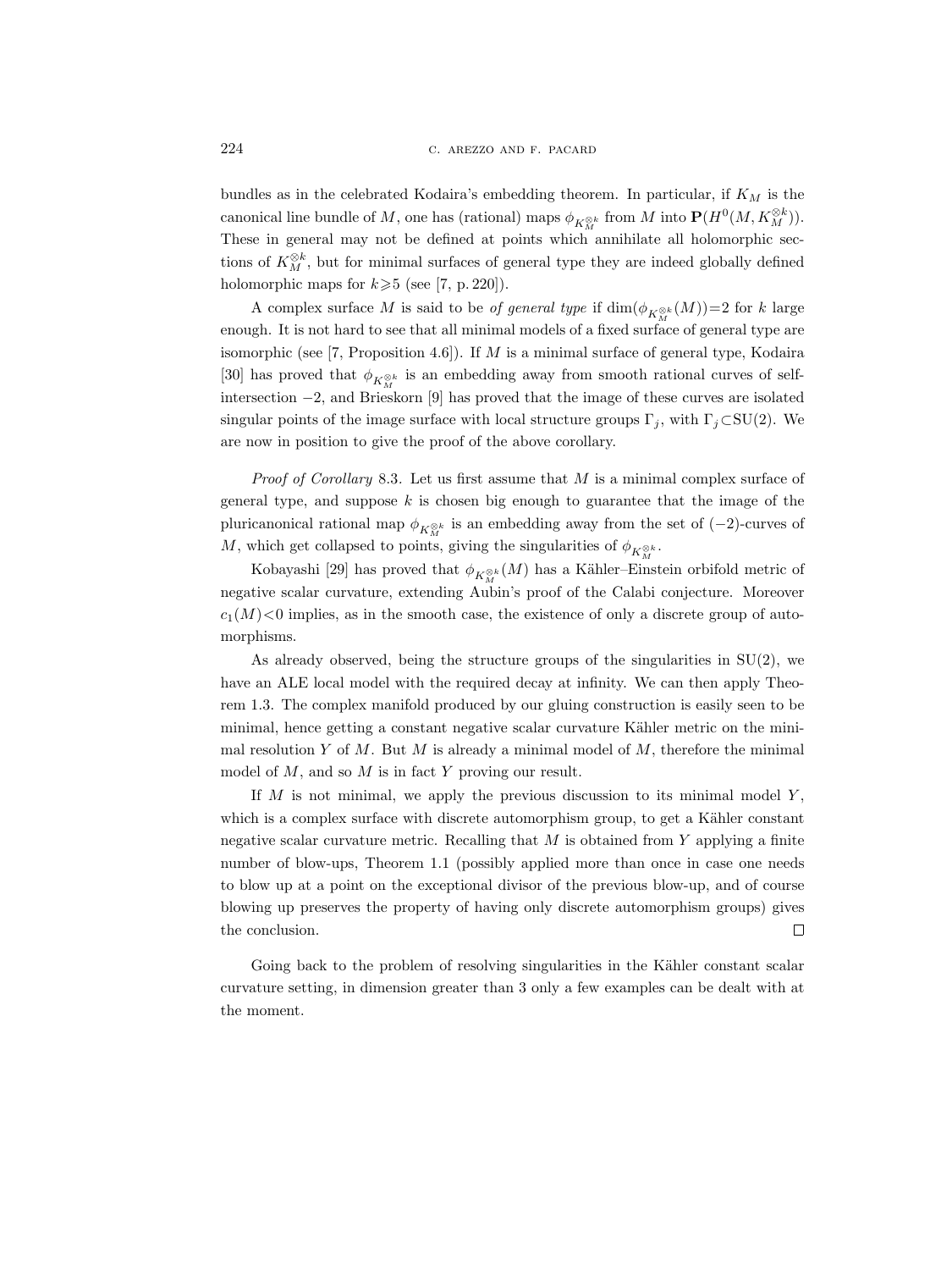Other types of singularities which can be dealt with are, for example, those locally modeled on  $\mathbf{C}^m/\mathbf{Z}_m$ , where  $\mathbf{Z}_m$  acts diagonally on  $\mathbf{C}^m$ , by multiplication by a fixed mth root of unity  $\zeta = e^{2\pi i/m}$ . Putting  $r = (|z^1|^2 + ... + |z^m|^2)^{1/2}$ , Calabi [11] defined a Kähler potential on  $X\setminus$  {exceptional divisor} by

$$
\varphi=(r^{2m}+1)^{1/m}+\frac{1}{m}\sum_{j=0}^{m-1}\zeta^j\log[(r^{2m}+1)^{1/m}-\zeta^j].
$$

We can then observe that  $\eta = \frac{1}{2} i \partial \bar{\partial} \varphi$  is indeed a Kähler form which extends through the exceptional divisor, and is ALE, Ricci-flat and asymptotic to  $\mathbf{C}^m/\mathbf{Z}_m$ . We can then glue  $(X, \eta)$  to any smooth Kähler orbifold  $(M, \omega)$  of constant scalar curvature, provided the Futaki obstructions vanish as described in §4.

The above example has been recently generalized by Rollin–Singer [52]. They have shown that if  $G = \{1, \lambda, ..., \lambda^{k-1}\}, \lambda = e^{2\pi i/k}$ , then  $\mathbb{C}^m/G$  has an ALE scalar-flat (in general not Ricci-flat) Kähler resolution whose metric decays at infinity of order  $2-2m$ .

These last examples can be used to produce compact orbifolds by taking global quotients of some of the smooth manifolds described in the first section (for example tori or Kähler–Einstein manifolds with negative first Chern class or with positive first Chern class and discrete automorphism group containing a group as above).

#### References

- [1] ANDERSON, M. T., Orbifold compactness for spaces of Riemannian metrics and applications. Math. Ann., 331 (2005), 739–778.
- [2] AREZZO, C., GHIGI, A. & PIROLA, G.P., Symmetries, quotients and Kähler–Einstein metrics. J. Reine Angew. Math., 591 (2006), 177–200.
- [3] AREZZO, C. & PACARD, F., Blowing up Kähler manifolds with constant scalar curvature. II. arXiv:math.DG/0504115.
- [4] BANDO, S., KASUE, A. & NAKAJIMA, H., On a construction of coordinates at infinity on manifolds with fast curvature decay and maximal volume growth. Invent. Math., 97 (1989), 313–349.
- [5] BANDO, S. & KOBAYASHI, R., Ricci-flat Kähler metrics on affine algebraic manifolds. II. Math. Ann., 287 (1990), 175–180.
- [6] Bando, S. & Mabuchi, T., Uniqueness of Einstein K¨ahler metrics modulo connected group actions, in Algebraic Geometry (Sendai, 1985), Adv. Stud. Pure Math., 10, pp. 11–40. North-Holland, Amsterdam, 1987.
- [7] Barth, W., Peters, C. & Van de Ven, A., Compact Complex Surfaces. Ergebnisse der Mathematik und ihrer Grenzgebiete, 4. Springer, Berlin, 1984.
- [8] Besse, A. L., Einstein Manifolds. Ergebnisse der Mathematik und ihrer Grenzgebiete, 10. Springer, Berlin, 1987.
- [9] BRIESKORN, E., Rationale Singularitäten komplexer Flächen. Invent. Math., 4 (1967/1968), 336–358.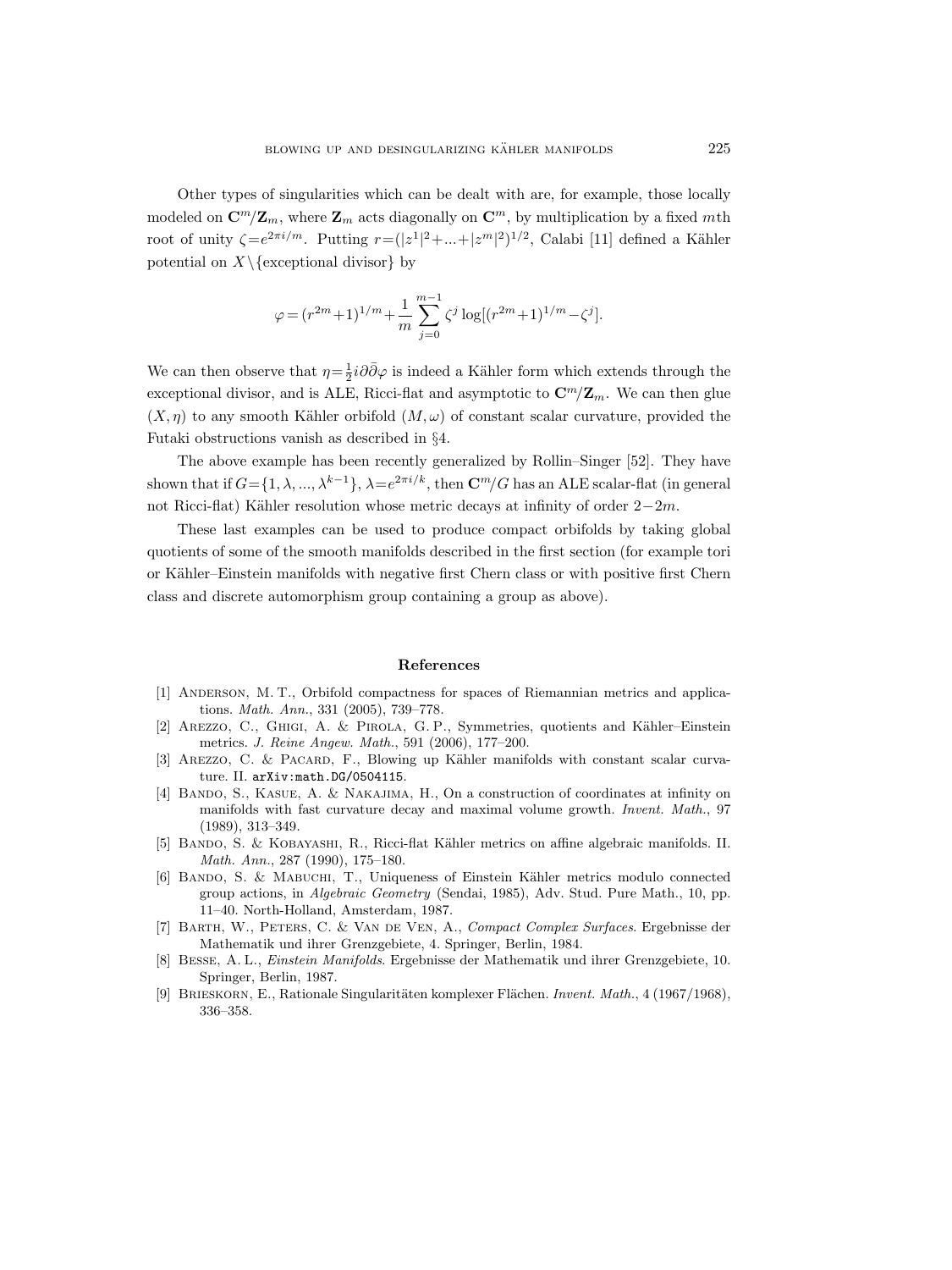- [10] CALABI, E., On Kähler manifolds with vanishing canonical class, in Algebraic Geometry and Topology. A symposium in honor of S. Lefschetz, pp. 78–89. Princeton University Press, Princeton, NJ, 1957.
- $[11]$  Métriques kählériennes et fibrés holomorphes. Ann. Sci. École Norm. Sup., 12 (1979), 269–294.
- $[12]$  Extremal Kähler metrics. II, in Differential Geometry and Complex Analysis, pp. 95– 114. Springer, Berlin, 1985.
- [13] CALDERBANK, D. M. J. & SINGER, M. A., Einstein metrics and complex singularities. Invent. Math., 156 (2004), 405–443.
- [14] CHEN, X., The space of Kähler metrics. J. Differential Geom., 56 (2000), 189–234.
- [15] CHEN, X. & TIAN, G., Geometry of Kähler metrics and foliations by holomorphic discs. arXiv:math.DG/0507148.
- [16] DING, W. Y. & TIAN, G., Kähler–Einstein metrics and the generalized Futaki invariant. Invent. Math., 110 (1992), 315–335.
- [17] DONALDSON, S. K., Scalar curvature and projective embeddings. I. J. Differential Geom., 59 (2001), 479–522.
- [18] FAKHI, S. & PACARD, F., Existence result for minimal hypersurfaces with a prescribed finite number of planar ends. Manuscripta Math., 103 (2000), 465–512.
- [19] FINE, J., Constant scalar curvature Kähler metrics on fibred complex surfaces. J. Differential Geom., 68 (2004), 397–432.
- [20] FUTAKI, A., An obstruction to the existence of Einstein Kähler metrics. *Invent. Math.*, 73 (1983), 437–443.
- $[21]$  On compact Kähler manifolds of constant scalar curvatures. Proc. Japan Acad. Ser. A Math. Sci., 59 (1983), 401–402.
- [22] Kähler–Einstein Metrics and Integral Invariants. Lecture Notes in Mathematics, 1314. Springer, Berlin, 1988.
- [23] GRIFFITHS, P. & HARRIS, J., Principles of Algebraic Geometry. Wiley-Interscience, New York, 1978.
- [24] Hong, Y. J., Ruled manifolds with constant Hermitian scalar curvature. Math. Res. Lett., 5 (1998), 657–673.
- [25] Constant Hermitian scalar curvature equations on ruled manifolds. J. Differential Geom., 53 (1999), 465–516.
- [26] Joyce, D. D., Compact Manifolds with Special Holonomy. Oxford Mathematical Monographs. Oxford University Press, Oxford, 2000.
- [27] KIM, J., LEBRUN, C. & PONTECORVO, M., Scalar-flat Kähler surfaces of all genera. J. Reine Angew. Math., 486 (1997), 69–95.
- [28] KIM, J. & PONTECORVO, M., A new method of constructing scalar-flat Kähler surfaces. J. Differential Geom., 41 (1995), 449–477.
- [29] Kobayashi, R., A remark on the Ricci curvature of algebraic surfaces of general type. Tohoku Math. J., 36 (1984), 385–399.
- [30] KODAIRA, K., Pluricanonical systems on algebraic surfaces of general type. J. Math. Soc. Japan, 20 (1968), 170–192.
- [31] Korevaar, N., Mazzeo, R., Pacard, F. & Schoen, R., Refined asymptotics for constant scalar curvature metrics with isolated singularities. Invent. Math., 135 (1999), 233–272.
- [32] KOVALEV, A. & SINGER, M., Gluing theorems for complete anti-self-dual spaces. Geom. Funct. Anal., 11 (2001), 1229–1281.
- [33] KRONHEIMER, P. B., The construction of ALE spaces as hyper-Kähler quotients. J. Differential Geom., 29 (1989), 665–683.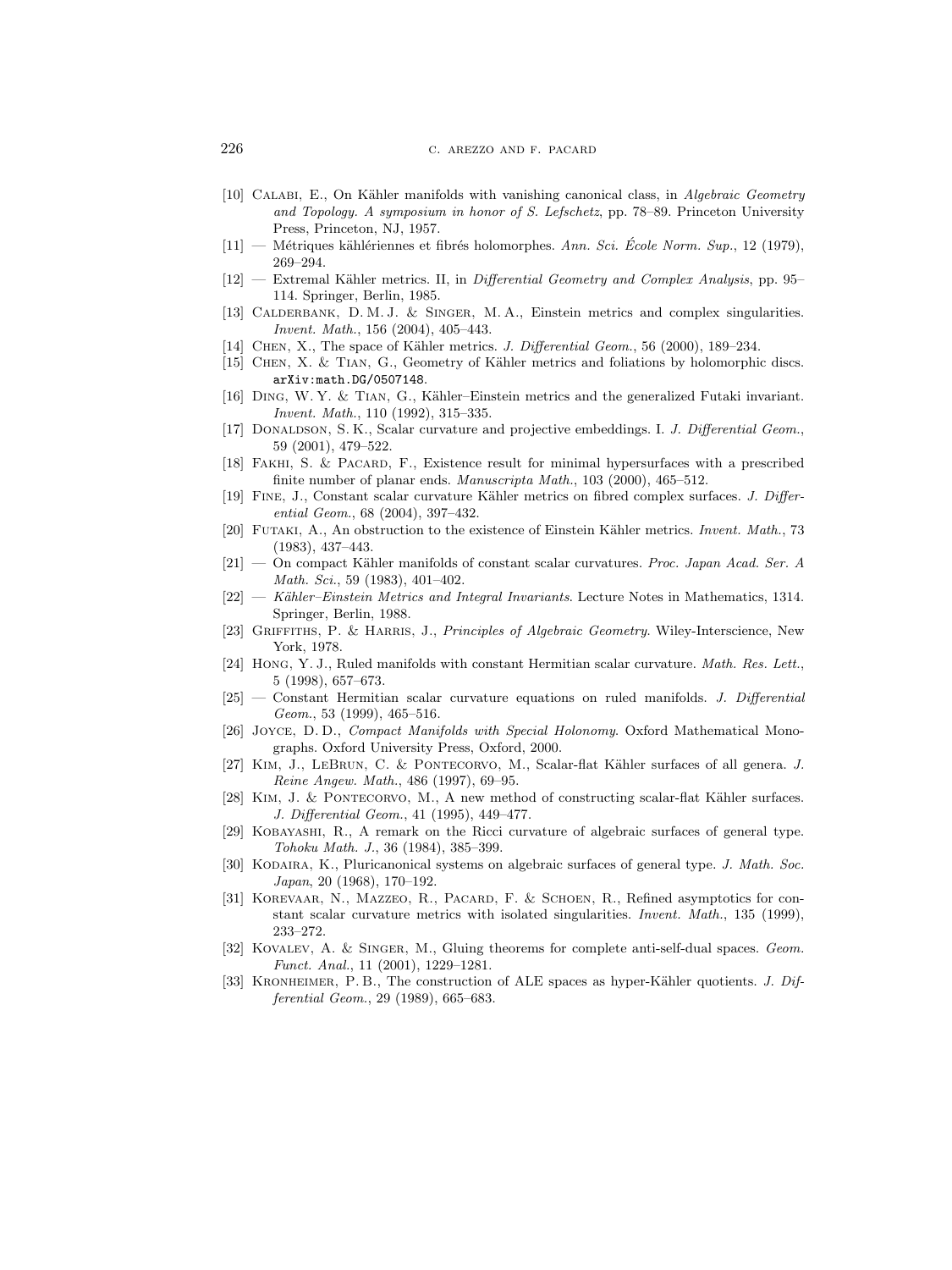- [34] LEBRUN, C., Counter-examples to the generalized positive action conjecture. Comm. Math. Phys., 118 (1988), 591–596.
- [35] Scalar-flat Kähler metrics on blown-up ruled surfaces. J. Reine Angew. Math., 420 (1991), 161–177.
- [36] LEBRUN, C. & SIMANCA, S. R., Extremal Kähler metrics and complex deformation theory. Geom. Funct. Anal., 4 (1994), 298–336.
- $[37]$  On Kähler surfaces of constant positive scalar curvature. J. Geom. Anal., 5 (1995), 115–127.
- [38] LEBRUN, C. & SINGER, M., Existence and deformation theory for scalar-flat Kähler metrics on compact complex surfaces. Invent. Math., 112 (1993), 273–313.
- [39] LICHNEROWICZ, A., Isométries et transformations analytiques d'une variété kählérienne compacte. Bull. Soc. Math. France, 87 (1959), 427–437.
- [40] MABUCHI, T., Uniqueness of extremal Kähler metrics for an integral Kähler class. Internat. J. Math., 15 (2004), 531–546.
- [41] An energy-theoretic approach to the Hitchin-Kobayashi correspondence for manifolds. I. Invent. Math., 159 (2005), 225–243.
- [42] Matsushima, Y., Sur la structure du groupe d'hom´eomorphismes analytiques d'une certaine variété kählérienne. Nagoya Math. J., 11 (1957), 145–150.
- [43] Mazzeo, R., Elliptic theory of differential edge operators. I. Comm. Partial Differential Equations, 16 (1991), 1615–1664.
- [44] Melrose, R. B., The Atiyah–Patodi–Singer Index Theorem. Research Notes in Mathematics, 4. A K Peters Ltd., Wellesley, MA, 1993.
- [45] NADEL, A. M., Multiplier ideal sheaves and Kähler–Einstein metrics of positive scalar curvature. Ann. of Math., 132 (1990), 549–596.
- [46] PACARD, F. & RIVIÈRE, T., Linear and Nonlinear Aspects of Vortices: the Ginzburg– Landau Model. Progress in Nonlinear Differential Equations and their Applications, 39. Birkhäuser, Boston, MA, 2000.
- [47] PAUL, S. T., Geometric analysis of Chow Mumford stability. Adv. Math., 182 (2004), 333– 356.
- [48] Paul, S. T. & Tian, G., Analysis of geometric stability. Int. Math. Res. Not., 2004:48 (2004), 2555–2591.
- [49] Raza, A., An application of Guillemin–Abreu theory to a non-abelian group action. arXiv: math.DG/0410484.
- [50] Roan, S. S., Minimal resolutions of Gorenstein orbifolds in dimension three. Topology, 35 (1996), 489–508.
- [51] ROLLIN, Y. & SINGER, M., Non-minimal scalar-flat Kähler surfaces and parabolic stability. Invent. Math., 162 (2005), 235–270.
- $[52]$  Construction of Kähler surfaces with constant scalar curvature. To appear in J. Differential Geom. arXiv:math.DG/0412405.
- [53] SIMANCA, S. R., Kähler metrics of constant scalar curvature on bundles over  $\mathbf{CP}_{n-1}$ . Math. Ann., 291 (1991), 239–246.
- [54] SONG, J., The Szegő kernel on an orbifold circle bundle.  $arXiv:math.DG/0405071$ .
- [55] TIAN, G., Kähler–Einstein metrics with positive scalar curvature. Invent. Math., 130 (1997), 1–37.
- [56] Tian, G. & Viaclovsky, J., Moduli spaces of critical Riemannian metrics in dimension four. Adv. Math., 196 (2005), 346–372.
- [57] TIAN, G. & YAU, S. T., Complete Kähler manifolds with zero Ricci curvature. II. Invent. Math., 106 (1991), 27–60.